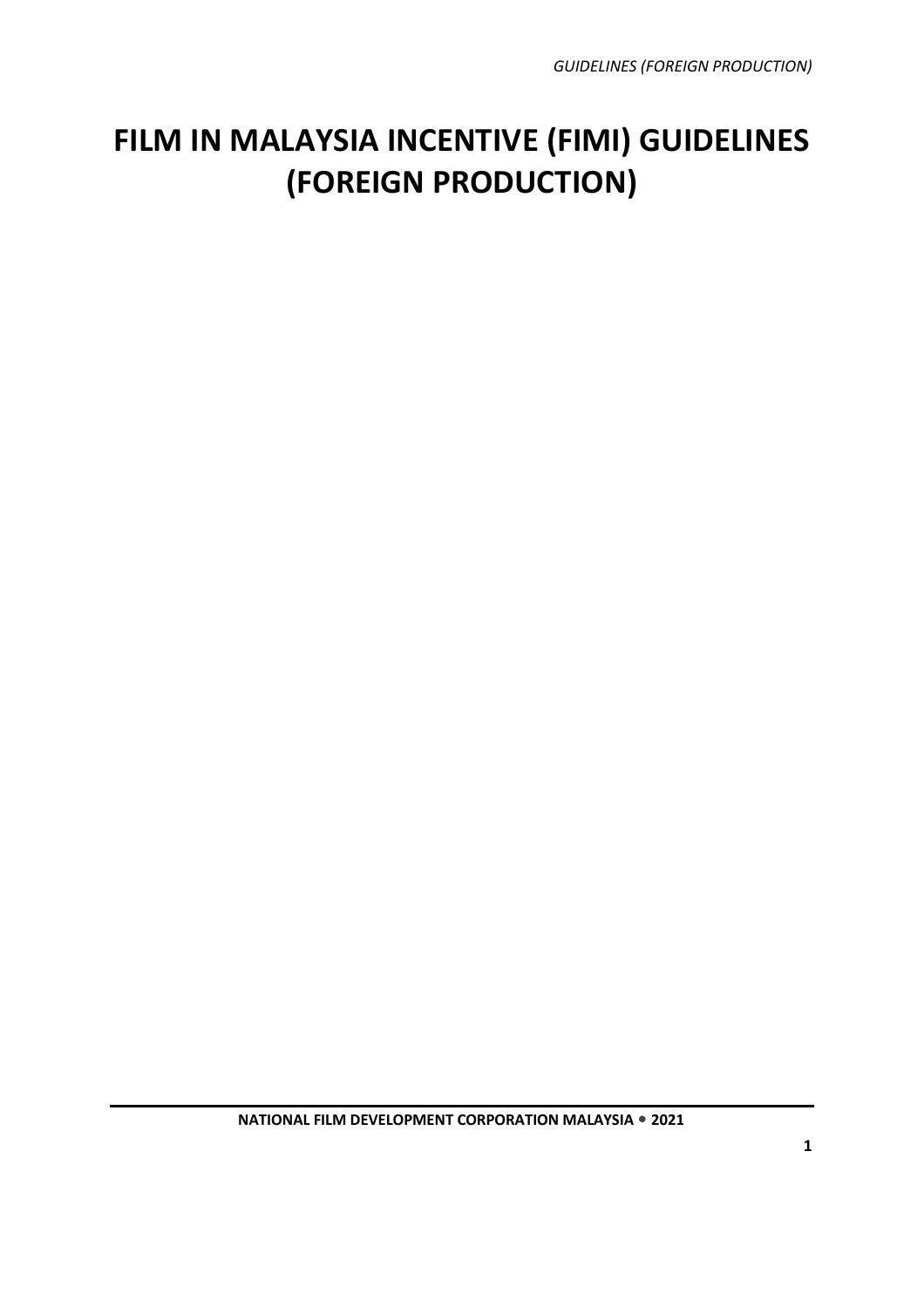### **CONTENTS**

| <b>Definitions</b>                                                                          | 4  |  |  |  |  |  |  |
|---------------------------------------------------------------------------------------------|----|--|--|--|--|--|--|
| Introduction                                                                                | 7  |  |  |  |  |  |  |
|                                                                                             |    |  |  |  |  |  |  |
| Section 1: Overview of the Film In Malaysia Incentive                                       | 8  |  |  |  |  |  |  |
| 1.1 Application procedures                                                                  | 9  |  |  |  |  |  |  |
|                                                                                             |    |  |  |  |  |  |  |
| <b>Section 2: Production Activity in Malaysia</b>                                           | 11 |  |  |  |  |  |  |
| 2.1 Eligibility and expenditure threshold                                                   | 12 |  |  |  |  |  |  |
| 2.2 Cultural Test                                                                           | 13 |  |  |  |  |  |  |
| 2.3 Eligible formats Cultural Test                                                          | 14 |  |  |  |  |  |  |
| 2.4 Eligible genres for television series                                                   | 15 |  |  |  |  |  |  |
| 2.5 Eligible Applicant Producer                                                             | 16 |  |  |  |  |  |  |
| 2.6 Commencement and completion time frames                                                 | 18 |  |  |  |  |  |  |
| 2.6.1 Time frame requirements for television series                                         | 18 |  |  |  |  |  |  |
| 2.7 Malaysian crew and intern requirement                                                   | 19 |  |  |  |  |  |  |
| 2.8 Required Documentation                                                                  | 19 |  |  |  |  |  |  |
| 2.9 Project / Content Guidelines                                                            | 19 |  |  |  |  |  |  |
| 2.10 Intellectual Properties of the Film                                                    |    |  |  |  |  |  |  |
|                                                                                             |    |  |  |  |  |  |  |
| Section 3: Post-production Activity in Malaysia                                             | 20 |  |  |  |  |  |  |
| 3.1 What are post productions tasks?                                                        | 20 |  |  |  |  |  |  |
| 3.2 Expenditure threshold                                                                   | 21 |  |  |  |  |  |  |
| 3.2.1 Expenditure statements                                                                | 21 |  |  |  |  |  |  |
| 3.3 Eligible formats                                                                        | 21 |  |  |  |  |  |  |
| 3.4 Eligible Applicant Producer                                                             | 22 |  |  |  |  |  |  |
| 3.4.1 Note for Applicant Producer who is also the service provider                          | 23 |  |  |  |  |  |  |
| 3.5 Commencement and completion time frames                                                 | 24 |  |  |  |  |  |  |
|                                                                                             |    |  |  |  |  |  |  |
| Section 4: Production Expenditure and Qualifying Malaysian Production Expenditure<br>(QMPE) | 24 |  |  |  |  |  |  |
| 4.1 What is QMPE?                                                                           | 25 |  |  |  |  |  |  |
| 4.1.1 What is a 'Service Provided in Malaysia'?                                             | 26 |  |  |  |  |  |  |
| 4.1.2 Apportionment of services provided                                                    | 26 |  |  |  |  |  |  |
| 4.1.3 Malaysian-based insurance (other than forms of insurance which constitute             | 27 |  |  |  |  |  |  |
| financing)                                                                                  |    |  |  |  |  |  |  |
| 4.1.4 Legal expenses incurred in Malaysia                                                   | 27 |  |  |  |  |  |  |
| 4.1.5 Travel within Malaysia                                                                | 28 |  |  |  |  |  |  |
| 4.1.6 Freight travel within Malaysia                                                        | 28 |  |  |  |  |  |  |
| 4.2 Minimum Work Week Rule for non-cast members                                             | 28 |  |  |  |  |  |  |
|                                                                                             |    |  |  |  |  |  |  |
| <b>Section 5: Specific expenditure issues</b>                                               | 29 |  |  |  |  |  |  |
| 5.1 Accrual basis of expenditure                                                            | 29 |  |  |  |  |  |  |
| 5.2 Currency exchange                                                                       | 29 |  |  |  |  |  |  |
| 5.3 Transfer pricing                                                                        | 29 |  |  |  |  |  |  |
|                                                                                             |    |  |  |  |  |  |  |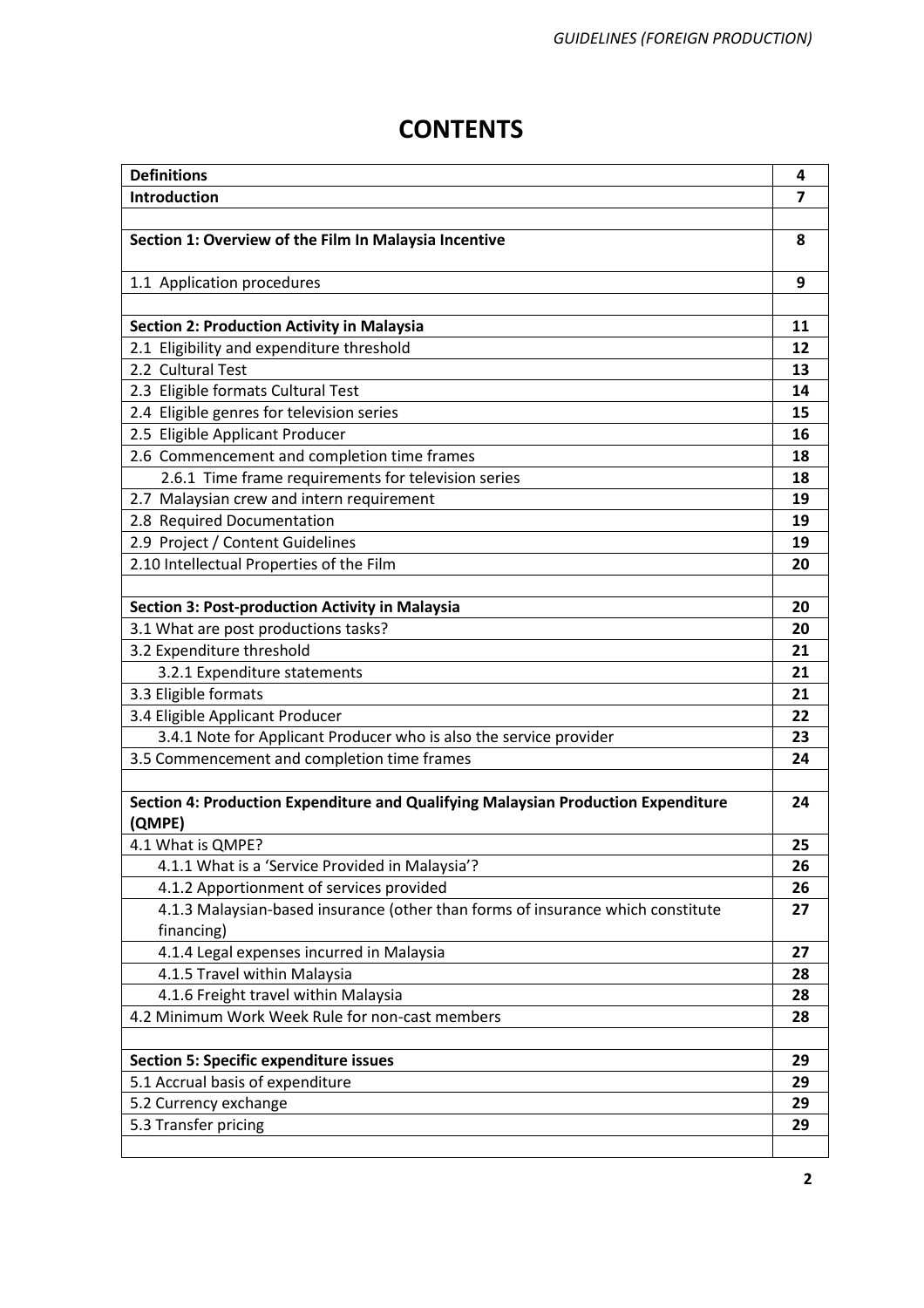| <b>Section 6: Provisional Certification Process</b>                | 30 |  |  |  |  |
|--------------------------------------------------------------------|----|--|--|--|--|
| 6.1 Eligible Applicant Producer                                    | 31 |  |  |  |  |
| 6.2 Projected provisional expenditure statements                   | 31 |  |  |  |  |
| 6.3 Approval of Provisional Certificate Application                | 31 |  |  |  |  |
| 6.4 Credit Title                                                   | 31 |  |  |  |  |
|                                                                    |    |  |  |  |  |
| <b>Section 7: Final Certification Process</b>                      | 33 |  |  |  |  |
| 7.1 Application                                                    | 33 |  |  |  |  |
| 7.2 Supporting Documents for Final Certificate Application Form    | 34 |  |  |  |  |
| 7.3 Due Diligence Process                                          | 34 |  |  |  |  |
| 7.4 Payment for Due Diligence                                      | 35 |  |  |  |  |
| 7.5 Consideration by the FIMI Approval Committee                   | 35 |  |  |  |  |
| 7.6 Notification by FIMI Approval Committee                        | 35 |  |  |  |  |
| 7.7 Revocation of a certificate                                    | 35 |  |  |  |  |
| 7.8 Copy of the Project                                            | 36 |  |  |  |  |
| 7.9 Credit Title                                                   | 36 |  |  |  |  |
| 7.10 Appeal to FIMI Appeal Committee                               | 37 |  |  |  |  |
|                                                                    |    |  |  |  |  |
| <b>Section 8: Your application</b>                                 | 38 |  |  |  |  |
| 8.1 Timing of applications                                         | 38 |  |  |  |  |
| 8.2 Auditor's statement                                            | 38 |  |  |  |  |
| 8.3 Submitting your application                                    | 39 |  |  |  |  |
| 8.4 Documentation                                                  | 39 |  |  |  |  |
| 8.5 Further information from the Applicant Producer                | 39 |  |  |  |  |
| 8.6 Statutory Declaration                                          | 39 |  |  |  |  |
| 8.7 Malaysian Cultural, Social & Religious Sensitivity Declaration | 40 |  |  |  |  |
| 8.8 Confidentiality                                                | 40 |  |  |  |  |
| 8.9 Governing Law                                                  | 40 |  |  |  |  |
| 8.10 Liability                                                     | 40 |  |  |  |  |
| 8.11 Further information and contracts                             | 41 |  |  |  |  |
|                                                                    |    |  |  |  |  |
| Appendix A: Checklist prior to submitting your application         |    |  |  |  |  |
| <b>Appendix B: Procedures of Film Production</b>                   | 45 |  |  |  |  |
| <b>Appendix C: Cultural Test for Films (Foreign Production)</b>    | 47 |  |  |  |  |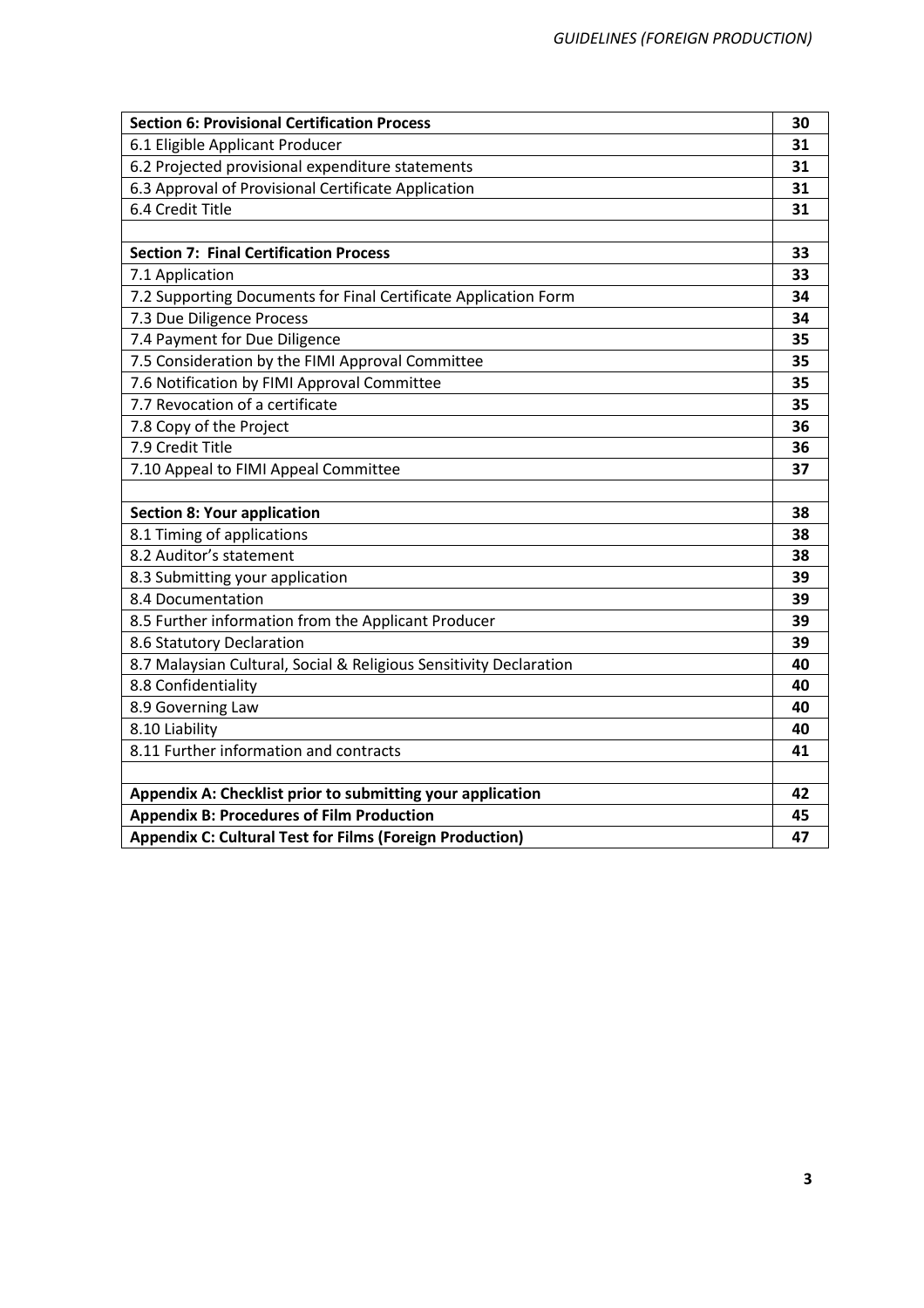### **DEFINITIONS**

| <b>Additional</b><br><b>Cash Rebate</b>                        | Means the additional-cash rebate of up to 5% cash rebate which shall be subject to<br>the passing of the Cultural Test for production activities only in Malaysia.                                                                                   |
|----------------------------------------------------------------|------------------------------------------------------------------------------------------------------------------------------------------------------------------------------------------------------------------------------------------------------|
| <b>Applicant</b><br>Producer                                   | Means any of the following:<br>(a) The producer who applies for a Provisional Certificate; OR<br>(b) The producer who applies for a Final Certificate.                                                                                               |
| <b>Application</b>                                             | Means the Application for Provisional Certificate and the Application for Final<br>Certificate, collectively.                                                                                                                                        |
| <b>Application</b><br>Form                                     | Means the Provisional Certificate Application Form and the Final Certificate<br>Application Form, collectively.                                                                                                                                      |
| <b>Application</b><br>for Final<br><b>Certificate</b>          | Means an application for Final Certificate made by the Applicant Producer being part<br>of the final certification process as described under Section 7 (Final Certification<br>Process) of these Guidelines.                                        |
| <b>Application</b><br>for<br>Provisional<br><b>Certificate</b> | Means an application for Provisional Certificate made by the Applicant Producer<br>being part of the provisional certification process as described under Section 6<br>(Provisional Certification Process) of these Guidelines.                      |
| <b>Cash Rebate</b>                                             | Means the 30% cash rebate which shall be based on the total amount of QMPE for<br>production and post-production activities in Malaysia where the QMPE must meet<br>the criteria further elaborated upon in these Guidelines.                        |
| <b>CCM</b>                                                     | Refers to the Companies Commission of Malaysia (Suruhanjaya Syarikat Malaysia).                                                                                                                                                                      |
| <b>Cultural Test</b>                                           | Refers to the test on Malaysian cultural elements in the Film/Project for the<br>eligibility of the Additional Cash Rebate. The criteria and determination of<br>percentage of such Additional Cash Rebate shall be as provided in these Guidelines. |
| <b>FIMI</b>                                                    | Means the Film in Malaysia Incentive in the forms of the Cash Rebate and/or<br>Additional Cash Rebate.                                                                                                                                               |
| <b>FIMI Appeal</b><br><b>Committee</b>                         | Means the FIMI appeal committee that convenes to give decision on appeals<br>relating to the decision made by the FIMI Approval Committee.                                                                                                           |
| <b>FIMI Approval</b><br><b>Committee</b>                       | Means the FIMI approval committee that convenes to give decisions (either to<br>approve or refuse) the Application and to give any other approval related to FIMI.                                                                                   |
| <b>FIMO</b>                                                    | Means the Film in Malaysia Office being the relevant division in FINAS established<br>to process all FIMI applications. FINAS and FIMO may be used interchangeably in<br>these guidelines and refers to the same organization (i.e. FINAS).          |
| FIMO's<br><b>Auditor</b>                                       | Means an independent external auditor appointed by FIMO who are also a member<br>of FINAS's FIMI Audit Panel, to assist FIMO in assessing and evaluating the<br>Application.                                                                         |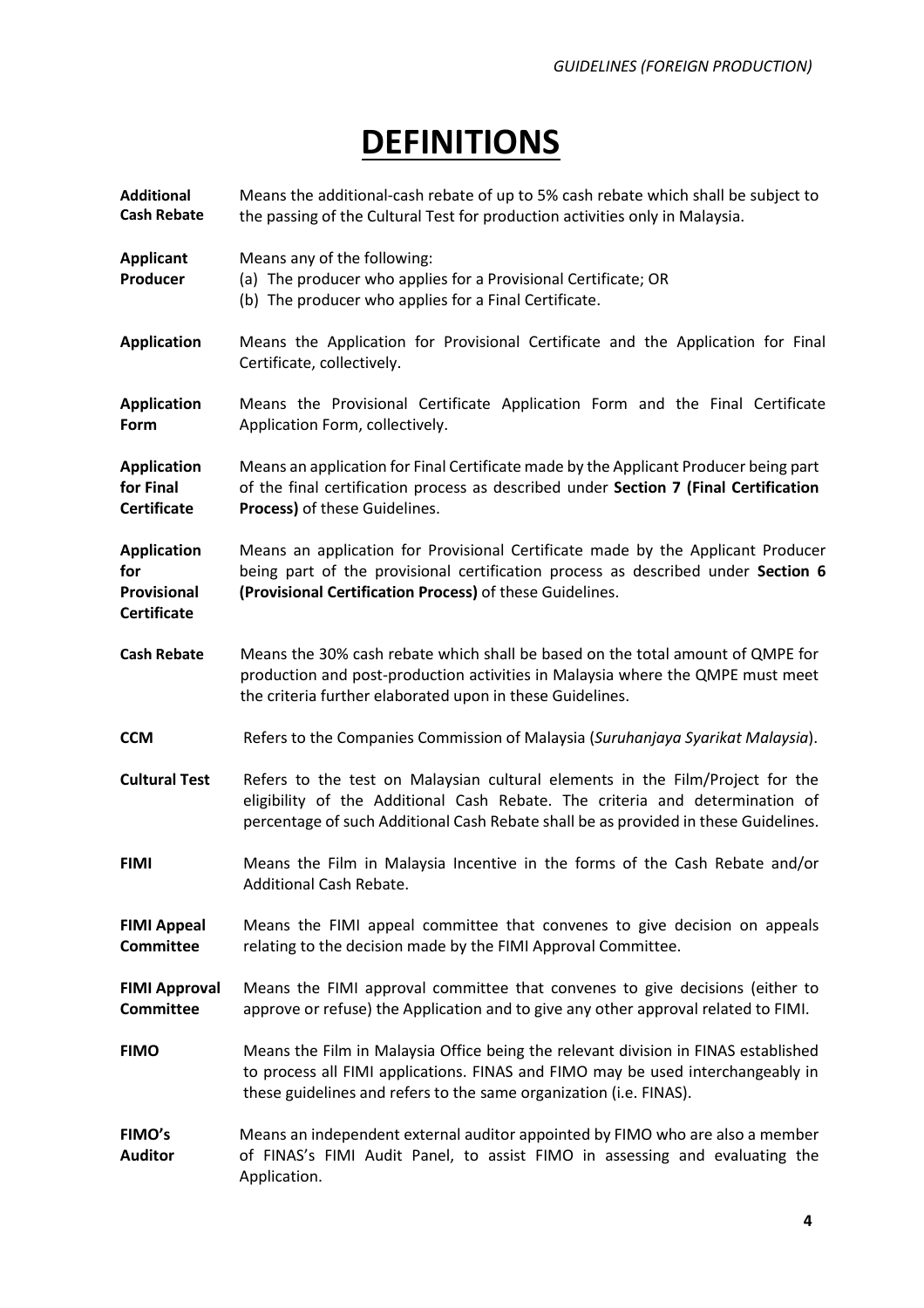| <b>Final</b><br><b>Certificate</b>                               | Means a Final Certificate issued by FIMI Approval Committee that identifies a<br>Project as has met the requirements set out in the Provisional Certificate and<br>pursuant to the General Terms and Conditions, the Guidelines and the approval of<br>the FIMI Approval Committee or on appeal, the approval of the FIMI Appeal<br>Committee.                                                                                                         |
|------------------------------------------------------------------|--------------------------------------------------------------------------------------------------------------------------------------------------------------------------------------------------------------------------------------------------------------------------------------------------------------------------------------------------------------------------------------------------------------------------------------------------------|
| <b>Final</b><br><b>Certificate</b><br><b>Application</b><br>Form | Means the application form for the Final Certificate submitted / to be submitted by<br>the Applicant Producer to FIMO                                                                                                                                                                                                                                                                                                                                  |
| <b>FINAS</b>                                                     | Refers to the Malaysian statutory film corporation known as National Film<br>Development Corporation Malaysia (Perbadanan Kemajuan<br>Filem<br>Nasional<br>Malaysia), a statutory body incorporated under the National Film Development<br>Corporation Act 1981 (Act 244). FINAS is the government agency under the Ministry<br>of Communication and Multimedia of Malaysia (Kementerian Komunikasi dan<br>Multimedia Malaysia - KKMM).                |
| General<br><b>Terms and</b><br><b>Conditions</b>                 | Refers to the FIMI General Terms And Conditions.                                                                                                                                                                                                                                                                                                                                                                                                       |
| <b>Guidelines</b>                                                | Infers to the Film In Malaysia Incentive (FIMI) Guidelines (Foreign Production) that<br>provides information about the eligibility criteria, Qualifying Malaysian Production<br>Expenditure for production and post-production activities and, the application<br>process for the Film In Malaysia Incentive (FIMI). Please note that the Guidelines<br>may, from time to time, be amended or supplemented at the discretion of FINAS.                 |
| <b>IRB</b>                                                       | The Inland Revenue Board of Malaysia (Lembaga Hasil Dalam Negeri).                                                                                                                                                                                                                                                                                                                                                                                     |
| <b>Malaysian</b><br>Government                                   | In reference to the Film In Malaysia Incentive (FIMI), denotes all ministries. This<br>term excludes government-linked investment companies.                                                                                                                                                                                                                                                                                                           |
| Malaysian<br>Government<br><b>Grants</b>                         | A grant funding from the Malaysian Government that is non-repayable. Any<br>Applicant Producer who is or will receive this grant will not be eligible. However,<br>funding in the form of equity and loan funding which is subjected to profit-sharing<br>and/or repayment of the funding is eligible. Applicant producers who may/will<br>receive other forms of funding that are provided by non-ministerial organizations<br>are eligible for FIMI. |
| Project/Film                                                     | Refers to a project in relation to a film, television and other relevant qualifying<br>production or post production activity conducted in Malaysia.                                                                                                                                                                                                                                                                                                   |
| Provisional<br><b>Certificate</b>                                | Means a Provisional Certificate issued by FIMI Approval Committee to the Applicant<br>Producer that identifies a Project will meet the requirements set out in the<br>certificate and pursuant to the General Terms and Conditions, the Guidelines and<br>the approval of the FIMI Approval Committee or on appeal, the approval of the FIMI<br>Appeal Committee.                                                                                      |
| Provisional                                                      | Means the application form for the Provisional Certificate submitted / to be                                                                                                                                                                                                                                                                                                                                                                           |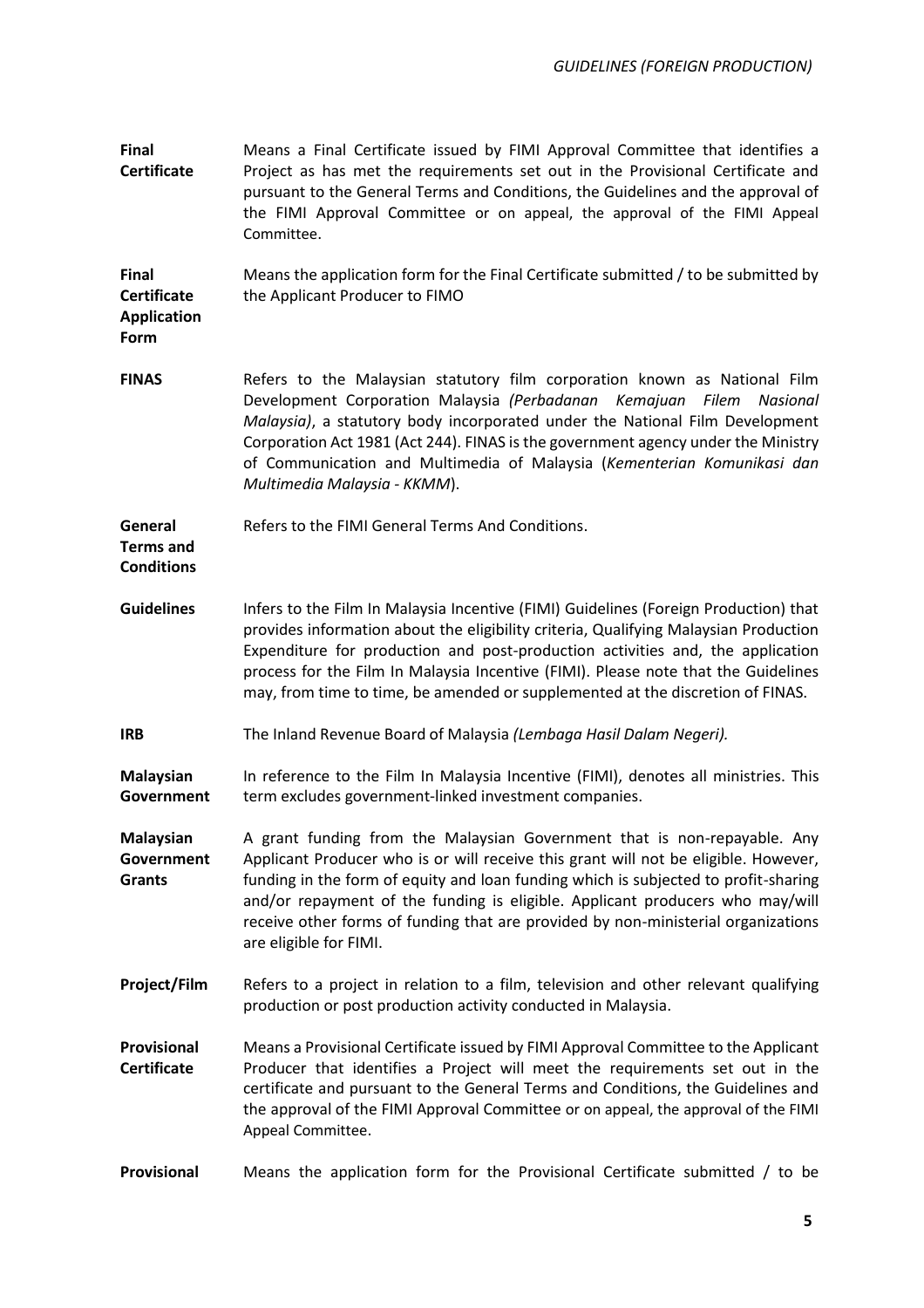| <b>Certificate</b><br><b>Application</b><br><b>Form</b> | submitted by the Applicant Producer to FIMO.                                                                                                                                                                                                                                                                                                                           |
|---------------------------------------------------------|------------------------------------------------------------------------------------------------------------------------------------------------------------------------------------------------------------------------------------------------------------------------------------------------------------------------------------------------------------------------|
| <b>PUSPAL</b>                                           | Refers to the Central Agency for Application for Filming and Performance by Foreign<br>Artistes (Agensi Pusat Permohonan Penggambaran Filem Dan Persembahan Artis<br>Luar Negara).                                                                                                                                                                                     |
| <b>QMPE</b>                                             | Means the Qualifying Malaysian Production Expenditure which is the expenditure<br>incurred in Malaysia for the purposes of producing and making the Project, and is a<br>subset of the production expenditure as further described and set out in Section 4<br>(Production Expenditure and Qualifying Malaysian Production Expenditure<br>(QMPE)) of these Guidelines. |
| <b>Related</b><br>Corporation                           | Means corporation which is deemed to be related to each other based on the<br>description given under Section 7 of the Malaysian Companies Act 2016 as follows:                                                                                                                                                                                                        |
|                                                         | (a) It is holding company of another corporation;<br>(b) It is a subsidiary of another corporation; or<br>(c) It is a subsidiary of the holding company of another corporation.                                                                                                                                                                                        |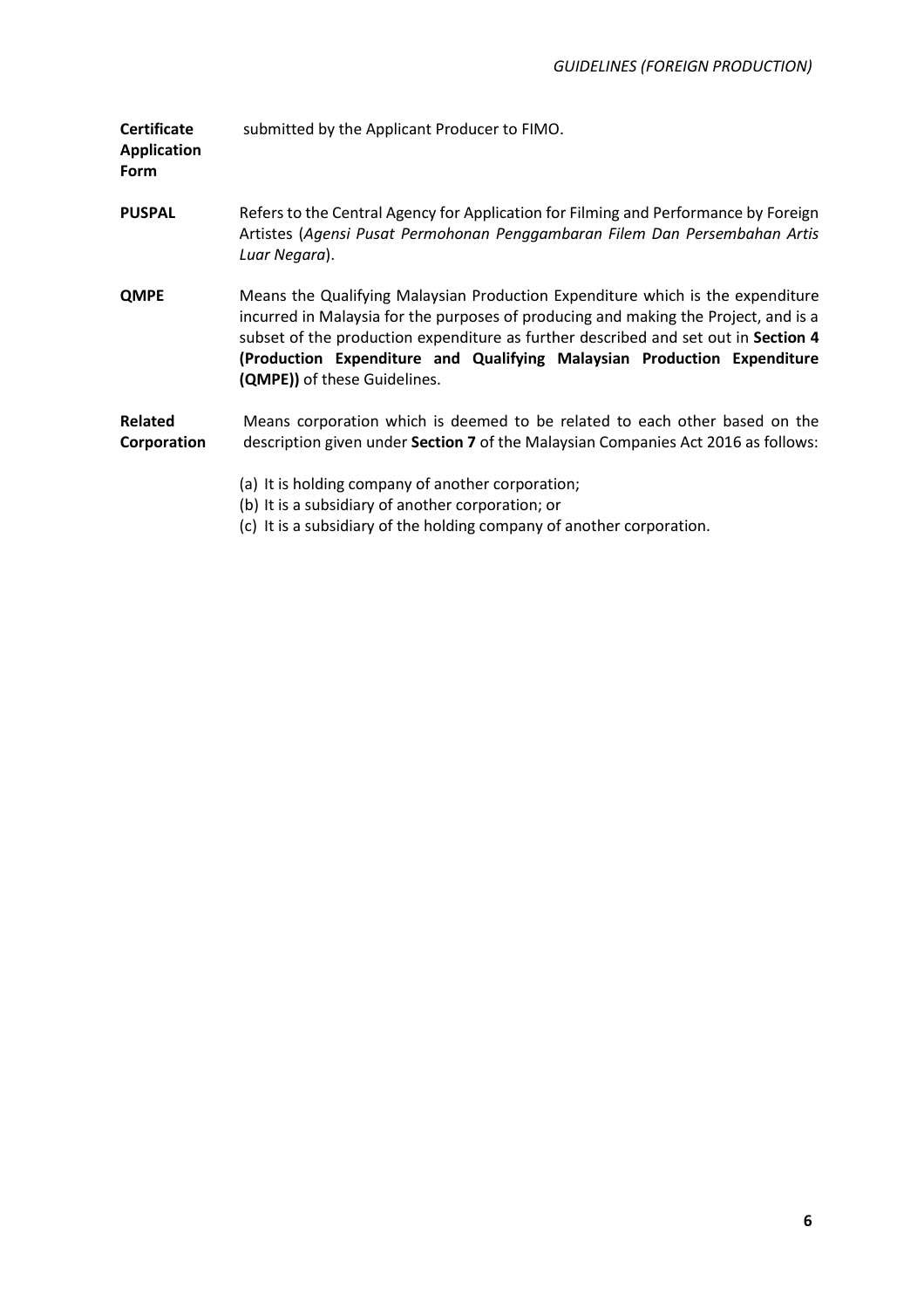### **INTRODUCTION**

#### **Objectives of these Guidelines**

These Guidelines have been prepared to assist Applicant Producer in respect of their Application and their completion of the Application Form**.** 

These Guidelines are intended to be of general information only and do not constitute advice with respect to any particular producer's circumstances. Applicant Producer should therefore seek independent professional advice from qualified professionals, including accountants, auditors, tax advisers and/or lawyers in relation to all financial and legal matters discussed in these Guidelines and generally in relation to their Project.

#### **Relevant Documents for FIMI**

Applicant Producer shall adhere and comply strictly to the terms and conditions set out in these Guidelines, General Terms and Conditions and if awarded to the applicant, the Provisional Certificate and the Final Certificate throughout the application process for FIMI and the exploitation of the Project ("**Relevant Documents for FIMI").** This means that:

- To ensure your adherence and compliance to the Relevant Documents for FIMI, you are encouraged to seek professional advice when preparing the required documents for FIMI.
- You should read the General Terms and Conditions, which are available from www.filminmalaysia.com; and
- If there is any inconsistency between these Guidelines and the General Terms and Conditions, the provisions in the General Terms and Conditions prevail over that part of these Guidelines.

The Appendices as attached shall be read and form an integral part of these Guidelines.

#### **About FIMI**

The Film in Malaysia Incentive, abbreviated as **FIMI**, is the Malaysian Government's incentive for film, television and other relevant qualifying production and post-production activity conducted in Malaysia.

FIMI is administered by the National Film Development Corporation of Malaysia (FINAS).

Film in Malaysia Office (FIMO) is the relevant division in FINAS established to process all FIMI applications as well as to facilitate filming in Malaysia for domestic and foreign producers. A recommendation on the Application will be made by FIMO to the FIMI Approval Committee for their decision on the Provisional Certificate and the Final Certificate.

FIMI Approval Committee may refuse the Application if it does not follow and/or comply with these Guidelines. Subject to the provisions under these Guidelines, appeal may be made on the decisions of the FIMI Approval Committee to the FIMI Appeal Committee.

These Guidelines are designed to be read together with the General Term and Conditions and in conjunction with the relevant Application Form. As the Guidelines and Application Form are subject to changes and updates, please ensure that you have the most current version of these documents by checking at [www.filminmalaysia.com](http://www.filminmalaysia.com/) prior to submission of any Application.

Applicant Producer should also contact FIMO early, before production and/or post production work commences, to discuss their Project and to explore details surrounding FIMI. Contact details for FIMO are listed in **Section 8.11 (Further information and contacts)** of these Guidelines.

In these Guidelines:

- Section 1 provides an overview about the Film In Malaysia Incentive (FIMI)
- Section 2 outlines the eligibility criteria for Production activity in Malaysia
- Section 3 outlines the eligibility criteria for Postproduction activity in Malaysia
- Section 4 outlines the key concepts of Qualifying Malaysian Production Expenditure (QMPE)
- Section 5 explains some specific expenditure issues related to calculating expenditure
- Section 6 explains the application process for the Provisional Certificate
- Section 7 explains the application process for the Final Certificate
- Section 8 outlines other relevant matters in respect of your Application.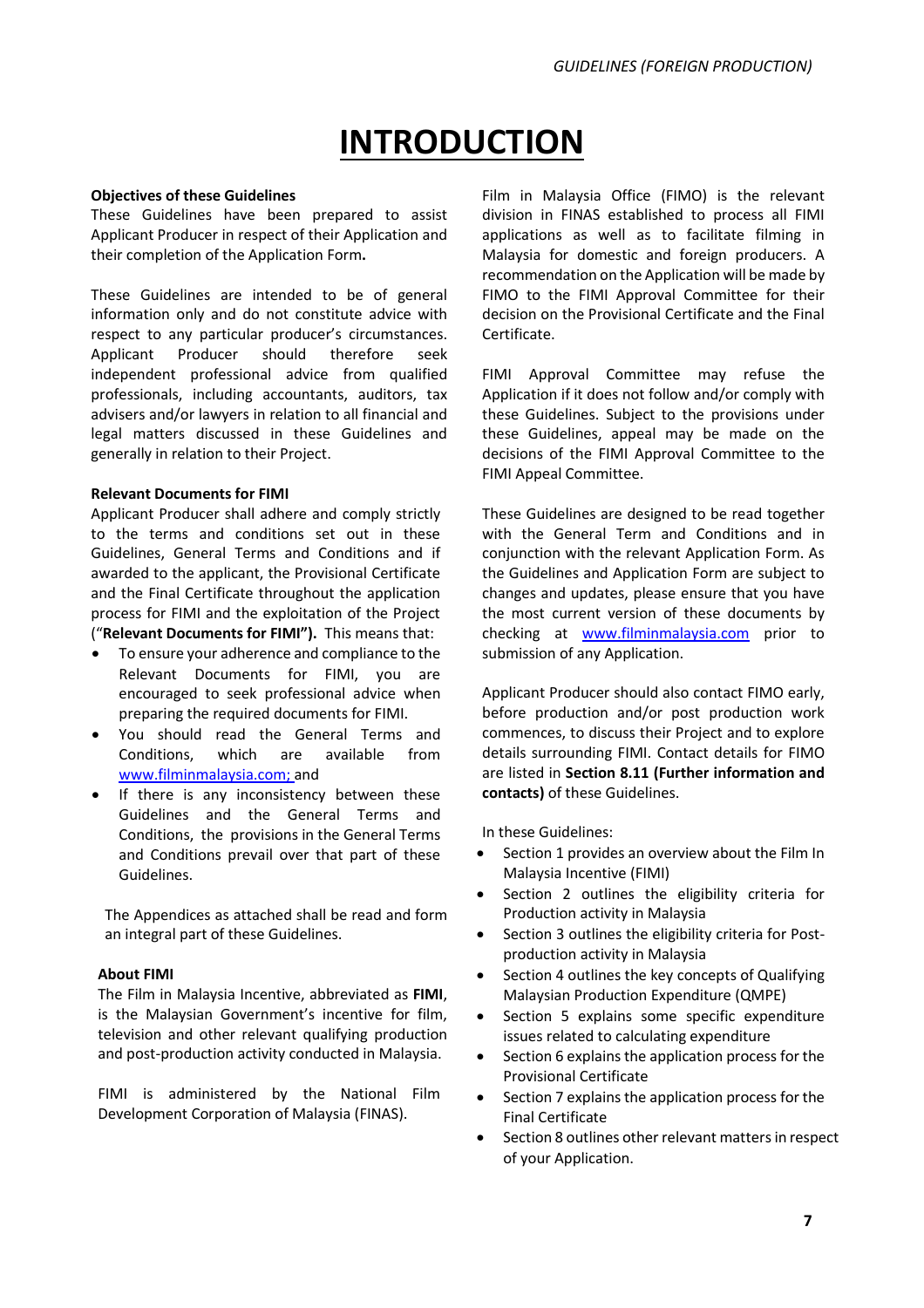### 1 **Overview of the Film In Malaysia Incentive**

The Malaysian Government has incentives for content development specifically for film, television and other screen production. The Malaysian Government anticipates that this inaugural vehicle will encourage production works and increase skill sets that would be of international standard for the populace throughout the ecosystem of the creative content industry. This impetus is of crucial importance to the nation's economic, social and intellectual development. The Malaysia Government believes that this effort would be a landmark decision that would benefit, develop and further support the industry. FIMI will not only promote the creation of quality creative content, it will also make Malaysia a preferred destination and film production hub.

The Malaysian Government introduced FIMI to provide an additional financial incentive for the production of creative content within Malaysia and to support the Malaysian content production industry. FIMI is offered for production and post-production approved activities.

### **FIMI's objectives are to:**

- Encourage Malaysian film producers to produce high quality creative content for both domestic and international markets.
- Attract foreign film producers to film in Malaysia and to establish Malaysia as a destination for international filming.
- Increase employment opportunities for local artists and crew who provide services throughout the ecosystem of the creative content industry.
- Increase opportunities for local film production companies, postproduction centres, film equipment rental companies and studios or companies that provide goods and services to the creative content industry.
- Drive the creative content ecosystem and increase the economic contribution of the creative content industry and related industries.
- Develop Malaysia's reputation as an efficient and cost effective hub for the creative content industry.

FIMI is available for both Malaysian and foreign production activities. It can be applied in one of the following two (2) streams:

- (a) FIMI for Production Activity (inclusive of a combination of production and post-production activities), or
- (b) FIMI for Post Production Activity (not eligible for the Additional Cash Rebate).

Film production involves a number of complex procedures. Nevertheless, please refer to **Appendix B: Procedures of Film Production** for examples of typical procedures for film production.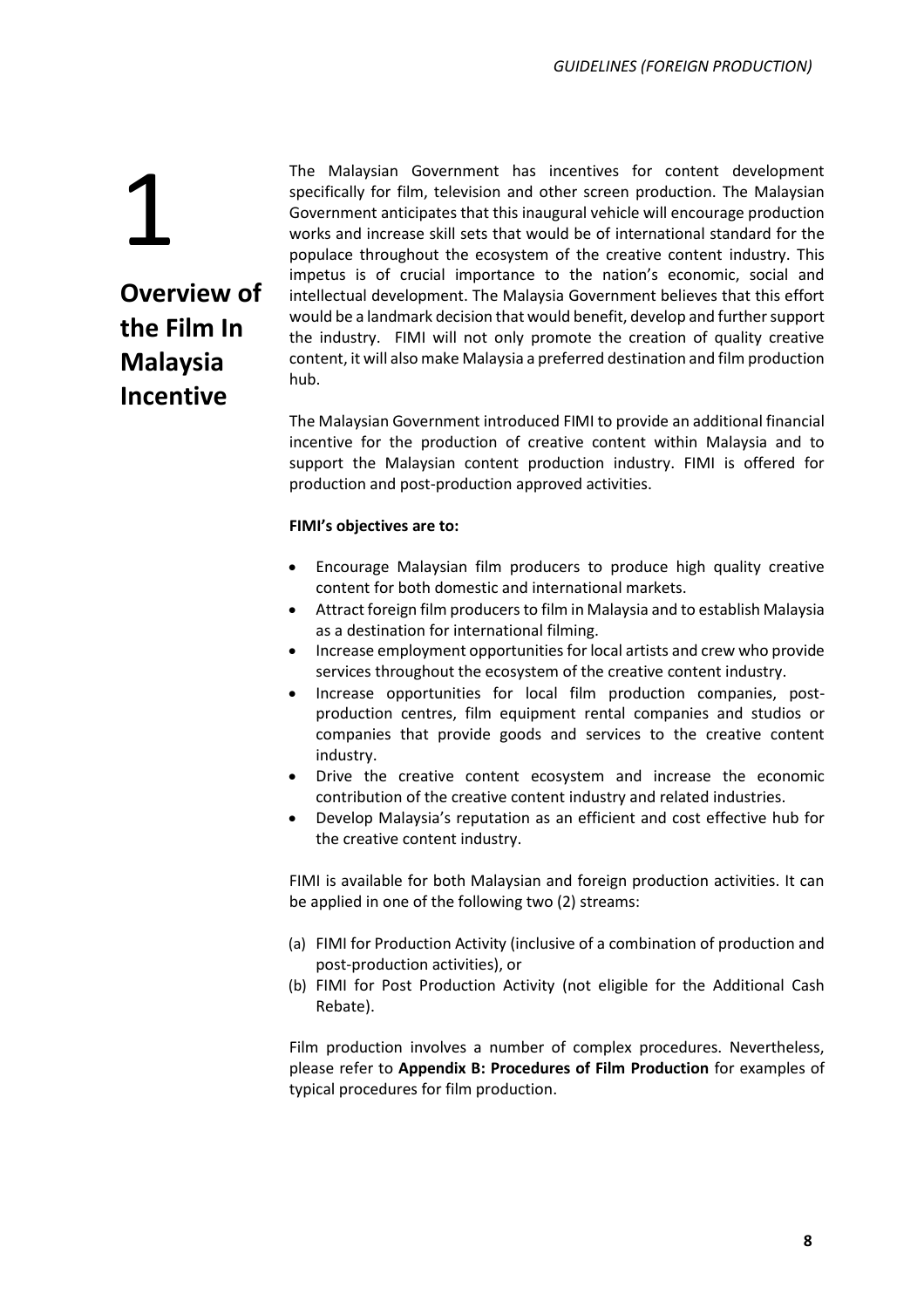**Application Procedures**

To be eligible for FIMI, an Applicant Producer must first obtain a Provisional Certificate from FIMI Approval Committee by submitting a completed Provisional Certificate Application Form to FIMO. The Provisional Certificate Application Form must be submitted two (2) months prior to the commencement of the production. When a Project meets the relevant requirements as specified herein, a Provisional Certificate will be issued by FIMI Approval Committee which confirmed that the Project is eligible for the cash rebate of FIMI.

The issuance of the Provisional Certificate by FIMI Approval Committee indicates that the Project complies with the relevant requirements specified in these Guidelines. FIMI Approval Committee has the discretion in making the decision in respect of the issuance of the Provisional Certificate. The Applicant Producer may appeal to the FIMI Appeal Committee (through FIMO) against the decision made by FIMI Approval Committee. Such appeal shall be made in accordance with **Paragraph 7.10** below.

The Provisional Certificate will be valid for a specific period (between one (1) to three (3) years depending on the particular Project) from the date of the approval. If the milestones listed in the Provisional Certificate have not been reached, a new Provisional Certificate Application Form must be submitted by the Applicant Producer to FIMO for approval.

Provisional approval will enable an Applicant Producer to apply for final approval, but does not automatically guarantee the cash rebate of FIMI. As part of the provisional approval process, the Applicant Producer agrees, inter alia, (among other things):

- (a) that the key details of the Project will not be changed significantly;
- (b) to comply fully and in a timely basis with the General Terms and Conditions, the terms and conditions provided herein and the terms and conditions provided in the Provisional Certificate;
- (c) without prejudice to the generality of (b) above, to ensure that the Project milestones will be met fully and in a timely fashion; and
- (d) ensure that **costs over-runs do not exceed 3% of the estimated Malaysian Expenditure** stated in the Provisional Certificate. If the **QMPE exceeds by more than 3%,** the Applicant Producer will have to apply in writing to FIMO**, to seek approval from FIMI Approval Committee** for the costs over-runs.

Changes to any creative and/or financial details of the Project may affect the Applicant Producer's compliance with the Provisional Certificate. Failure to fully comply with the terms of the Provisional Certificate and/or failure to obtain the approval of FIMI Approval Committee for any proposed change may result in revocation of the Provisional Certificate or refusal of the Final Certificate by the FIMI Approval Committee. FIMO must be kept informed of any such proposed changes as soon as possible.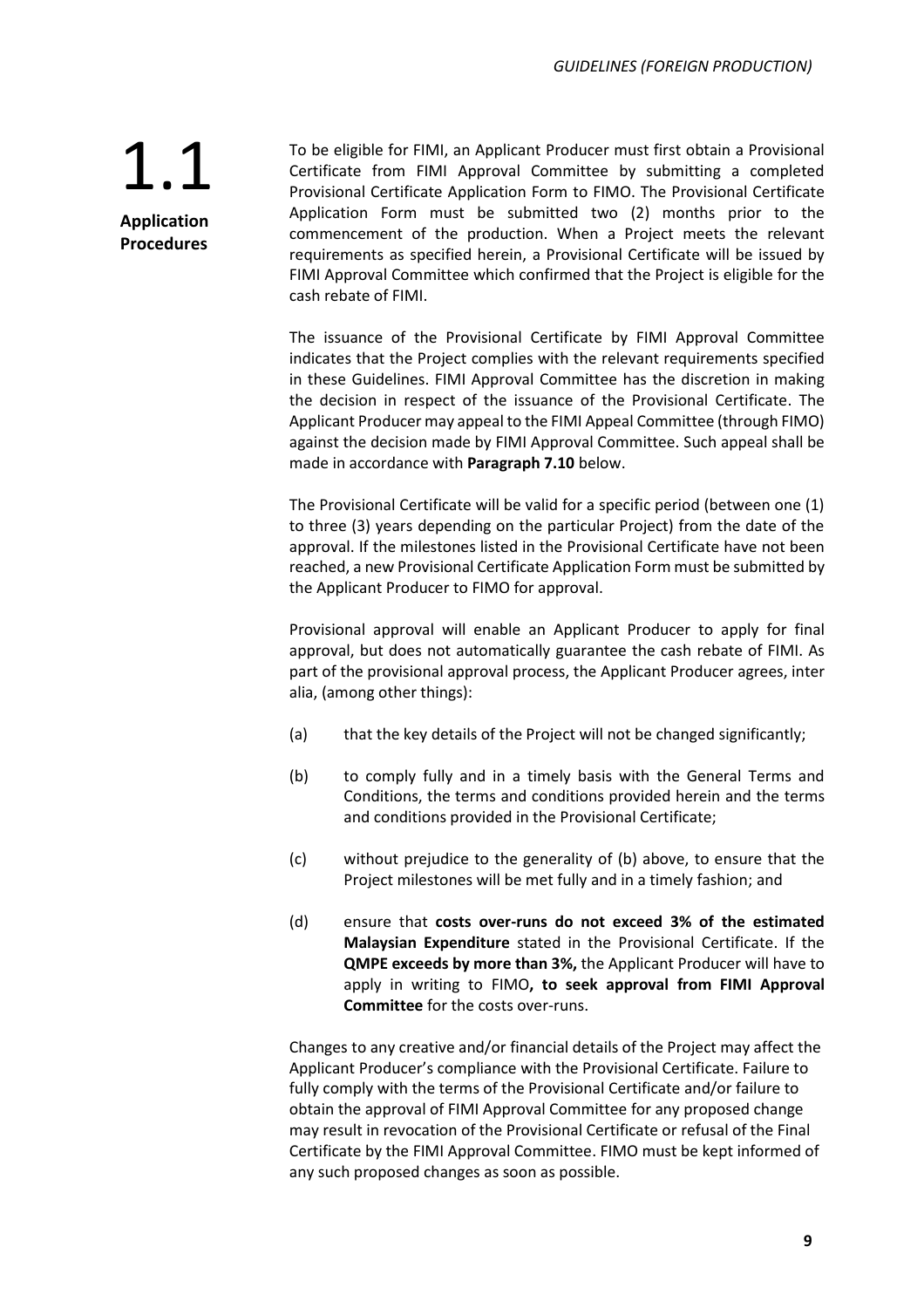Once production is completed, the Applicant Producer must then apply for and obtain a Final Certificate of approval from FIMI Approval Committee by submitting a completed Final Certificate Application Form which shall include all supporting documents and audited receipts to FIMO. The application will be audited by FIMO's Auditor and the costs to undertake such auditing activities will be borne by the Applicant Producer.

The Final Certificate is the central requirement for entitlement to the cash rebate of FIMI. As part of the process of assessing the Final Certificate Application Form, FIMI Approval Committee will formally determine a production's QMPE and record the QMPE amount in the Final Certificate.

In the event that the:

- (a) FIMI Approval Committee revokes the Provisional Certificate;
- (b) FIMI Approval Committee refuses to issue the Final Certificate;
- (c) FIMI Approval Committee refuses the Application because the Applicant Producer fails to meet the required minimum QMPE threshold as determined in the Guidelines. This ground of appeal is only on allowed on a case to case basis, as may be determined by FIMO at its absolute discretion;
- (d) Applicant Producer is not satisfied with the decision of FIMI Approval Committee on the determination of percentage for the Additional Cash Rebate for passing the Cultural Test;
- (e) FIMI Approval Committee rejects the application on the cost overruns of the approved production costs indicated in the Provisional Certificate; OR
- (f) FIMI Approval Committee revokes the Final Certificate,

the Applicant Producer may submit an appeal to the FIMI Appeal Committee (through FIMO) against the decision made by the FIMI Approval Committee. Such appeal shall be made in accordance with **Paragraph 7.10** below.

Please supply **one (1) hard copy** and **one (1) electronic copy** of the entire application including all attachments to FIMO. Please ensure all paperwork requested on the checklist at the back of the Application Form is supplied. Projects will not be assessed until a complete application is received by FIMO.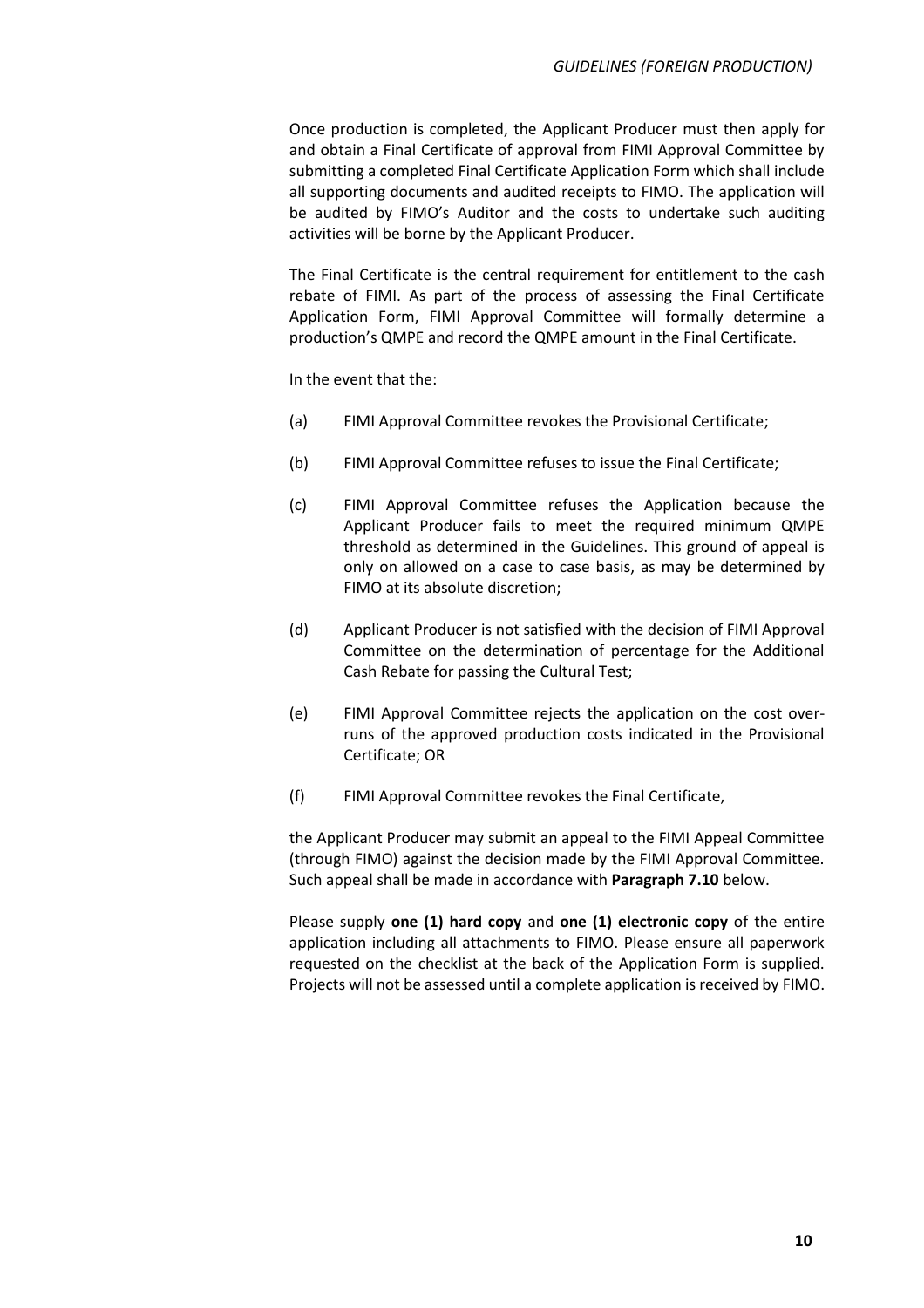2

### **Production Activity In Malaysia**

- **Section 2** of these Guidelines sets out the **six** (**6)** core eligibility criteria for receiving Cash Rebate for Production Activity (refer to **Section 3** for Postproduction activity). In order to certify the Project for both Provisional Certificate and Final Certificate, FIMI Approval Committee or on appeal, FIMI Appeal Committee must be satisfied that the Project has met each of the following six (6) criteria which are detailed below:
- The Project must meet the minimum expenditure threshold for QMPE.
- The Project must be an eligible format as set out in **Section 2.2 (Eligible Formats)** below.
- The Project must be produced by an Eligible Applicant Producer as set out in **Section 2.4 (Eligible Applicant Producer)** below.
- The Project must meet the commencement and completion, time frames and terms and conditions as stipulated in these Guidelines and relevant documents as assessed by FIMO.
- The Project must have approval from PUSPAL for filming in Malaysia.
- The Applicant Producer will NOT be eligible for FIMI if the production company and/or if the Project has received or will be receiving the Malaysian Government Grant or if the Applicant Producer intends to solicit the Malaysian Government Grant.

In addition to the Cash Rebate, the Applicant Producer will also be eligible for Additional Cash Rebate under FIMI if the Project passes the Cultural Test as further elaborated upon in **Section 2.2 (Cultural Test)** of these Guidelines.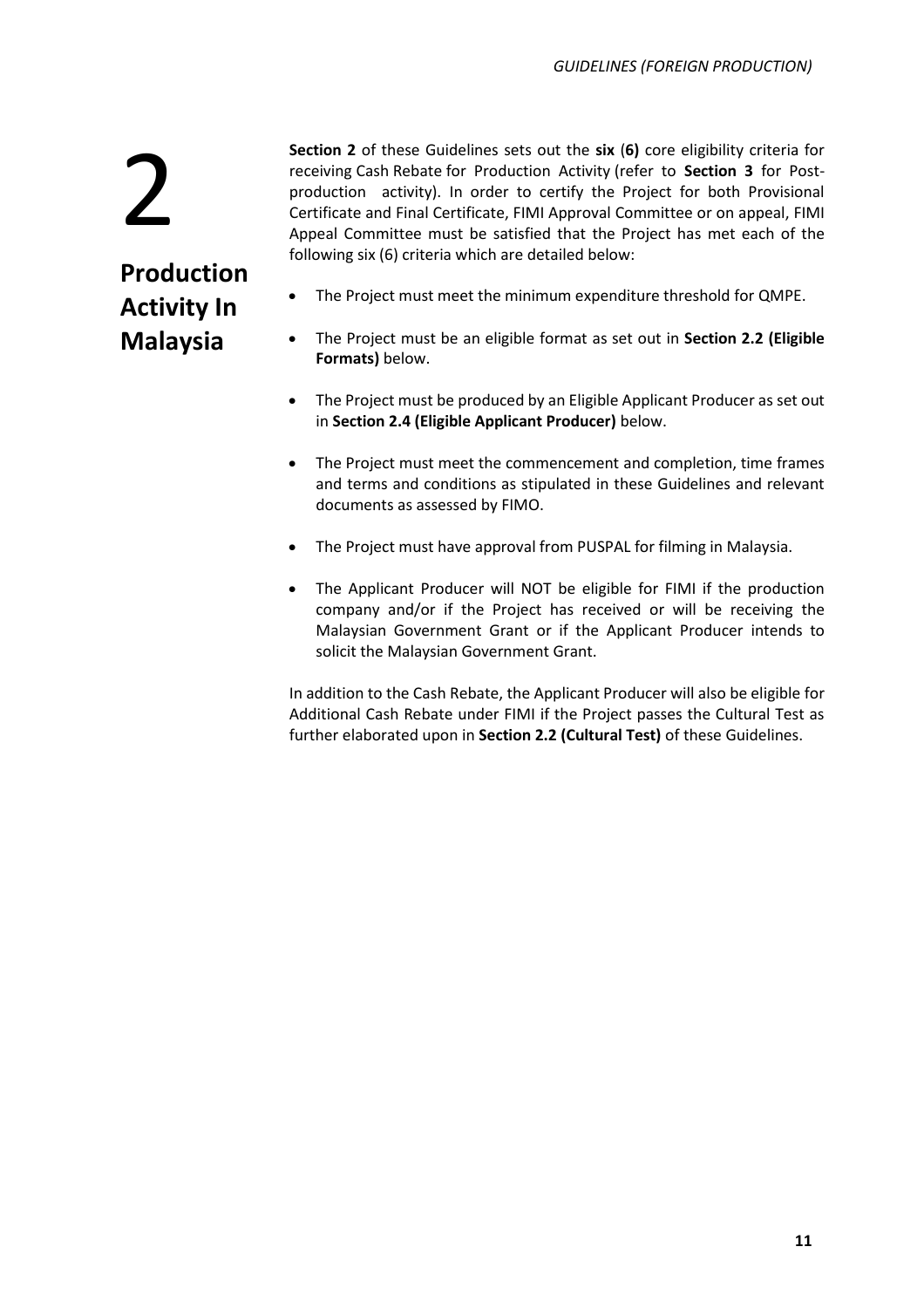### **QMPE**

**Eligibility and expenditure threshold**

2.1

To be eligible for FIMI for Production Activity, the Project must either:

- (a) spend QMPE with a minimum of **Malaysian Ringgit Five Million (MYR5,000,000.00)** in aggregate for production work only in order to be entitled to the Cash Rebate; **OR**
- (b) spend a combined QMPE for production work and post-production work with a minimum of **Malaysian Ringgit Five Million (MYR5,000,000.00)** in order to be entitled to the Cash Rebate**.**

At any point of time, only a single application for one (1) Project is allowed. In the event where the Applicant Producer wishes to apply for additional application for more than one (1) Project at the same time of its existing application in which the production has been completed and within QMPE, the Applicant Producer may apply for additional application in such cases the Applicant Producer shall be required to show good track record for completed production of the current Project. The application must be made within the production and within QMPE.

Guidelines in this section that are specific to production and guidelines in **Section 3 (Post-production Activity in Malaysia)** that are specific to post production continue to apply.

Please note that FIMI is based on expenditure incurred by the Applicant Producer and not by any other party. To qualify for Final Certificate, you must specify the claimed QMPE and attach the audited Project's General Ledger and expenditure statements together with the Final Certificate Application Form.

Production expenditure and QMPE is further outlined in **Section 4 (Production Expenditure and Qualifying Malaysian Production Expenditure (QMPE))** in these Guidelines.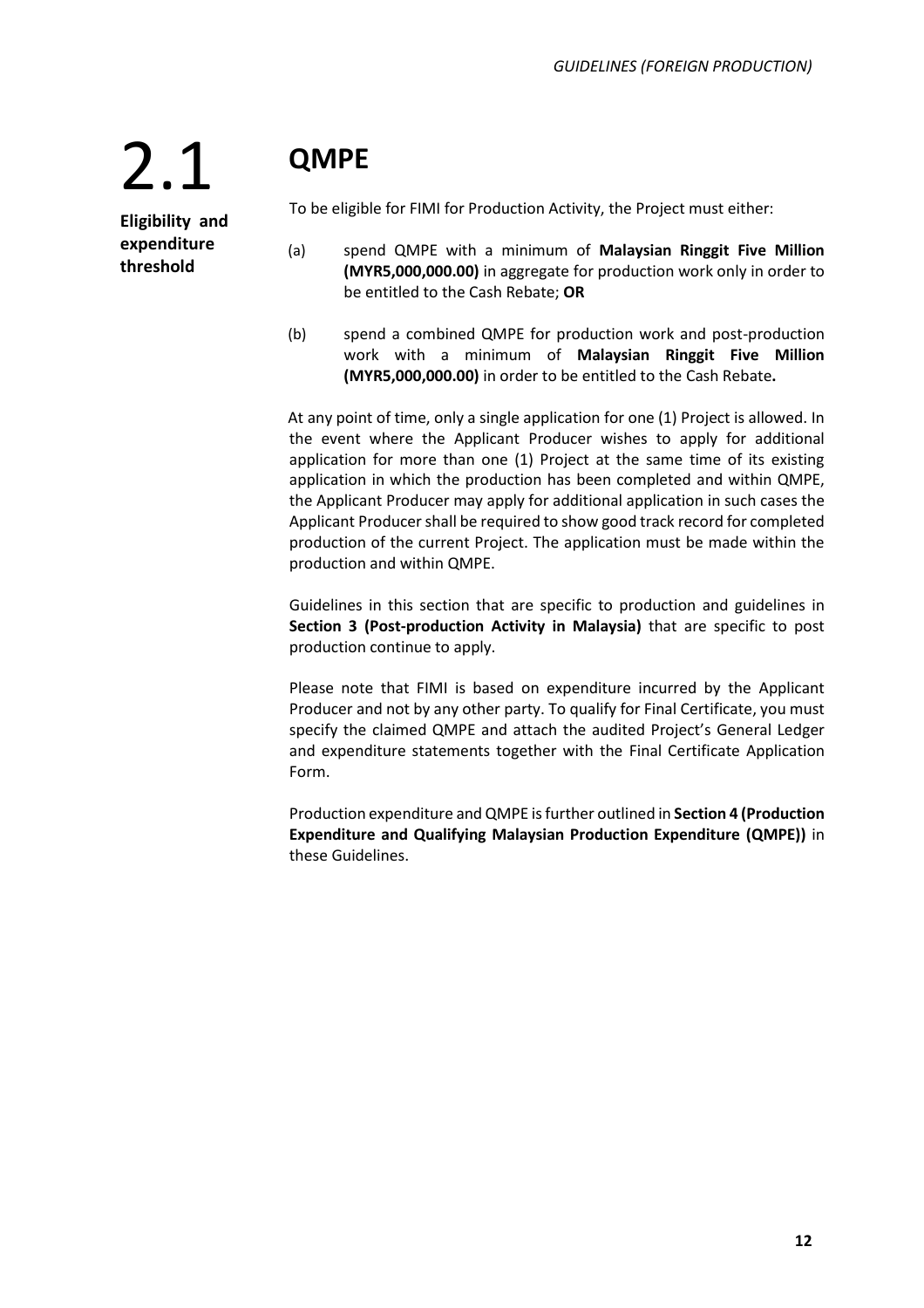To be eligible for the Additional Cash Rebate, the Project must satisfy **both** the requirements of:

**Cultural Test**

2.2

- (a) meeting the minimum expenditure threshold for QMPE; **AND**
- (b) passing the Cultural Test.

The Cultural Test is the assessment on the Malaysian cultural elements which features genres relating to local cultural values or traditional elements that is contained in the Project.

The Cultural Test is assessed in accordance with a point-based system where each Project obtains specific additional percentage of cash rebate up to the maximum of 5% as may be determined by the FIMI Approval Committee, for fulfilling the relevant list of criteria as prescribed in **Appendix C: Cultural Test for Films**.

The Application for the Additional Cash Rebate must be made together with the Application for the Cash Rebate using the Application Form. The Applicant Producer shall indicate their intention to apply for the Additional Cash Rebate at the stage of Application for Provisional Certificate and provide the brief information on the cultural elements that is contained in the Project based on the criteria prescribed in **Appendix C: Cultural Test for Films.**

At the stage of Application for Final Certificate, the Applicant Producer shall provide with the complete and specific information or explanation on the cultural elements that is contained in the Project based on the criteria prescribed in **Appendix C: Cultural Test for Films**. The specific information or explanation shall include, among others, the exact scene and/or play time in the Project.

In relation to the involvement or hiring of local production cast and crew, Applicant Producer shall provide the full particulars of the individual(s), the job description and the contract of the local cast and crew involved in the Project. The Applicant Producer is also required to ensure that the name and position of the local production cast and crew is included at the credit title of the film.

Failing which, the Project may not be eligible for the Cultural Test assessment.

The assessment of the Cultural Test will be made at the stage of Application for Final Certificate. As such, the percentage of Additional Cash Rebate to be awarded (where eligible) will only be stated in the Final Certificate.

Please note that the Additional Cash Rebate is **not applicable** for **postproduction activity in Malaysia**.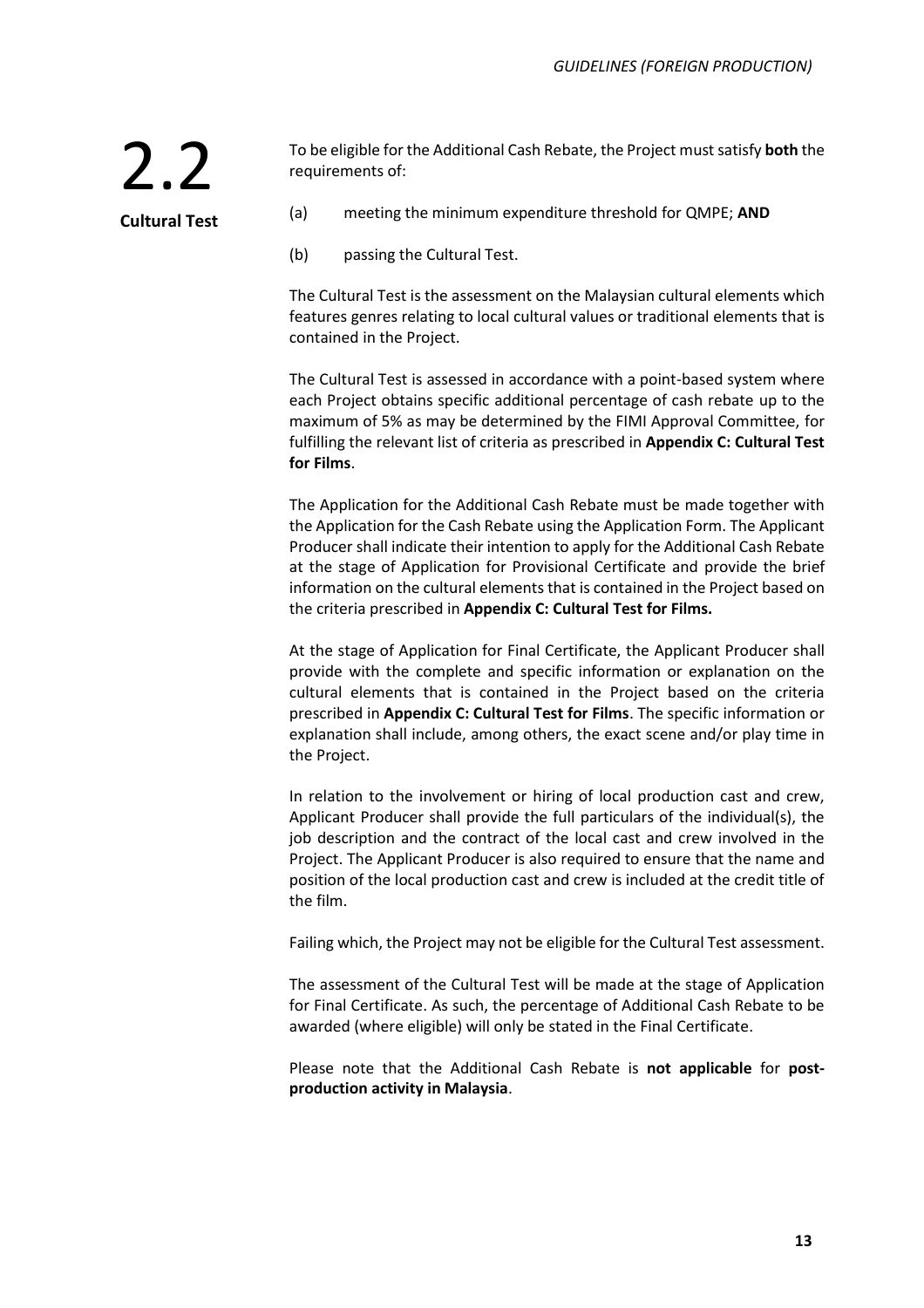The formats which are eligible for FIMI are:

### **1. Feature films, including theatrical documentary features, animated features and IMAX**

A feature film is intended to mean a Film of at least **sixty (60) minutes**  in length that is intended to be screened as the main attraction in commercial cinemas. For large-format projects such as IMAX it is intended that the Film to be at least **forty five** (**45) minutes** in length.

### **2. A single episode programme**

This is a stand-alone programme of at least **sixty (60) minutes** in length that is exhibited commercially in a medium other than cinema. This category includes telemovies or movies-of-the-week, films released direct to DVD or films released on the internet, video-ondemand or a mobile phone delivery platform. A single episode programme other than a documentary may be an animated film.

### **3. A single episode documentary**

A single episode documentary must be at least **twenty-two (22) minutes** in length. A documentary is defined as a programme that is a creative treatment of actuality other than news, current affairs, sports coverage, magazine, infotainment or light entertainment programme.

#### **4. A series or season**

A series or season of a series is a multiple-episode film that does not receive a cinema release but is exhibited commercially on another medium: e.g. straight to DVD or via the internet. A series or season of a series must be at least two (2) episodes. Each episode must be at least **twenty-two (22) minutes** in length, with the exception of animation programs which must be at least **two (2) minutes and above**. A series or season of a series may be an animated film or a documentary.

Please note that the FIMI for Production Activity, will only be issued after completion of the entire series, with a minimum spend of at least **Malaysian Ringgit Five Million (MYR5,000,000.00)**, (see **Section 2.5.1 Time frame requirements for television series). Multiple seasons in one (1) application are not allowed.**

You must specify the format of your Project and provide a synopsis in your Application Form.

### **Eligibility formats**

2.3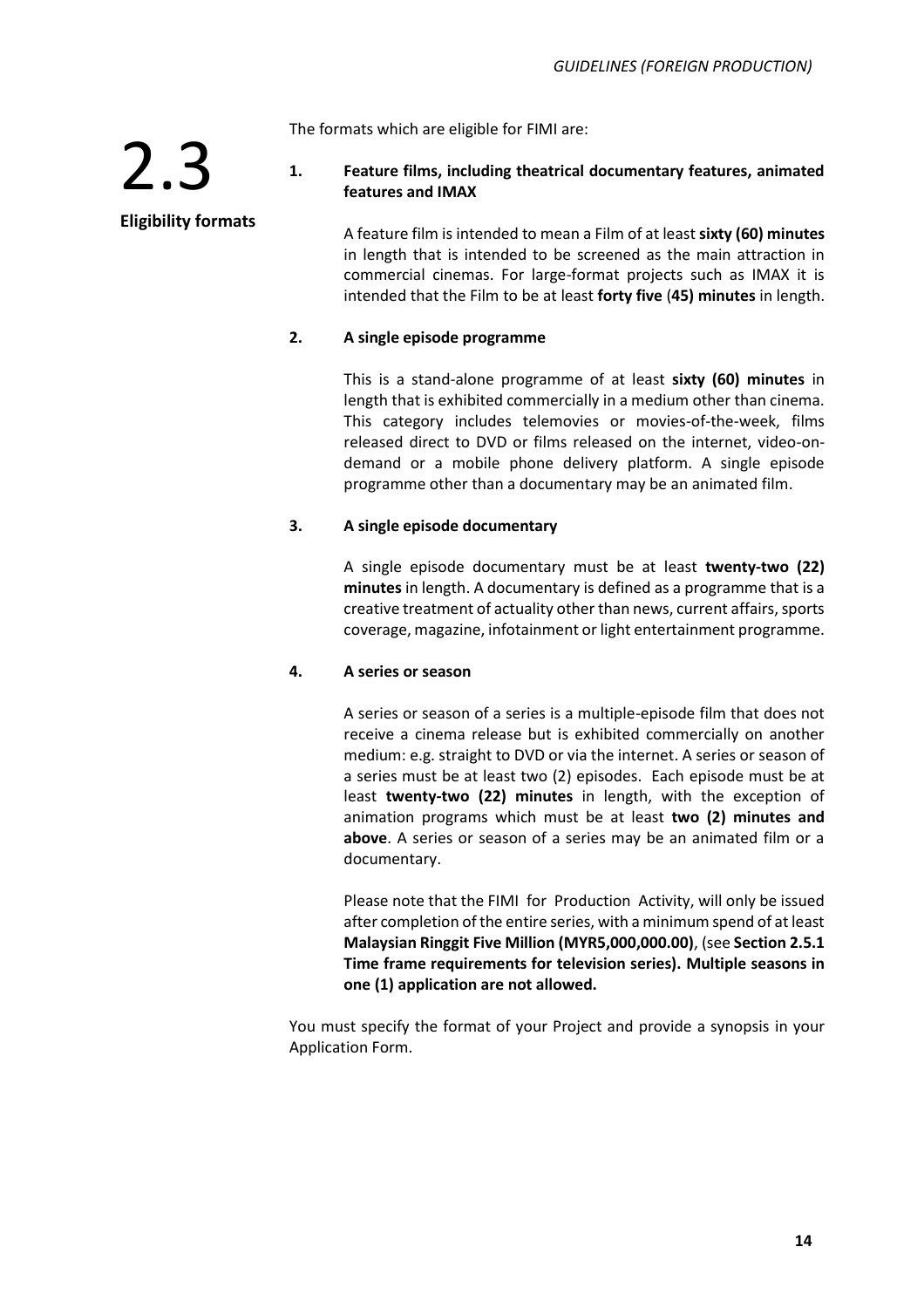A "television series" means a series such as a drama or comedy, and documentary series (see below).

**Eligible genres for television series**

For the purpose of FIMI, a television series must be made up of two or more episodes that:

- are produced wholly or principally for public exhibition on television under a single title;
- have a common theme or themes; and
- are intended for exhibition together in a national market or markets.

The first of these television series requirements applies to Project for both free-to-air (broadcast network) and paid/subscription television (cable or satellite) so long as the television series is to be released under a single title.

The second and third of these requirements describe how a television series is defined for the purposes of FIMI. The television series requirements mean that there must be a common element that draws the episodes of the series into a cohesive whole and that the episodes must be released under a single title.

A documentary television series may, for example, satisfy the definition where similar lives or events are examined to develop an overall hypothesis. A reality television series may meet the requirements if:

- the depiction of actual events, people or situations is the sole or dominant purpose of the television series; and
- the television series depicts those events in a dramatic or entertaining way, with a heavy emphasis on dramatic impact or entertainment value.

**Details of a "television series" format are required in the Application Form and must include a synopsis as well as a statement that the series is intended to be exhibited on television together in at least one national market.**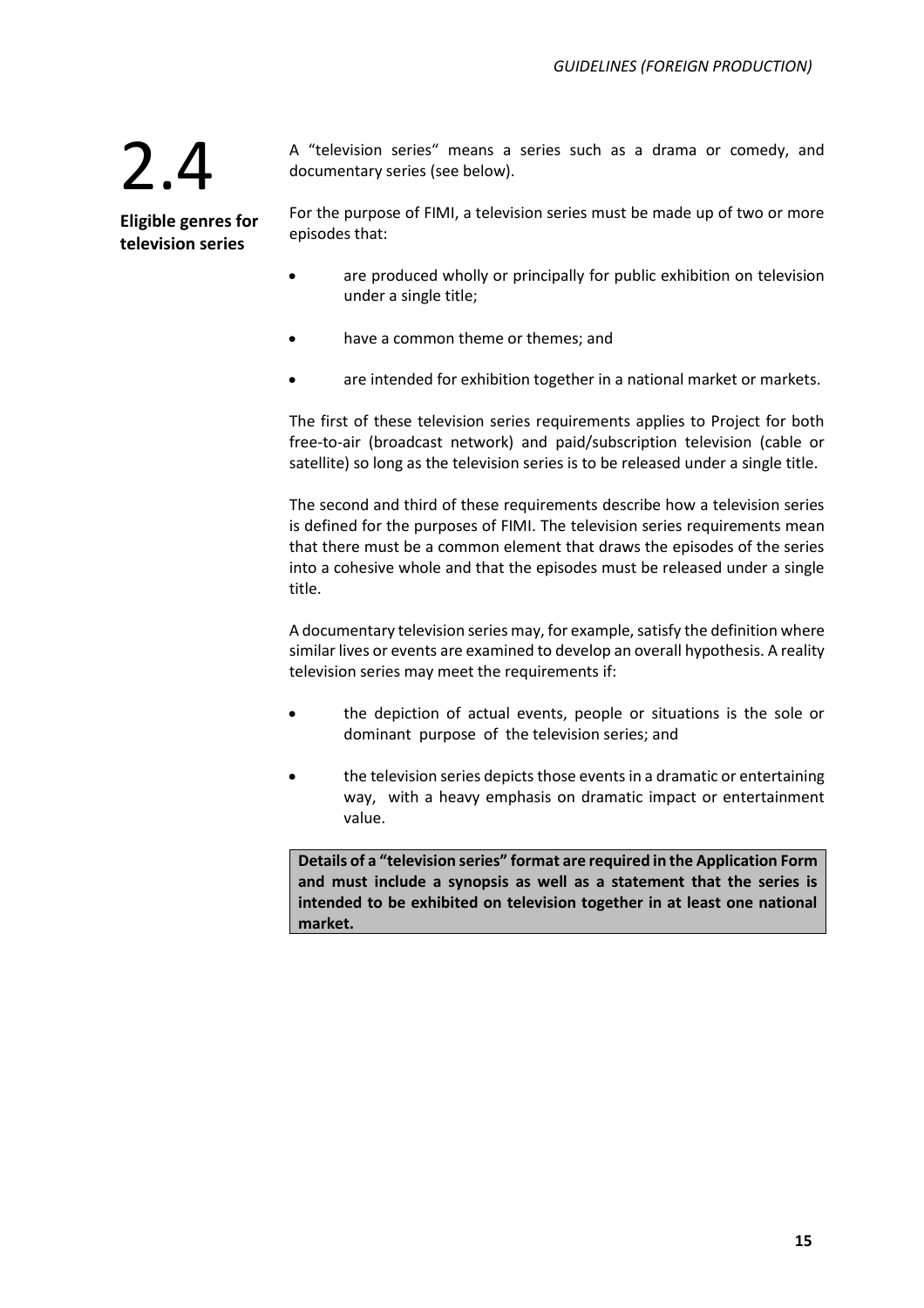**Producer**

**Eligible Applicant**

To be eligible for FIMI, the Applicant Producer must fall into one of the following categories and fulfill the relevant requirements thereto to qualify as an "Eligible Applicant Producer":

- (a) A foreign production company who has appointed and commissioned a Malaysian production services company that: (1) is a private limited company duly incorporated under the Malaysian Companies Act 2016 and registered with CCM; and (2) has a valid and subsisting FINAS production license. The appointment must be evidenced by a stamped production services agreement or co-production agreement. Documentation evidencing the fulfillment of these requirements is required to be produced by the production company when applying for the Provisional Certificate, the Final Certificate and when the cash rebate of FIMI is due to be paid; **OR**
	- (b) A private limited production services company incorporated by a foreign production company under the Malaysian Companies Act 2016 and registered with CCM (1) with a foreign shareholding and (2) has a valid and subsisting FINAS production license.

Documentation evidencing the fulfillment of the above-mentioned requirements is required to be produced by the Applicant Producer when applying for the Provisional Certificate, the Final Certificate and when the cash rebate of FIMI is due to be paid in Malaysia.

Where several production companies are involved in making a Project, the company that is eligible to claim for FIMI is the one that meets the above requirements. Although there may be a number of entities that make arrangements for, or carry out activities necessary for making a Project, only one company can be eligible for FIMI. FIMI will be granted to the company that is responsible for all of the aforementioned activities or Malaysian activities.

In practice this means that the Applicant Producer must be the company through which all transactions are channeled. For example, the expenditure incurred in contracting a company to engage actors (that is, its fees for that service, and the actors' fees themselves) qualifies as production expenditure as long as the applicant production company is able to account for these costs in its audited expenditure statement.

**Details of the registered name of the production company, Malaysian company registration number, registered address, and names and addresses of the company directors are to be provided in the Application Form. The relevant documents verifying this information and confirming the legal status of the company and the company's responsibility for the production of the Project must be submitted with the Application Form which include but not limited to the followings:**

**(a) Constitution (Memorandum & Article of Association (M&A)) / Written confirmation duly signed by a director confirming that the**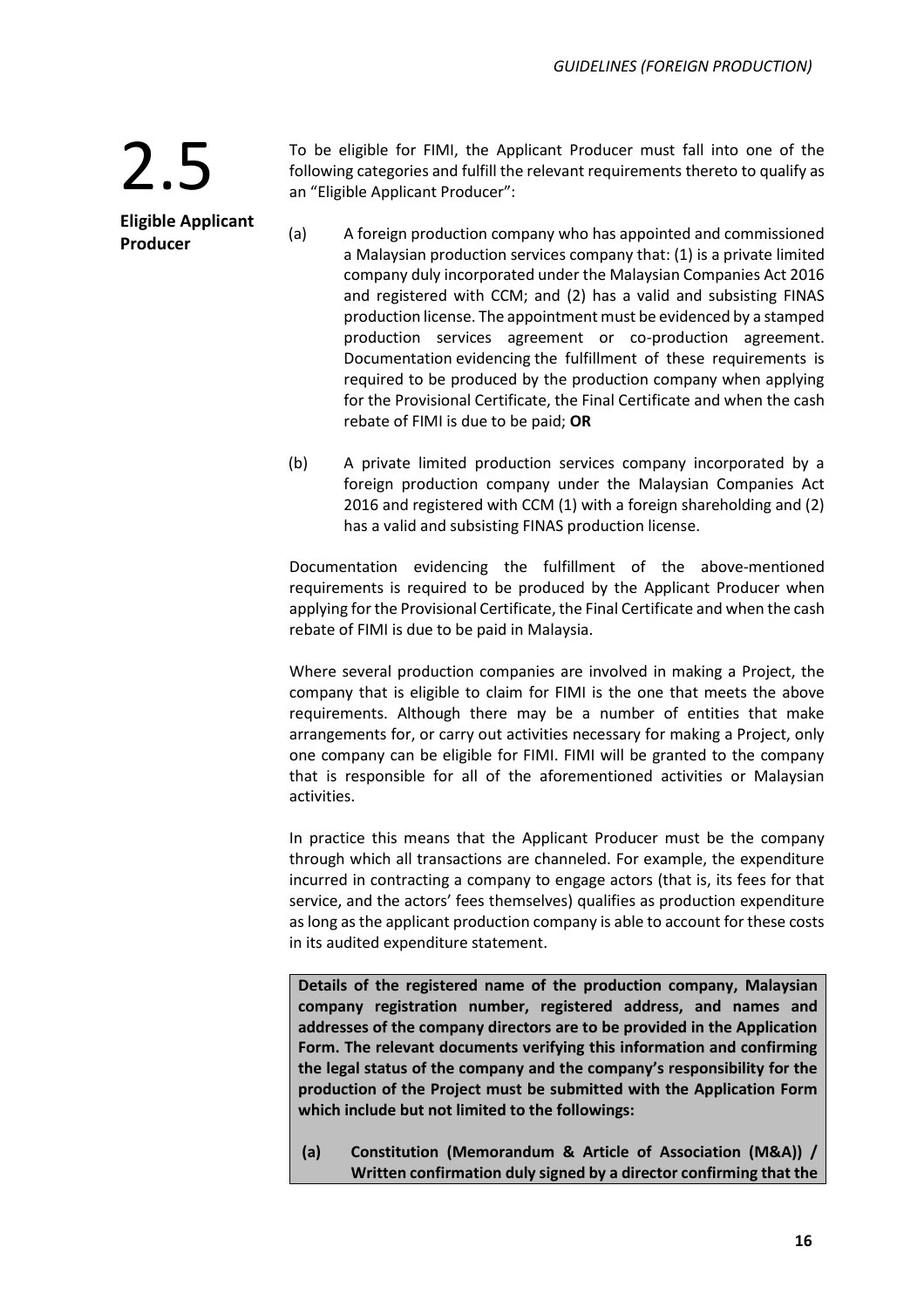**Company does not have Constitution;**

- **(b) Form 9 (Certificate of Incorporation) OR Companies Act 2016 Section 14 & 15;**
- **(c) Form 24 (Complete Return Of Allotment of Shares Form) / Annual Return OR Companies Act 2016 – Section 46;**
- **(d) Form 49 (Notification of Change in the Register of Directors, Managers and Secretaries Form) OR Companies Act 2016 – Section 58 & 236(2);**
- **(e) CCM Search of not more than three (3) months; and**
- **(f) Winding Up Search of not more than three (3) months.**

**Please refer to the checklist in Appendix A - Checklist prior to submitting your application of these Guidelines prior to submitting your application. You must also attach Monthly Production Reports (MPRs), call-sheets and the Production Schedule to your Final Application Form.**

The production company:

- (a) involved in the Project must be independent from the Applicant Producer (i.e. there is no common management, ownership or control between the same) or it shall not be a Related Corporation with the Applicant Producer. It is not the intention of FIMI for such production company who is a Related Corporation to the Applicant Producer to benefit from FIMI. In view thereof, the Applicant Producer is not eligible for FIMI in the event where such production company is not independent from the Applicant Producer or it is a Related Corporation with the Applicant Producer; and
- (b) such production company involved in the Project is aware of these Guidelines and understands its terms of assessment and procedures as described herein.

\*Malaysian Television Broadcasters are **NOT ELIGIBLE** for FIMI. However, an independent film production company that is engaged for a particular production project by a television broadcaster will be eligible to apply for FIMI.

For information about taxation and the other obligations of companies commencing business in Malaysia, such as incorporating a Malaysian company or filing business activity statements and annual income tax returns, please consult the Company Commission of Malaysia (CCM) (www.ssm.com.my) or Inland Revenue Board of Malaysia (www.hasil.gov.my) websites.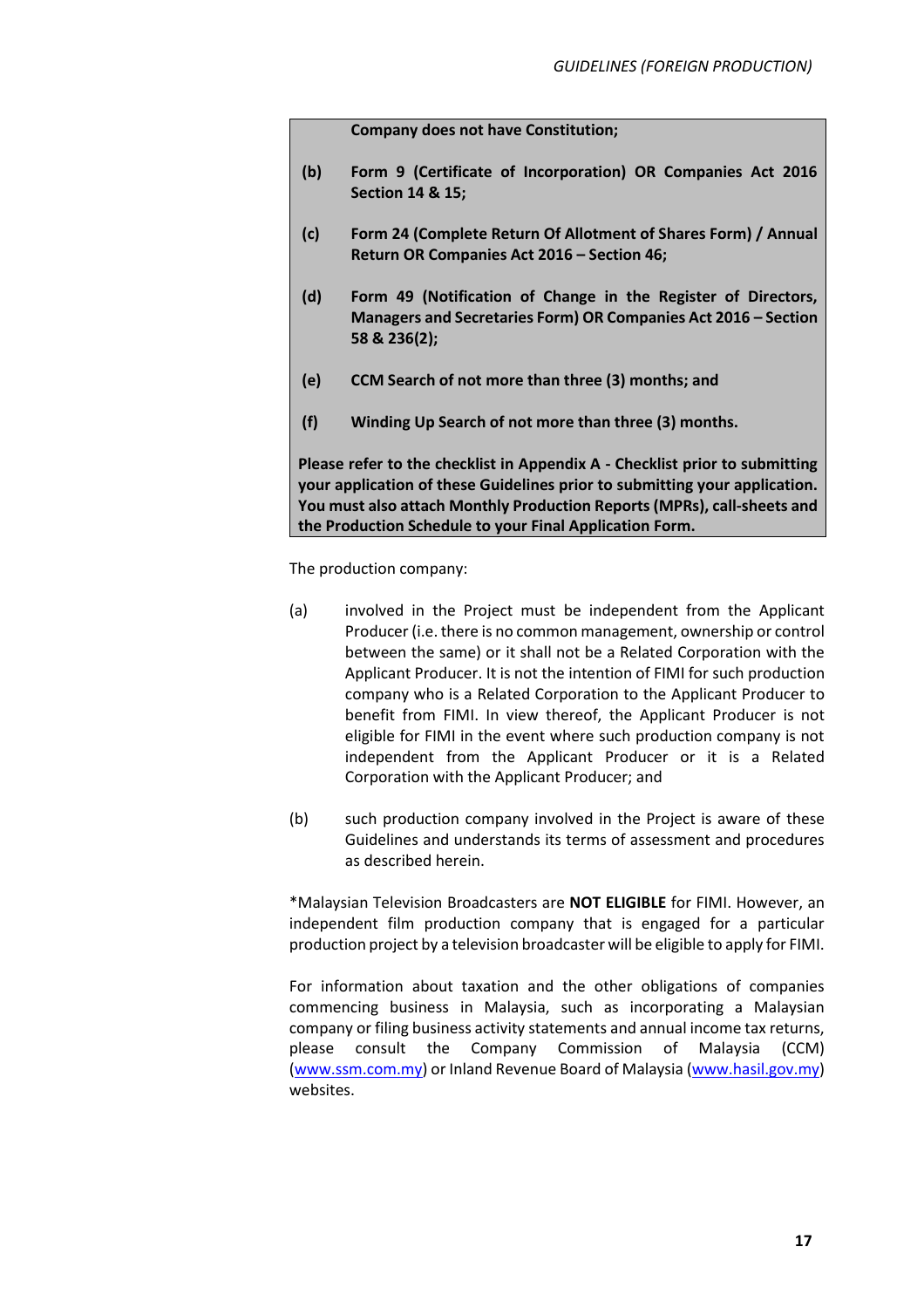**Commencement and completion time frames**

Upon completion of the Project, the Applicant Producer must provide a soft copy of the Project or other proof/evidence acceptable to FIMO within thirty (30) days or such time period which has been approved by FIMI Approval Committee. The Final Certificate will not be issued if the Applicant Producer fails to comply with this requirement.

**Dates of commencement and completion of principal photography or of production of the visual image must be outlined in your Application Form.** 

#### **2.6.1 Time frame requirements for television series**

Qualifying television series must be completed within a given time frame, as stated in the Provisional Certificate. Please note this refers to the actual length of the completed Project, rather than 'commercial hours' or 'broadcast hours' which may include, inter alia, time for advertisements and sponsored content in your Application Form. The length of this time frame depends on whether the series is predominantly an animation or a live action series.

You must indicate in your Application Form whether your series is predominantly a digital or other animation, and the time frame taken to produce it. The test of whether the series is predominantly an animated series is assessed on a case-to-case basis.

Please note that the entire television series (excluding television series which is predominantly a digital animation or other animation / live action or other television series that is not predominantly an animation) **is to be completed within eighteen (18) months upon commencement of expenditure.**

Further:

- If a television series is predominantly a digital animation or other animation, the entire production of the series **must be completed within thirty-six (36) months**. This period commences at the moment production expenditure is incurred. This time frame requirement does not include any production expenditure for a pilot for said television series.
- For a live action or other television series that is not predominantly an animation, principal photography for the series **must be completed within a period of eighteen (18) months** from the moment production expenditure is incurred. The time frame excludes the principal photography of any pilot episode.

In the event the Applicant Producer applies for the extension of the time frame for the production, as stated in the Provisional Certificate:

- (a) FIMI Approval Committee shall have the sole and absolute discretion whether or not to allow for such extension; and
- (b) if approved by FIMI Approval Committee, the total time frame for the production shall be at the maximum of thirty six (36) months.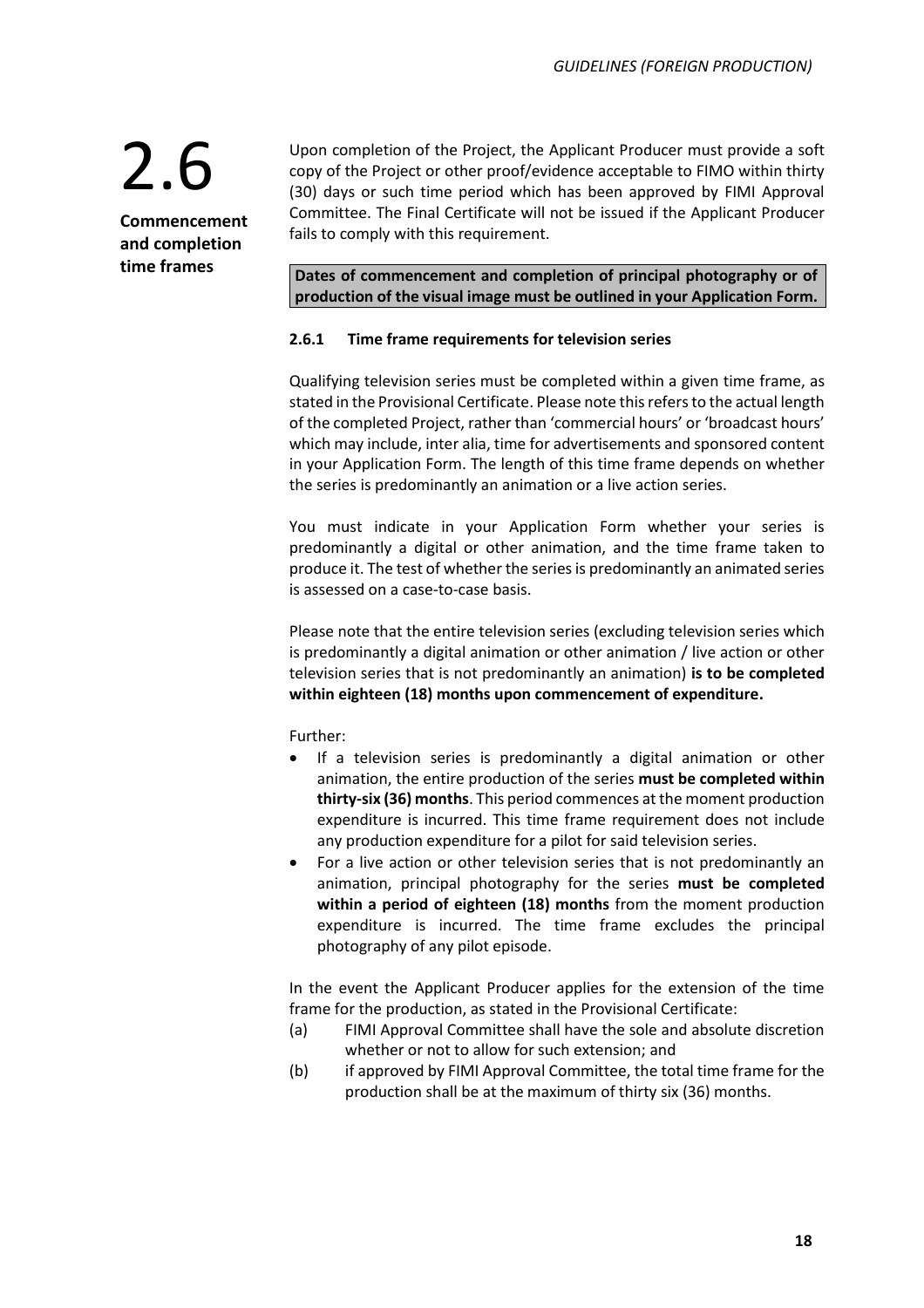2.8

**Required** 

**documentation**

**Malaysian Crew and intern requirement**

To qualify for FIMI, the Applicant Producer is required to fulfill two requirements regarding crew and interns, as follows:

• **Crew**

Employ at least **30%** of the production crew who is either Malaysian citizens or persons having Malaysian permanent residency status. Copies of the crews' identity cards, type of work and permanent residency certificates must be provided to FIMO. All Malaysian crew employed in the production should be registered with an authorized association for production crews. Out of 30% of local crew, 50% shall be Bumiputera status.

• **Intern** (an additional requirement and separate from the 30% local crew requirement above). There are minimum 5 of understudy interns required.

Sufficient information must be included in the Application Form to enable FIMI Approval Committee to make an informed decision as to whether the Project and the Application qualifies for FIMI. Please refer to the Checklist provided under **Appendix A - Checklist prior to submitting your application** of these Guidelines for the complete list of documentation required for both Provisional Certificate and Final Certificate.

On appeal to FIMI Appeal Committee, FIMI Appeal Committee may require further documentation and/or information to support any appeal application and all information and documents requested must be submitted to FIMO in a timely manner.

The Applicant Producer shall ensure that the Project/content of the Project:

- Does NOT contain issues deemed insulting, offensive and/or portraying Malaysia in a negative light.
- Does NOT insult, offend and affect the sensitivity of any religion in Malaysia.
- Does NOT threaten the security and harmony of Malaysia.
- Does NOT contain material that could give rise to any civil or criminal liability under the applicable law in Malaysia.
- Does NOT contain content which damages the image of Malaysia.
- Comply with all applicable laws, requirements, regulations and guidelines in Malaysia at all times, including but not limited to, if applicable, any conditions as may be imposed by the Central Agency for Application for Filming and Performance by Foreign Artistes (PUSPAL) or other applicable laws, regulations, requirements or directives which may from time to time be enacted and/or amended by the relevant authorities.

2.9 **Project / Content** 

**Guidelines**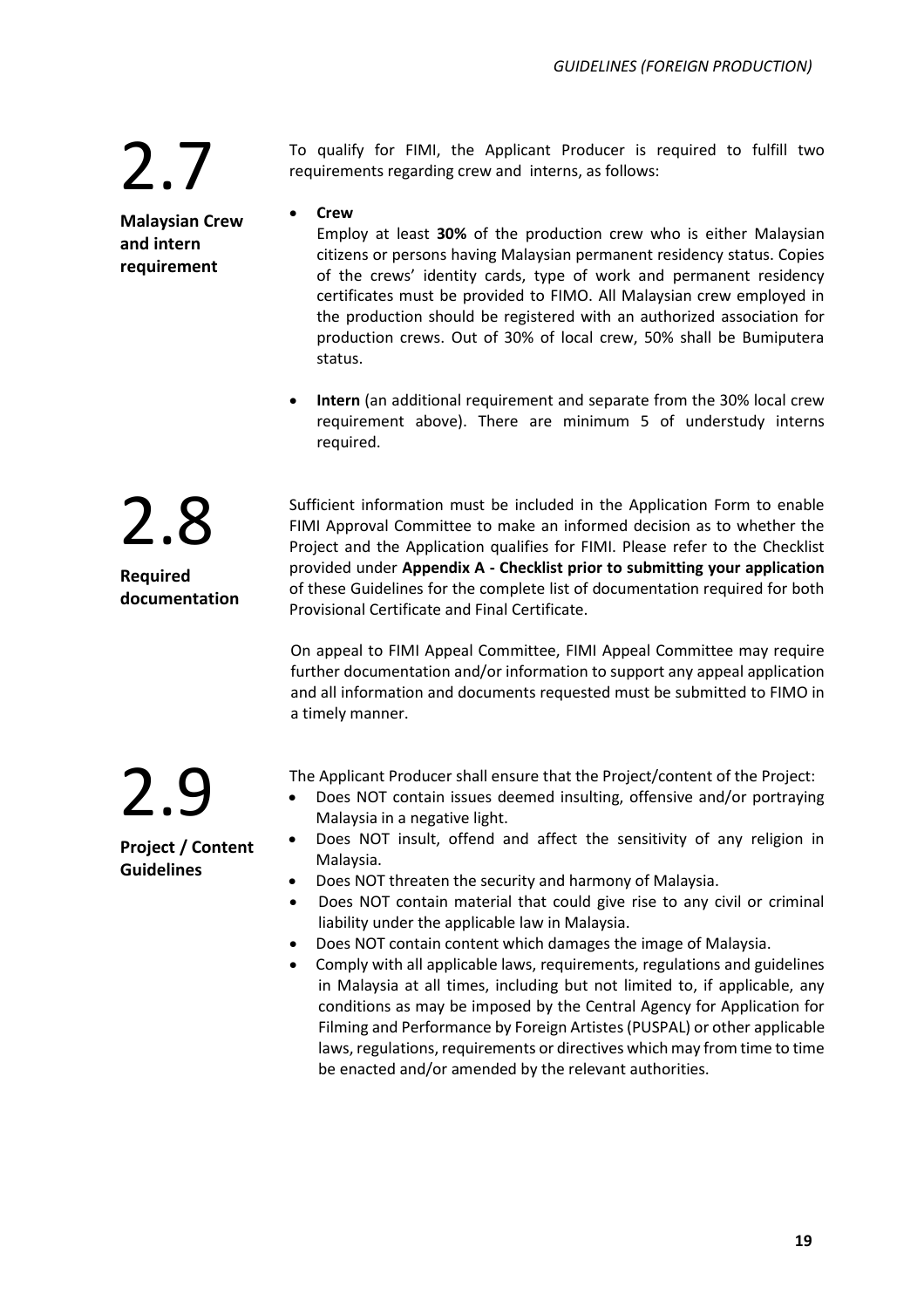**Intellectual Properties of the Film**

## 3

**Postproduction Activity in Malaysia**

### 3.1

**What are postproduction tasks?** To be eligible for FIMI, the Applicant Producer must own the intellectual properties (IPs) of the Film. The Applicant Producer must provide the relevant documentations to evidence the Applicant Producer's ownership of the intellectual properties of the Film (including but not limited to the duly executed and stamped copy of the relevant agreement/contract).

### **QMPE**

**Section 3** of these Guidelines sets out the core eligibility criteria for receiving FIMI for post-production activity. To be eligible for FIMI for Post-Production activity the Eligible Producer must spend a minimum of **Malaysian Ringgit One Million (MYR1,000,000.00)** of QMPE in order to be entitled to the Cash Rebate. Only QMPE that is incurred on or in relation to post-production counts towards either the expenditure threshold or the refunded amount. Only a single application is required. Guidelines in this **Section 3** are specific to postproduction and guidelines that are specific to production continue to apply.

Applicant Producer should note that costs attributable to post-production services provided outside Malaysia (for example work outsourced offshore) is not eligible as qualifying post-production expenditure. The post-production activities must be undertaken in Malaysia to be eligible as QMPE.

FIMO defines post-production as:

- (a) the creation or manipulation of audio or visual elements (other than principal photography, pick-ups or the creation of physical elements such as sets, props or costumes) for the production examples of which as provided in **Appendix B: Procedures of Film Production** of these Guidelines; and
- (b) activities of qualifying post-production expenditure that are reasonably related to the activities mentioned in paragraph (a) above.

Activities that are necessarily related to post-production activities are also considered for the purposes of FIMI. This means that expenditure that is not strictly on post-production tasks, but is necessary to those tasks could also be qualifying post-production expenditure. This could cover, for example:

- airfares, salaries and per diems for visual effects or production staff sent to Malaysia to oversee or undertake the post-production work;
- salaries, equipment costs and hires, and facilities hire for use in a model or green-screen shoots;
- costs such as actor's fees or per diems for working on Additional Dialogue Recording (ADR); and
- freight of prints to and from the film laboratories and all claimed expenditure must be in relation to post-production work.

Please keep in mind that all claimed expenditure must be in relation to postproduction work.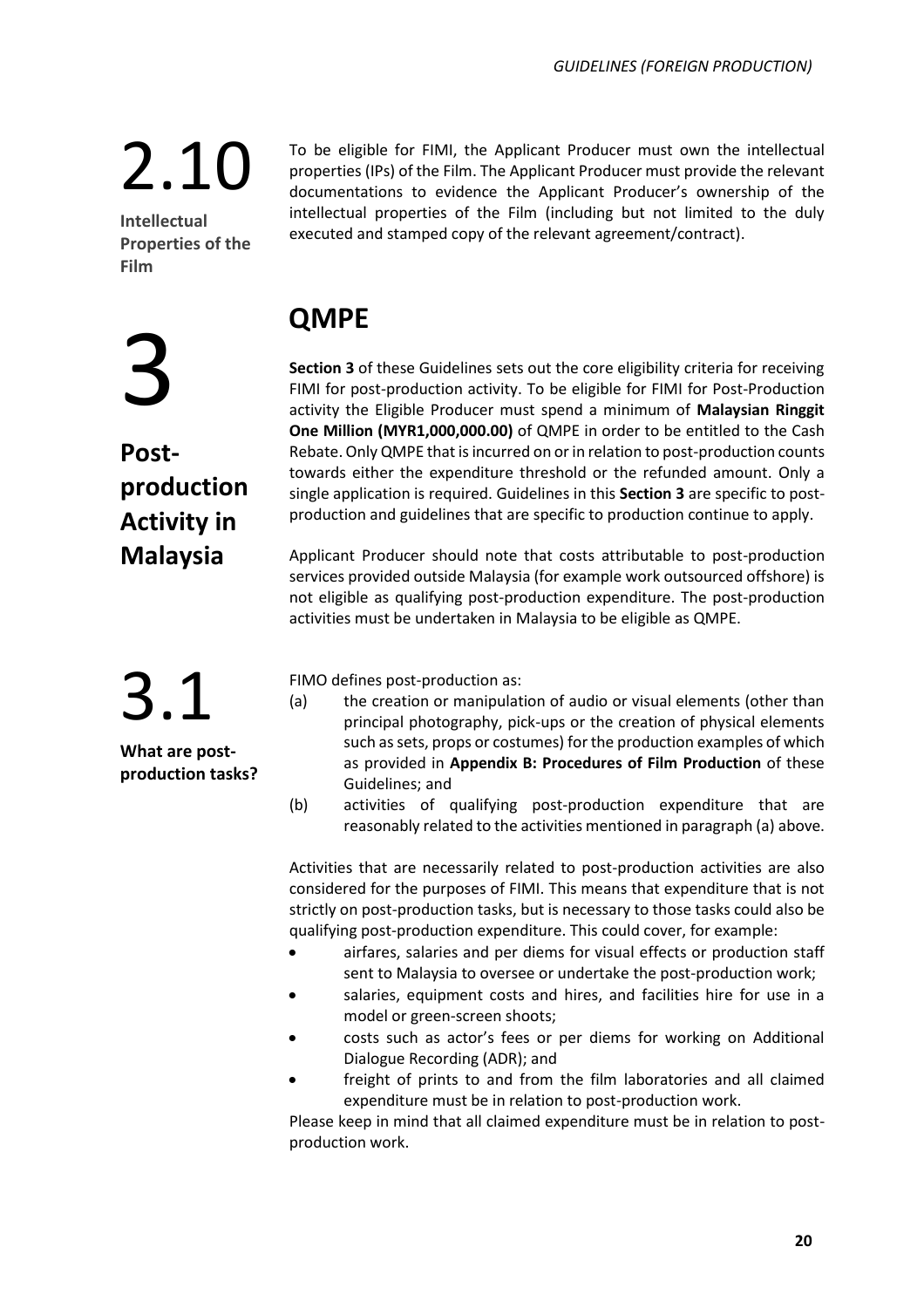Animation is generally considered a production activity, unless it is added during post-production to enhance or complement a live action shot. If you consider that as post-production, please contact FIMO to discuss the matter. FIMI Approval Committee or FIMI Appeal Committee reserves the right at any time, in its sole and absolute discretion, not to accept a task that FIMI Approval Committee or FIMI Appeal Committee believes, in its sole and absolute discretion, is not in its opinion considered as a post-production activity.

An Applicant Producer must spend at least **Malaysian Ringgit One Million (MYR1,000,000.00)** of QMPE in order to be entitled to the Cash Rebate based on the QMPE for qualifying post-production expenditure on a Project which is in an eligible format (see list of eligible formats in **Section 3.3 (Eligible Formats)** of these Guidelines).

### **3.2.1 Expenditure statements**

Expenditure statements should contain the information necessary to enable FIMO to conduct verification of qualifying post-production expenditure. If the Applicant Producer does not have access to information such as the general ledger, appropriate information must be included to enable FIMO to verify the expenditure.

The expenditure statements submitted should include:

- the service provider's full quote or gross bid (including budget breakdown/costs per shot);
- stamped copy of the production services agreement or contract;
- a transaction log;
- any approved change orders;
- copies of invoices issued by the service provider; and
- a letter from a director of the Company or the equivalent of each postproduction service provider stating their opinion personally that:
	- (a) the expenditure incurred in carrying out the post production activities is attributable to goods and services provided in Malaysia, and
	- (b) indicating the names (if any) of foreign non-cast personnel brought to Malaysia for periods of less than two (2) cumulative weeks to provide post-production services of the film (or seven (7) cumulative days for documentary or commercials). Relevant documents evidencing such activities should also be provided.

**You must attach expenditure statements outlining all qualifying postproduction expenditure to your Application Form.**



Eligible formats for FIMI are the same as those for production activity, as stated in **Section 2.2 (Eligible Formats)** of these Guidelines.

**You must detail the Project's format on your Application Form. You must also outline the post-production work involved (for example – 187 visual** 

3.2 **Expenditure threshold**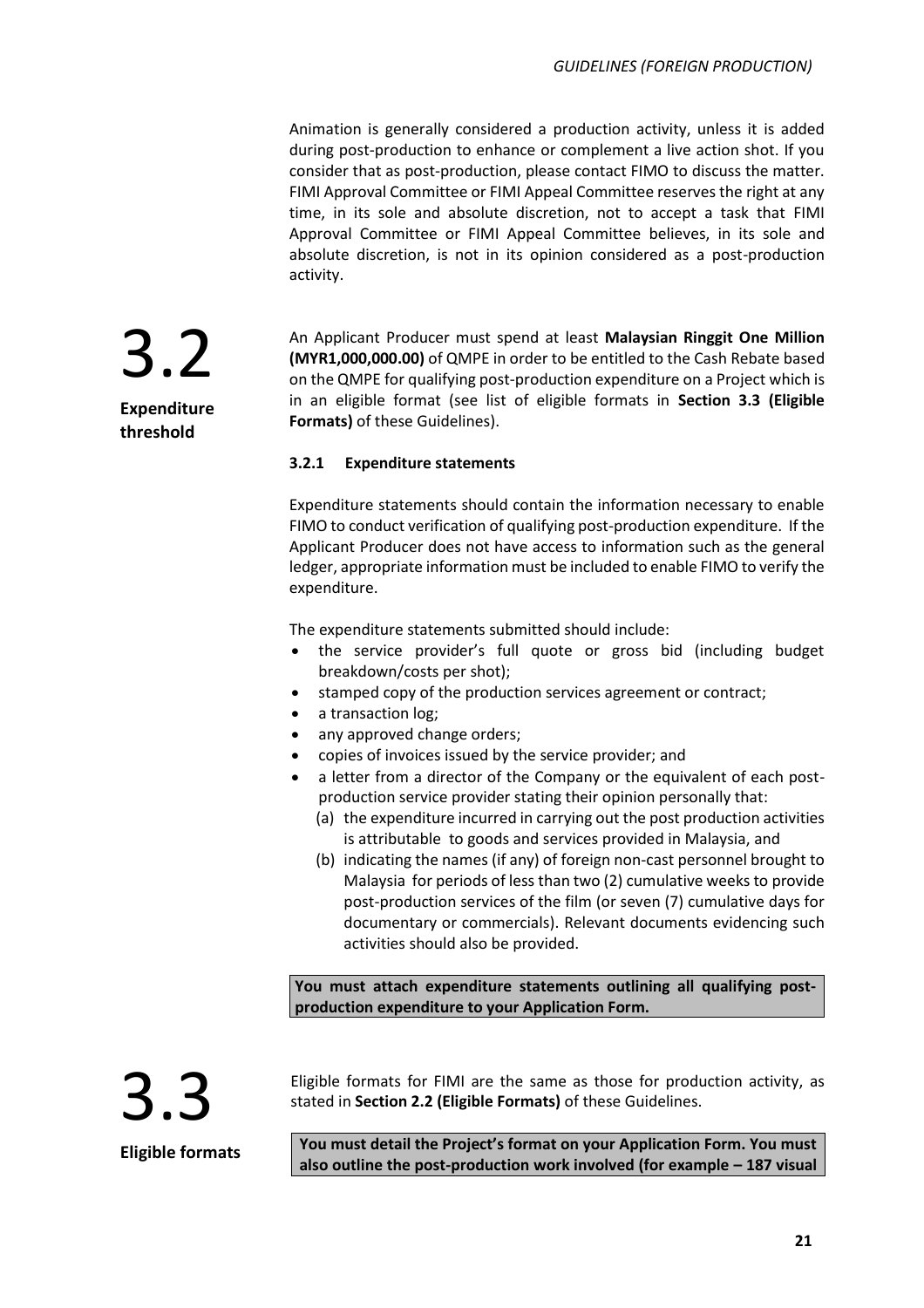**effects shots of plane exploding, wire removal, editing and Additional Dialogue Recording). Copies of all fully executed and stamped contracts with providers of services with a large value (for example, an individual post-production service provider) must be attached to the application. You should also be prepared to provide any other service contracts on request.**

To be eligible for FIMI, the Applicant Producer must fall into one of the following categories to qualify as an Eligible Applicant Producer:

- (a) A foreign production company who has appointed and commissioned a Malaysian production services company that: (1) is a private limited company duly incorporated under the Malaysian Companies Act 2016 and registered with the CCM; and (2) has a valid and subsisting FINAS production license. The appointment must be evidenced by a stamped production services agreement or co-production agreement. Documentation evidencing the fulfillment of these requirements is required to be produced by the production company when applying for the Provisional Certificate, the Final Certificate and when the FIMI is due to be paid in Malaysia; or
	- (b) A private limited production services company incorporated by a foreign production company under the Malaysian Companies Act 2016 and registered with the CCM; (1) with foreign shareholding and (2) has a valid and subsisting FINAS production license. Documentation evidencing the fulfillment of these requirements is required to be produced by the production company when applying for the Provisional Certificate, the Final Certificate and when the FIMI is due to be paid in Malaysia; or
	- (c) The eligible production company is the sole company that is responsible for carrying-out, or making the arrangements for the carrying-out of, all the activities that were necessary for postproduction in Malaysia. Depending on the Project, this could be for example:
		- a Malaysian company set up to manage or commission one or more Malaysian companies to provide post-production work for the production;
		- the 'lead' Malaysian post-production company which either undertakes all the post- production work in Malaysia or subcontracts any Malaysian post-production work that it does not undertake to other companies; or
		- a Malaysian production company or production services company.

Applicant Producer should note that verifying documents (such as a postproduction services agreement or contract, all of which must be stamped) must be provided to confirm the Applicant Producer is the sole company that



**Eligible Applicant Producer**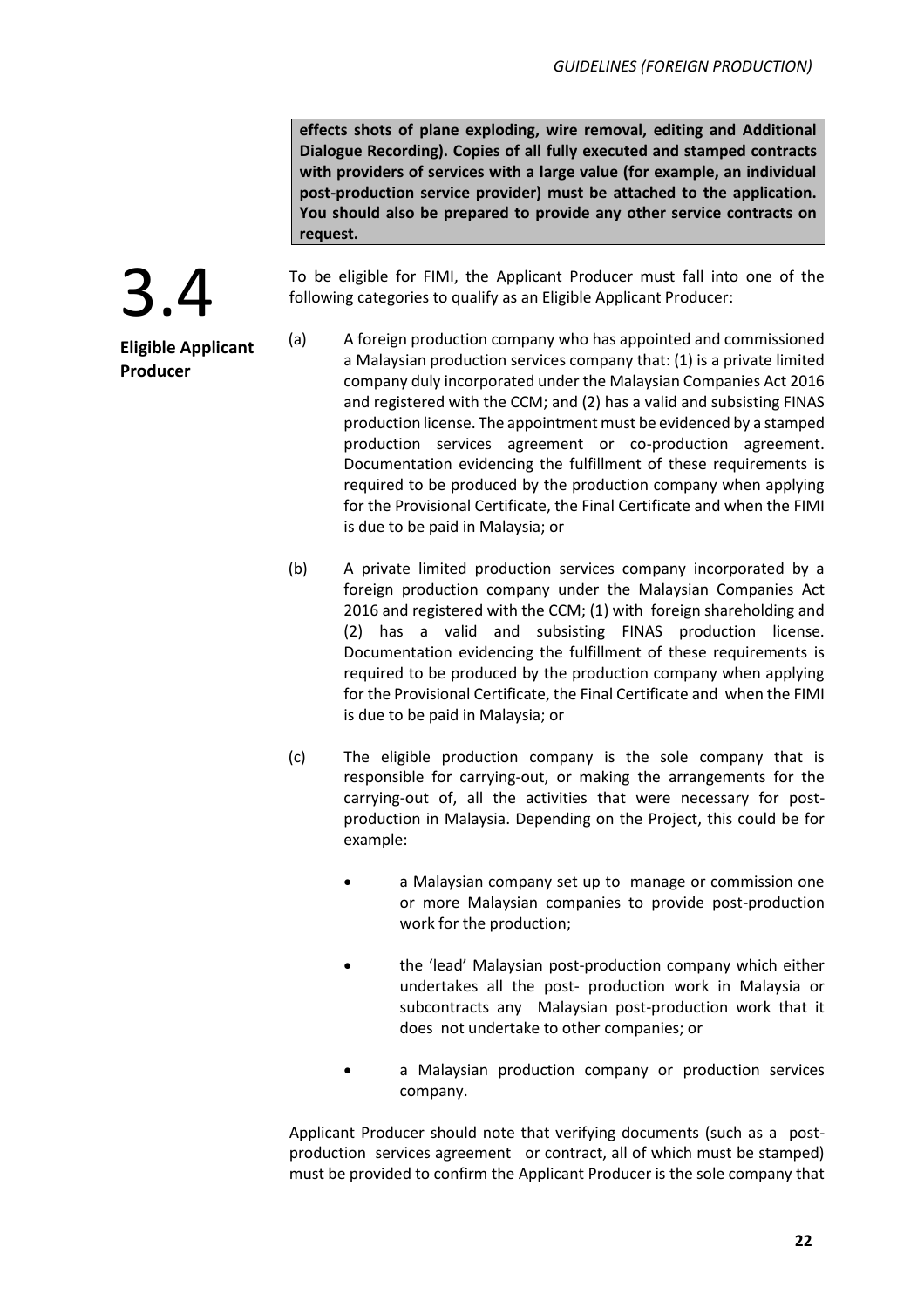carried out, or made the arrangements for the carrying-out of, all the activities that were necessary for post-production in Malaysia.

Please note that the Application Form requires written confirmation from the Project's production company or commissioning studio (as the case may be) that the Applicant Producer is permitted to apply FIMI.

**Details of the registered name of the Applicant Producer company, Malaysian company registration number, registered address, and names and addresses of the company directors are to be provided in the Application Form. The relevant documents verifying this information and confirming the legal status of the company and the company's responsibility for the production must be submitted with the Application Form which include but not limited to the followings:**

- **(a) Constitution (Memorandum & Article of Association (M&A)) / Written confirmation duly signed by a director confirming that the Company does not have Constitution;**
- **(b) Form 9 (Certificate of Incorporation) OR Companies Act 2016 Section 14 & 15;**
- **(c) Form 24 (Complete Return Of Allotment of Shares Form) / Annual Return OR Companies Act 2016 – Section 46;**
- **(d) Form 49 (Notification of Change in the Register of Directors, Managers and Secretaries Form) OR Companies Act 2016 – Section 58 & 236(2);**
- **(e) CCM Search of not more than three (3) months; and**
- **(f) Winding Up Search of not more than three (3) months.**

**Please refer to the checklist in Appendix A - Checklist prior to submitting your application of these Guidelines prior to submitting your application.**

#### **3.4.1 Note for Applicant Producer who is also the service provider**

Please keep in mind that in cases where the Applicant Producer company is also the company that carries out post-production work or subcontracts the post-production work to other service providers in Malaysia, only expenditure that is incurred by the Applicant Producer is eligible as QMPE.

This means that if the Applicant Producer has undertaken all the postproduction work in Malaysia, only its direct costs may be eligible as QMPE. Please see **Section 4 (Production Expenditure and Qualifying Malaysian Production Expenditure (QMPE))** for further information.

Applicant producers should contact FIMO early, ideally before postproduction commences, if there are any questions concerning the implications of proposed arrangements for carrying-out post-production activities in Malaysia.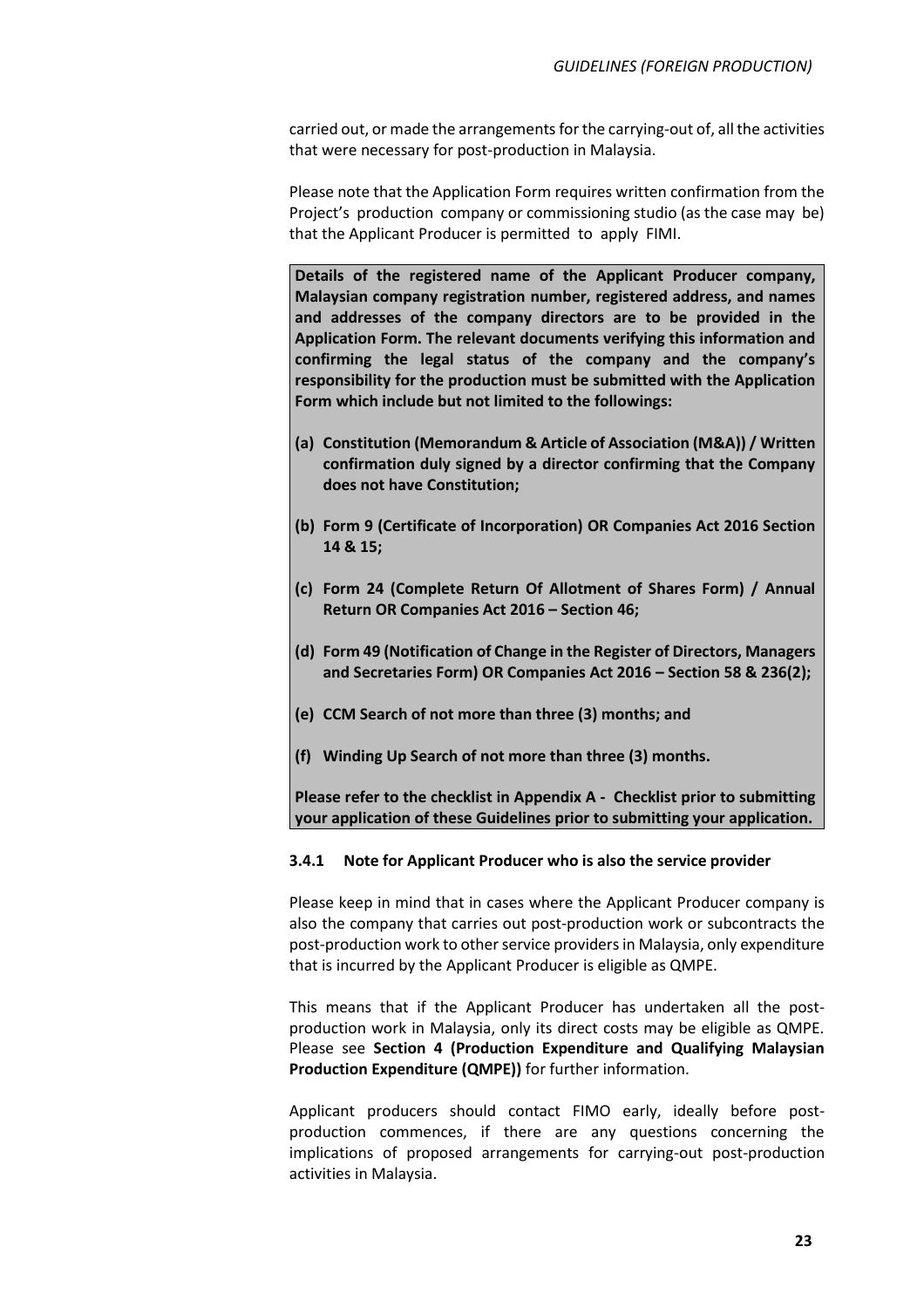**Commencement and completion time frames**

FIMI will only be available for post-production work which commences in Malaysia on approval from PUSPAL. Please note that it is irrelevant when the Project commenced principal photography or when it commenced postproduction work elsewhere.

The commencement date for a Project seeking to qualify for FIMI is the date on which qualifying post-production expenditure is incurred on, or in relation to, post-production. In your Final Certificate Application Form you must specify the dates on which post-production in Malaysia commenced and was completed.

4

Both the key criteria for qualifying for the Cash Rebate and the basis for calculating the refund amounts are based on the amount actually spent and paid by the Applicant Producer company on goods, services and land (or used locations) in Malaysia. Original (or certified true copy) receipts evidencing such expenditure will be required for the FIMI Final Certificate process.

**Production Expenditure and Qualifying Malaysian Production Expenditure (QMPE)**

Expenditure incurred in Malaysia for the purposes of making the production and/or post-production of a Project will be considered as QMPE. This is further explained in **Section 4.1 (What is QMPE)** and **Section 4.2 (Minimum Work Week rule for non-cast members)** of these Guidelines.

In the event that actual QMPE incurred is more than 3% cost over-runs of the approved production costs indicated in the Provisional Certificate, then the Applicant Producer must obtain approval from FIMI Approval Committee (through FIMO) for the cost over-run. In the event that the approval from the FIMI Approval Committee is not obtained, the Applicant Producer may appeal to the FIMI Appeal Committee. In the event that such appeal is rejected, all unapproved cost over-runs will **NOT** count towards the QMPE calculation for FIMI.

Where necessary, invoices from any supplier used should be broken down to show Malaysian and non-Malaysian activity. This information should be computerized to facilitate an independent audit of the expenditure statements.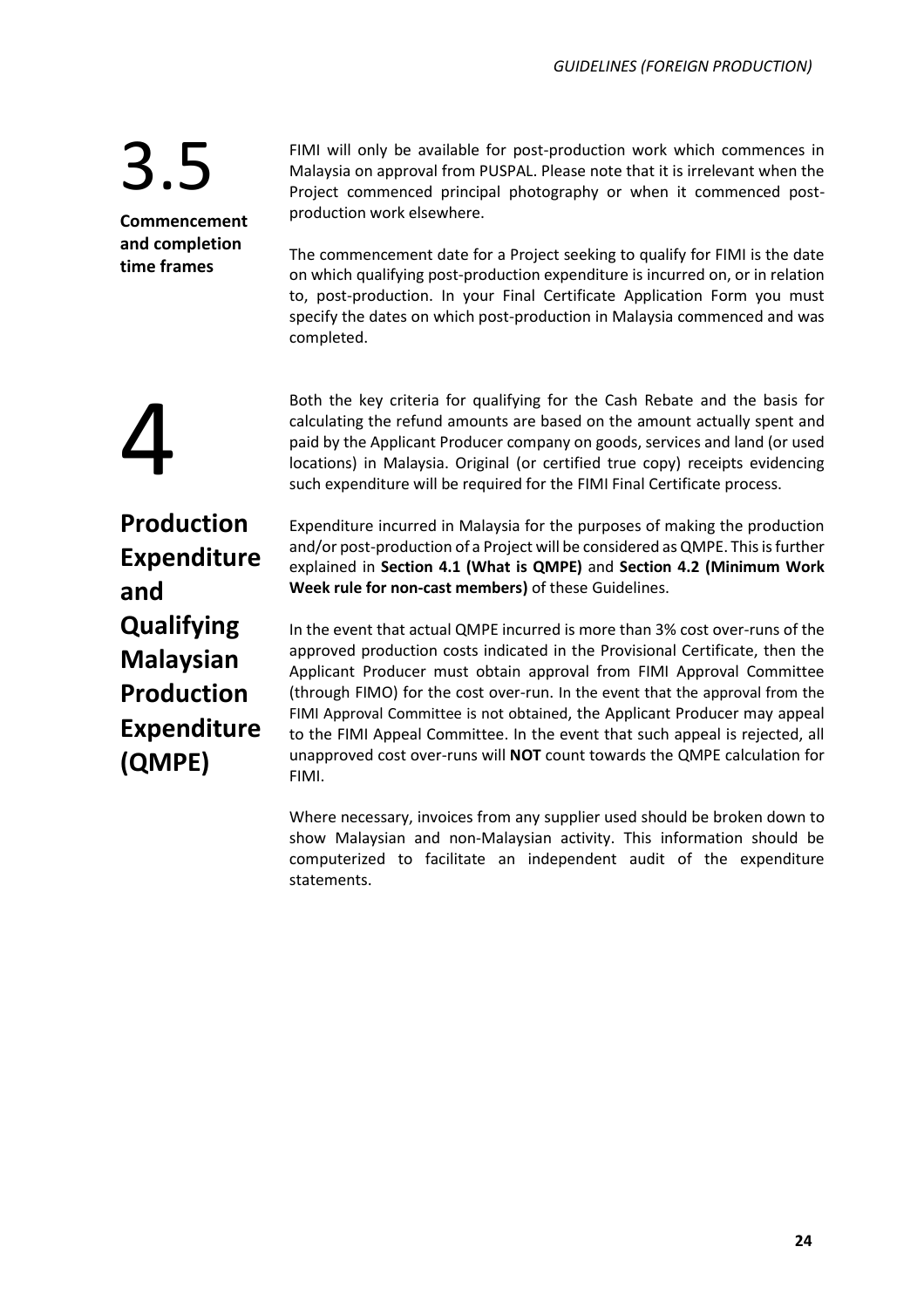QMPE has a dual role for the purposes of production activity. It:

- 4.1 **What is QMPE?**
- is the basis for determining whether the minimum expenditure threshold has been reached; and
- provides the basis of FIMI itself, as the amount of the cash rebate of FIMI is based on the total amount of QMPE.

QMPE also forms the basis of qualifying post- production expenditure for the amount of the Cash Rebate and is therefore also the basis for assessing expenditure thresholds and amount of the Cash Rebate for post- production activity. The sections below refer only to QMPE, but should be considered to apply equally to qualifying post- production expenditure for post- production activity.

QMPE is defined as the Applicant Producer's production expenditure on the Project that is incurred for, or is reasonably attributable to:

- goods and services provided in Malaysia;
- the use of land located in Malaysia; and/or
- the use of goods that are located in Malaysia at the time they are used in the making of the production.

#### **Salary for services rendered in Malaysia**

#### **Domestic / Local Cast & Crew:**

**Please note that the cash rebate of FIMI is only claimable on the first Malaysian Ringgit Seven Million Five Hundred Thousand (MYR7,500,000.00) of any one person's salary (cast and/or crew) for services rendered in Malaysia.**

#### **Foreign Cast & Crew:**

**Please note that the cash rebate of FIMI is only claimable on the first Ringgit Malaysia Seven Million Five Hundred Thousand (MYR7,500,000.00) of any one person's salary (cast and/or crew) for services rendered in Malaysia, based on capping overall 30% for foreign cast and/or crew.** 

**Payment MUST be paid in Malaysia only.** The QMPE must be incurred based on the date approved in the Provisional Certificate. All costs claimed as QMPE must be presented in an audited expenditure statement and attached to the Application Form as detailed in **Section 8 (Your Application) of these Guidelines.**

The following expenditures or part thereof, may be regarded as QMPE and should be included in the Applicant Producer company's audited expenditure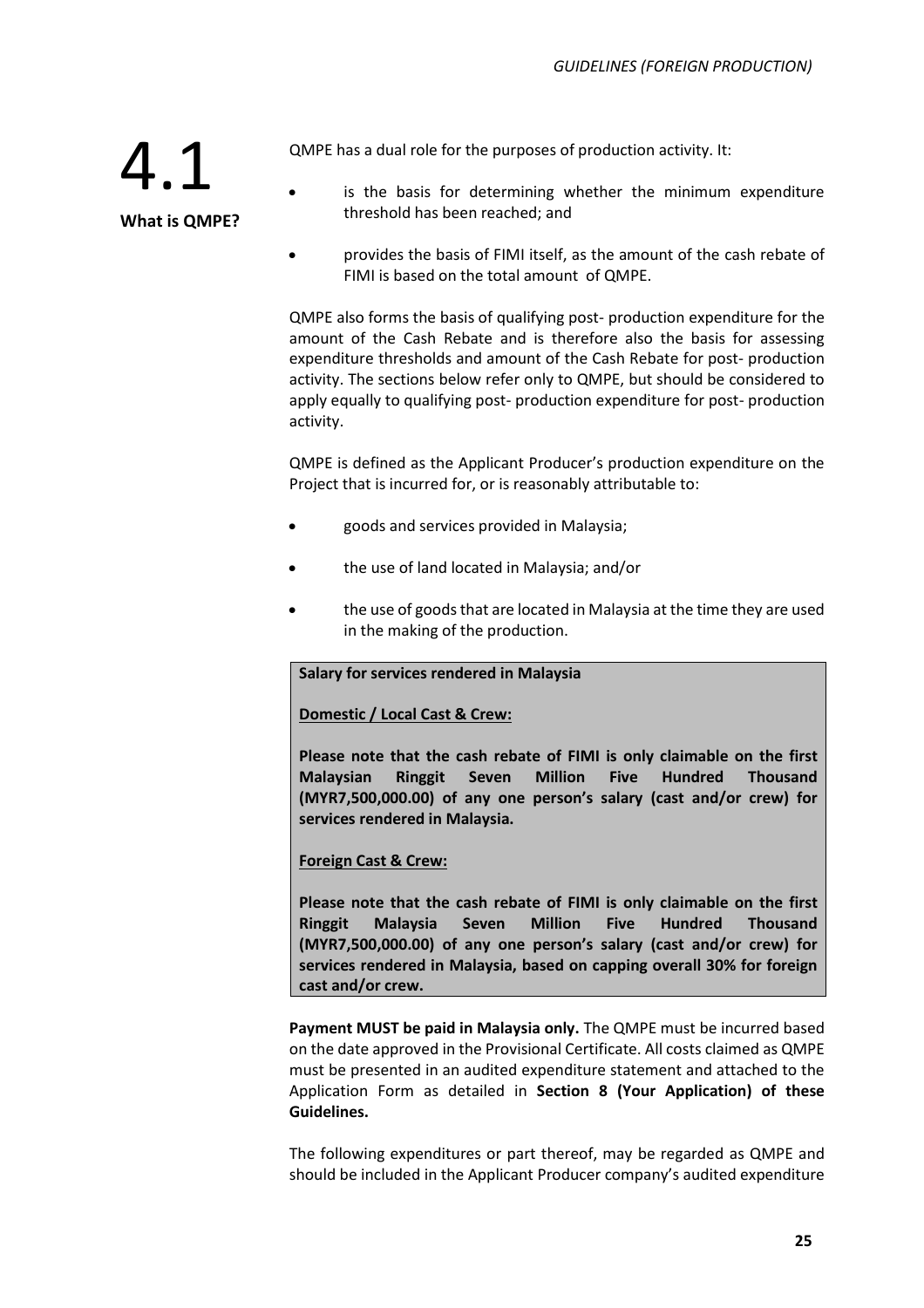statement after you have read the more detailed explanation below:

- Service Provided in Malaysia
- Apportionment of service provided
- Malaysian-based Insurance (other than forms of insurance which constitute financing)
- Legal expenses incurred in Malaysia
- Travel within Malaysia
- Freight travel within Malaysia

#### **4.1.1 What is a 'Service Provided in Malaysia'?**

A service is provided in Malaysia if the service provider is located in Malaysia and must be a registered Malaysian company at the time when the service is provided. Any production expenditure on the film to the extent to which it is incurred for, or is reasonably attributable to, services performed outside Malaysia will be deemed non-QMPE. If any services are provided outside of Malaysia (for example where a cast member, director or producer returns to the United States of America (USA) to work on or oversee post-production or a visual effects company subcontracts work offshore) only the proportion of expenditure attributable to the period during which the service was located in Malaysia is QMPE.

#### **4.1.2 Apportionment of services provided**

Apportionment calculations may be utilized where a service provider's contract does not distinguish between the services provided in and outside Malaysia.

For example, if cast or crew member contracts specify a fixed fee for all services provided, the amount that could be claimed as QMPE will need to be based on the number of days the cast or crew member provided their services in Malaysia. To calculate the QMPE amount, the contract fee should be divided by the total number of days worked to establish a daily rate, then multiplied by the number of days the service was provided in Malaysia.

When undertaking apportionment calculations, Applicant Producer should use the rate which reflects the services provided. For example, where the contract specifies an hourly, daily or weekly rate, and/or rates differ between rehearsals / pre-production, principal photography and post-production, then QMPE should be calculated using the appropriate rate for the time spent providing the service. If services are provided on a part time or on exclusive basis, the QMPE should be calculated on the hours worked using a standard 8-hour day.

In order to apportion costs based on the number of days, the day of arrival and/or departure from Malaysia is considered a day that services are provided in Malaysia as long as services are provided to the production during part of that day.

Productions undertaking work in Malaysia and other countries should maintain a travel spreadsheet to assist in verification of claimed expenditure,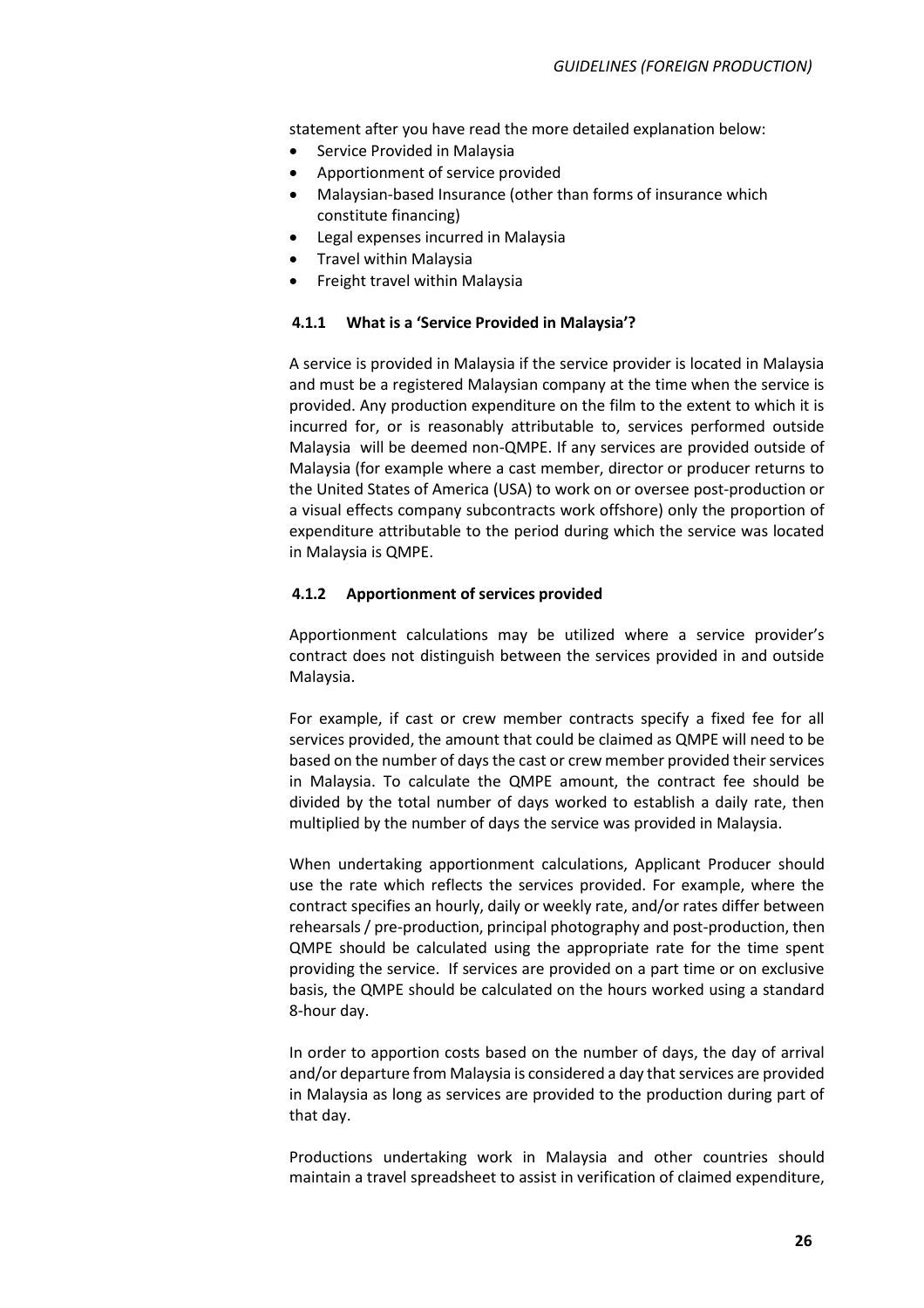it would also be helpful for assessing the Minimum Work Week rule for noncast members (please see **Section 4.2 (Minimum Work Week rule for noncast members)** of these Guidelines for further information). Where the provision of a service in Malaysia involves both a Malaysian-based company and a foreign subsidiary or parent company, please also see information of 'transfer pricing' in **Section 5 (Specific expenditure issues)** of these Guidelines.

**Please note that where remuneration of a person is claimed as QMPE and the person in question undertakes work on the production both inside and outside Malaysia, Applicant Producer must attach copies of fully executed contracts for such individuals to their application to verify that a reasonable apportionment has been correctly calculated. If the contracts do not verify the level of services performed both in and outside Malaysia, applicant must attach documentation which clearly outlines how the apportionment was calculated. Where a cast or crew member's full fee is claimed as QMPE, Applicant Producer must be able to confirm that no services provided outside Malaysia are attributable to that fee.**

### **4.1.3 Malaysian-based insurance (other than forms of insurance which constitute financing)**

Expenditure on insurance policies that are unrelated to financing and are reasonably required for the making of the Project is regarded as production expenditure and may be claimed as QMPE where the service is provided in Malaysia. Examples include insurance for props, sets, wardrobes, and miscellaneous equipment, and public liability insurance.

However, please note that FIMO has determined certain kinds of insurance such as extra expense, weather and negative film risk insurance, and completion guarantees and bonds are forms of financing. Accordingly, expenditure on them is not QMPE and such costs should not be identified as production expenditure.

In order to identify QMPE, please obtain breakdown of your insurance policy from your insurer. If your insurer is unable to provide a breakdown of the policy, Applicant Producer may make a fair and reasonable apportionment. You should consult with FIMO prior to making this apportionment.

#### **4.1.4 Legal expenses incurred in Malaysia**

Legal expenses incurred in respect of services performed by a law firm in Malaysia during the making of the production may be claimed as QMPE. Such services would need to be integral to production activity, for example, contracting cast and crew, music clearances, insurance and lease agreements.

Applicant Producer should ensure that legal expenses that relate directly to Malaysian production activity are identified and invoiced separately. This will assist in the preparation of expenditure statements which claim only QMPE for the FIMI.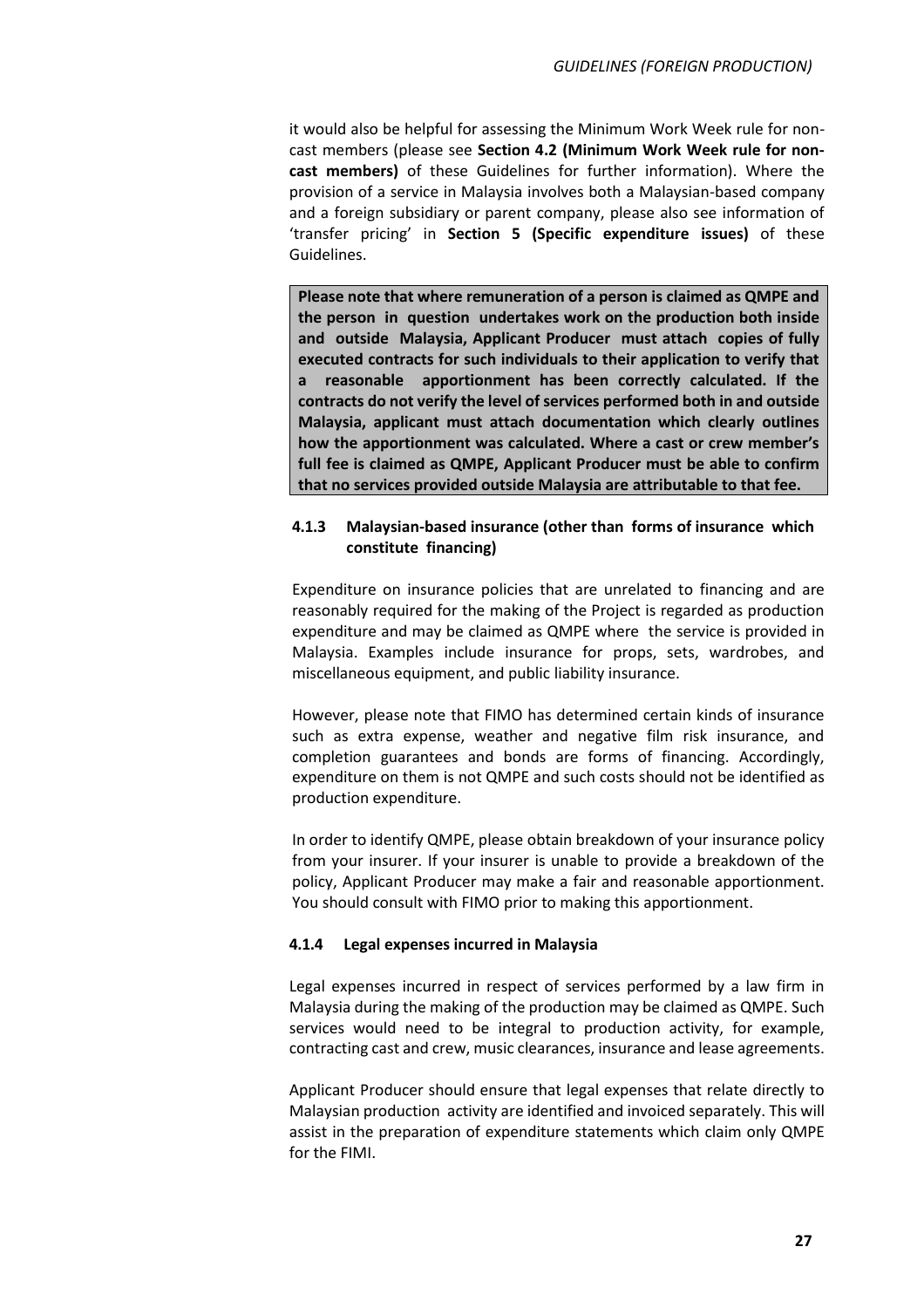Legal expenses that are incurred during development can only be QMPE to the extent that they relate to writers' contracts or the registration and protection of intellectual property rights in Malaysia, including matters pertaining to the chain of title for the Project.

### **4.1.5 Travel within Malaysia**

Travel costs that relate to production activity undertaken in Malaysia will be considered as QMPE where that travel only within Malaysia.

The cash rebate of FIMI applies only once per person for each Project. The Applicant Producer company will need to maintain detailed records of this expenditure in the form of a spreadsheet. The spreadsheet should be maintained during production and submitted with the application.

Please note that claiming of incoming travel for non-cast members is subject to the 'Minimum Work Week' rule outlined in **Section 4.2 (Minimum Work Week rule for non-cast members)** of these Guidelines.

You must separately identify on your Application Form any expenditure on travel within Malaysia that is claimed as QMPE. Further, you must list in your Final Application Form cast and crew who are not Malaysian citizens and who worked on the film in Malaysia and the capacity in which they worked on the production.

### **4.1.6 Freight travel within Malaysia**

All freight travel costs within Malaysia necessary for the making of the production are QMPE. FIMI applies only once per person for each Project and the amount claimable are based on the highest amount of freight incurred within Malaysia. Please supply relevant documentation and ensure that all travel booking is done in Malaysia or via a Malaysian travel agent.

4.2

**Minimum Work Week rule for noncast members**

In order for costs associated with any crew member to be considered QMPE a non-cast member must work in Malaysia on the film for at least ("**Minimum Period**") two (2) cumulative calendar weeks (seven (7) cumulative days for documentaries or commercial). If the crew member works on the film for less than the Minimum Period, that person's remuneration, travel expenses/accommodation and per diems are not considered QMPE. This restriction is aimed at maximizing the impact of FIMI on the Malaysian film industry by encouraging producers either to employ Malaysian residents to work on the production or to increase the amount of time non-residents work on the Project in Malaysia. No Minimum Period requirement in Malaysia applies to any cast members.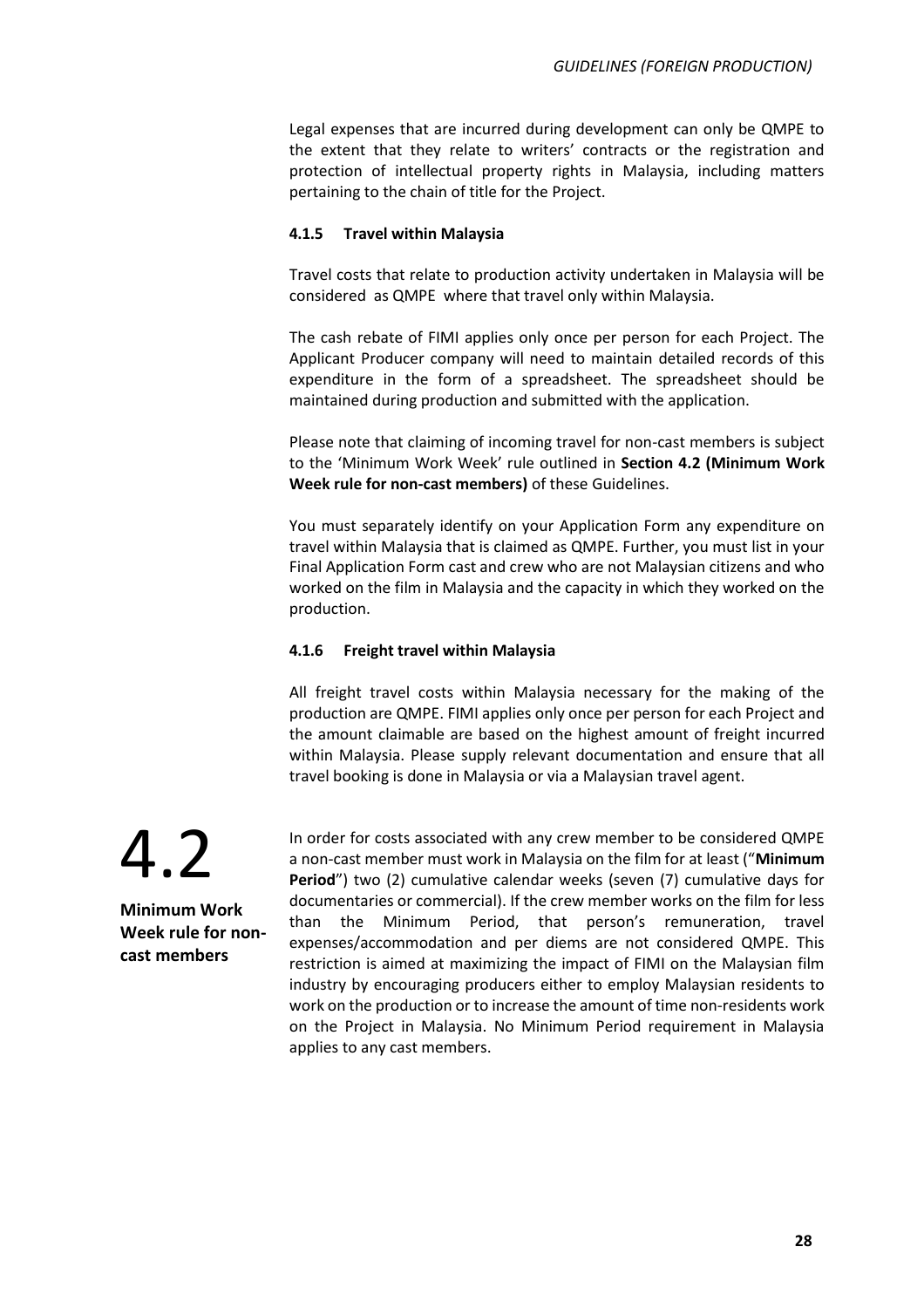5

### This section outlines particular requirements that you must follow in preparing your application. It also explains the treatment of certain items of expenditure, based on rulings or determinations issued by FIMO that are often queried by Applicant Producer.

### **Specific expenditure issues**

5.1

**Accrual basis of expenditure**

5.2

**Currency exchange**

For the purpose of FIMI, expenditure will count as QMPE and/or production expenditure as long as it has been incurred and paid in full by the Applicant Producer company in Malaysia.

All production expenditure and QMPE incurred in foreign currencies must be converted into Malaysian Ringgit at such conversion rate published by Bank Negara of Malaysia at the time production expenditure is incurred or the average exchange rate between the first and last in-country spend transaction.

Official published exchange rates are available from Bank Negara of Malaysia a[t www.bnm.gov.my/statistics/exchangerates.php.](http://www.bnm.gov.my/statistics/exchangerates.php)

**Details of the foreign exchange rate on the date of commencement, the average currency exchange rate and the source from which the rates were derived must be included in the Application Form. All foreign currency expenditure must be converted to Malaysian Ringgit.**

5.3

**Transfer pricing**

Malaysia's transfer pricing rules are set out in Transfer Pricing Guidelines dated 20 July 2012 ("**2012 Guidelines**"), replacing the 2003 Transfer Pricing Guidelines. The 2012 Guidelines are intended to help explain administrative requirements pertaining to **Section 140A** of the Malaysian Income Tax Act 1967 and the Income Tax (Transfer Pricing) Rule 2012. In particular, **Section 140** allows the Director General of the Inland Revenue Board Malaysia (IRB) to disregard transactions believed not to be at arm's length and make the necessary adjustments to revise or impose tax liability on the persons concerned. With effect from 1 January 2009, **Section 140A** was introduced to specifically address transfer pricing issues.

The section requires taxpayers to determine and apply the arm's length price on controlled transactions.

The above rulings, determinations and other related IRB publications on transfer pricing issues can be accessed on the IRB website at www.hasil.gov.my in respect of Transfer Pricing Guidelines 2012.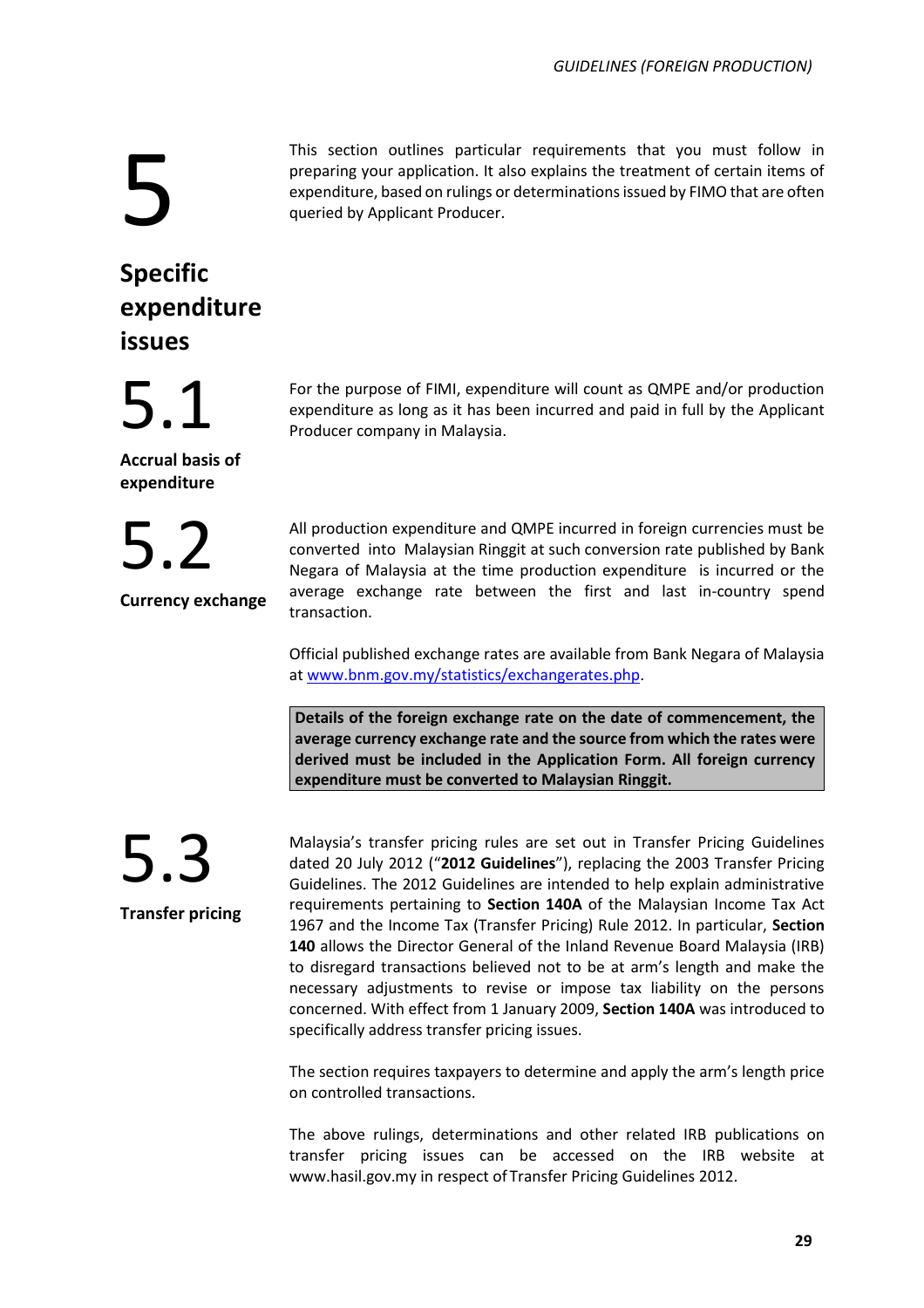### The Applicant Producer is required to apply for a Provisional Certificate prior to commencement of pre-production or post production (for post-production FIMI only) expenditure. A Provisional Certificate does not provide a guarantee of receiving a Final Certificate. It will, however, provide an indication of eligibility and the extent to which the projected expenditure on a Project can be counted towards QMPE or, for post-production, qualifying post production expenditure.

6 **Provisional Certification Process**

The application process for both production activity and post-production activity (if production is outside Malaysia) are the same. The process will commence with FIMO's "date of receipt" of the completed Provisional Certificate Application Form together with all relevant supporting documents.

To apply for a Provisional Certificate, you must fill in the Provisional Certificate Application Form and submit all relevant supporting documents (as indicated in **Appendix A - Checklist prior to submitting your application** of these Guidelines) to FIMO.

The Applicant Producer is required to apply for a Provisional Certificate two (2) months before shooting prior to commencement of pre-production or post-production (for post-production FIMI only) expenditure.

The Provisional Certificate Application Form must include your best estimates as to the likely production expenditure and QMPE.

A Provisional Certificate will state that, based on the information and projected budget presented in the application, the proposed Project would meet the core eligibility requirements. Applicant Producer will be advised in writing of any projected budget items that have been included in their application for Provisional Certificate that would not be considered as (post) production expenditure or QMPE for the purposes of FIMI.

**It is important to note that a Provisional Certificate does not guarantee automatic qualification for Final Certificate or FIMI. It will, however, provide an indication of eligibility and the extent to which the projected expenditure on a Project can be counted towards QMPE or, for postproduction, qualifying post-production expenditure. The Applicant Producer must apply for final certification once the Project is completed in order to claim for FIMI.**

FIMO will assess your Provisional Certificate Application and FIMO Approval Committee will either accept or refuse your Provisional Certificate Application.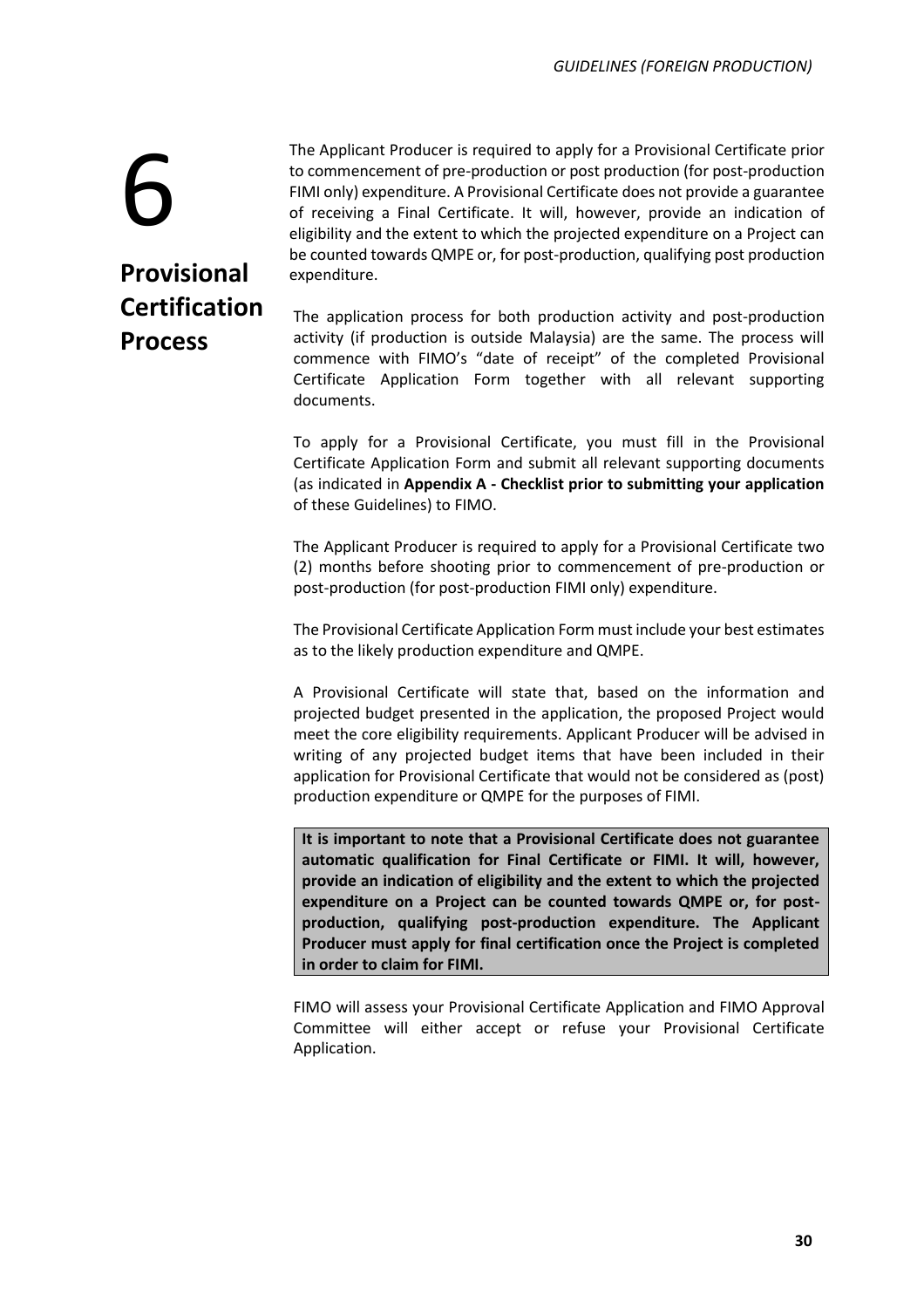### 6.1 **Eligible Applicant**

**Producers**

Applicant Producer must ensure that they are Eligible Applicant Producer prior to submission of the application for Provisional Certificate. For postproduction activity, an Applicant Producer may be a company that is responsible for carrying out the post-production work in Malaysia for the qualifying formats outlined in **Section 2 (Production Activity in Malaysia)** and **Section 3 (Post-production Activity in Malaysia) of these Guidelines.**

Details of the registered name of the Applicant Producer company, company number, registered address, and names and addresses of the company directors are to be provided in Provisional Certificate Application Form. The relevant documents verifying this information must be submitted with the Provisional Certificate Application Form.

If the production company has taken over responsibility for the production from a previous company this must also be evidence by the relevant legal agreement or documentation attached to your application and documentation establishing the production company.

Applicant Producer should refer to **Section 5 (Specific Expenditure Issues)** of these Guidelines regarding arm's length expenditure requirements. To the extent that they have been finalized, Applicant Producer for Provisional Certificate must note all providers of goods and services that are associated with the production company or any of its associated companies.

In order to facilitate the assessment of likely QMPE and production (or post production) expenditure for FIMI, you must fill in each item for the projected expenditure for which you intend to claim the Cash Rebate in the Provisional Certificate Application Form.

Please refer to **Section 4 (Production Expenditure and Qualifying Malaysian Production Expenditure (QMPE))** of these Guidelines for explanations as to the meaning of production expenditure and QMPE. **Section 3 (Post-Production Activity in Malaysia)** of these Guidelines provides guidance on post- production for post-production activity. Also, please ensure you attach a copy of the Project's projected expenditure.

Once an application has been received by FIMO, the application will be processed by FIMO and provided to FIMI Approval Committee. The FIMI Approval Committee will decide whether to accept or refuse the Provisional Certificate Application.

6.2 **Projected provisional expenditure statements**

### 6.3

**Approval of Provisional Certificate Application**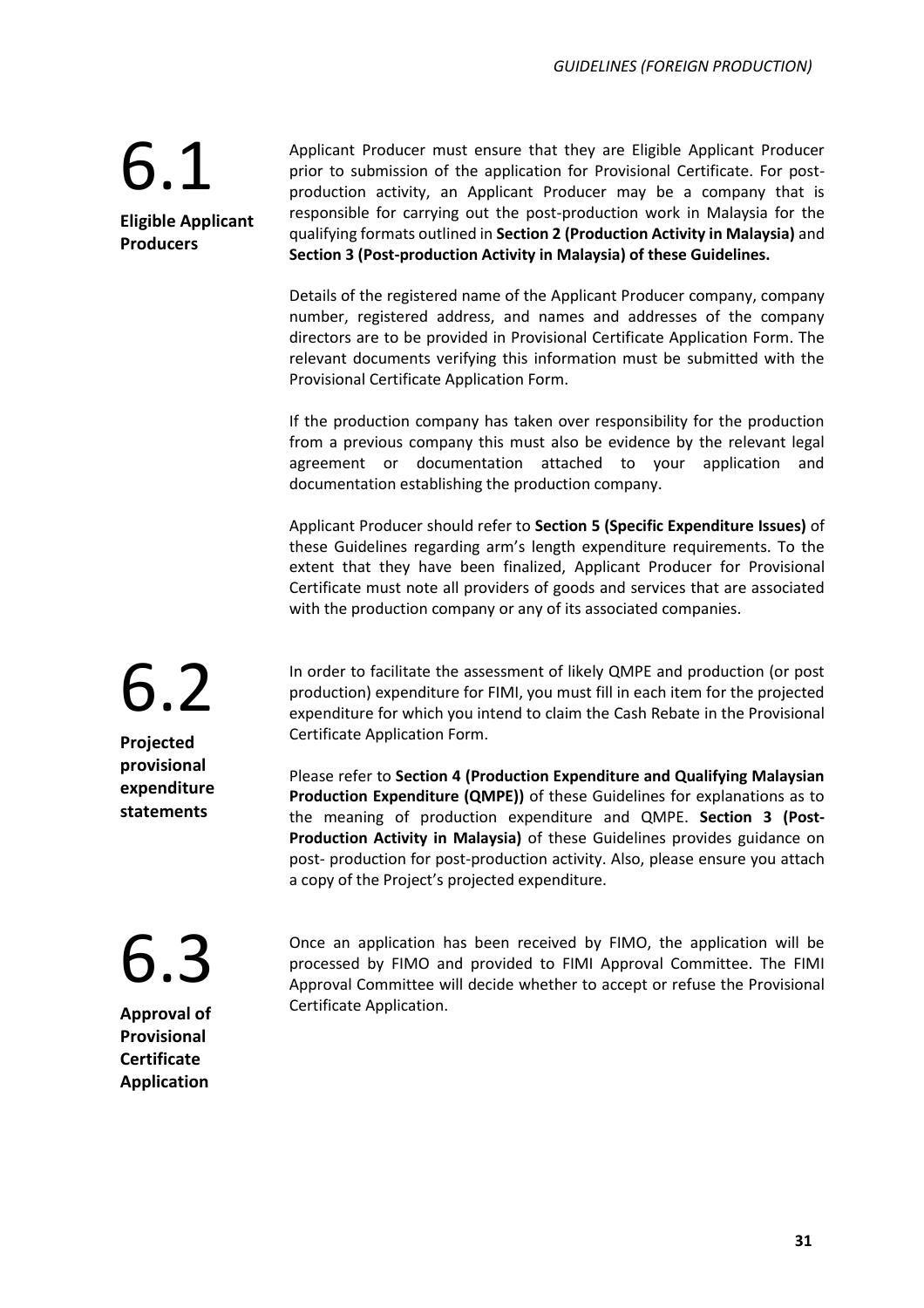6.4 **Credit Title**

If you are found to qualify for FIMI, you shall ensure that the following statement is included at the credit title of the film:-



**"Produced with Financial Assistance of Film in Malaysia Incentive (FIMI) Cash Rebate from the National Film Development Corporation Malaysia (FINAS)"**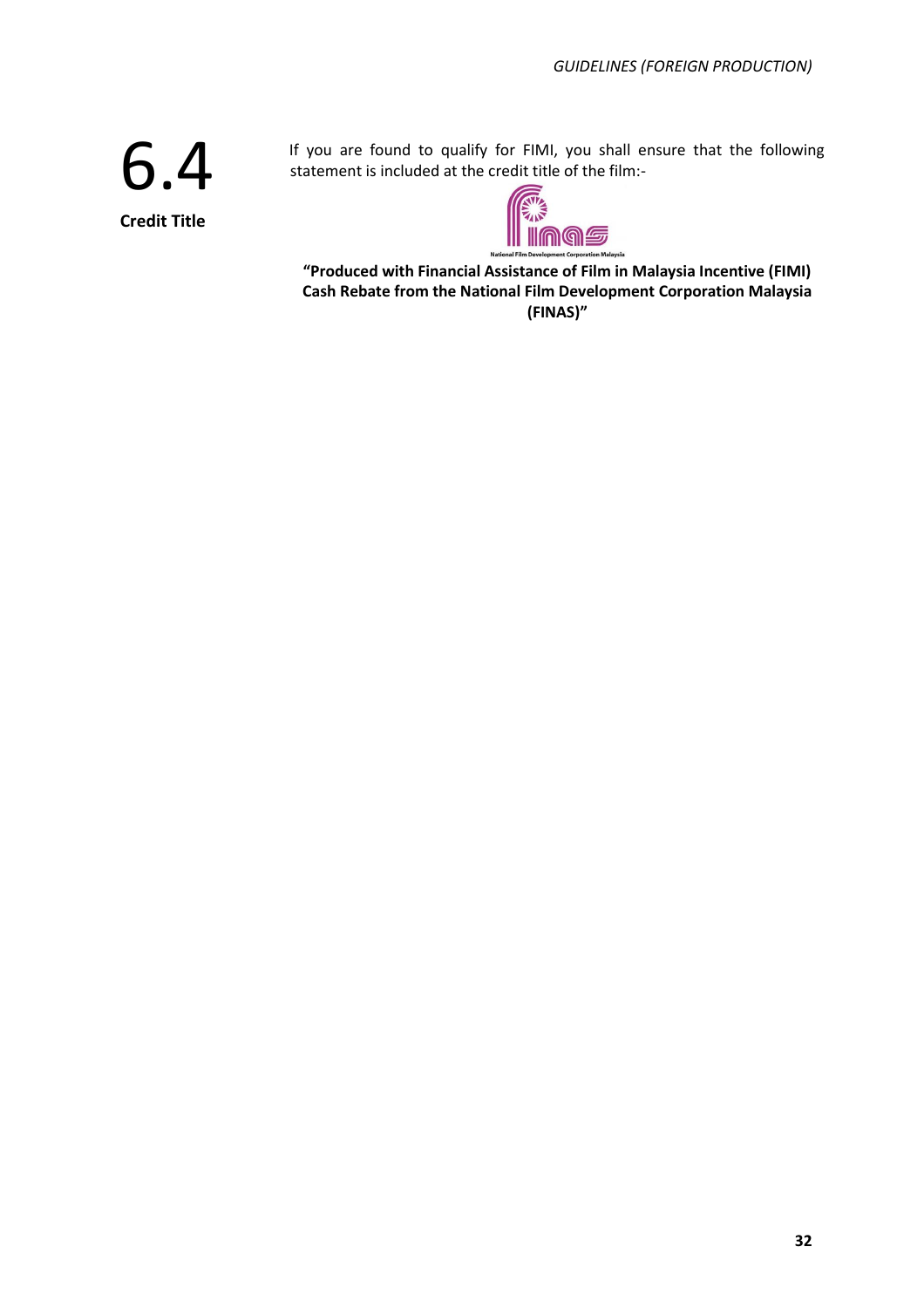As outlined previously the issuing of a Final Certificate (as opposed to provisional) for FIMI is the central requirement for payment of the cash rebate of FIMI. The first step in obtaining Final Certificate for FIMI is to submit the Final Certificate Application Form and attach the relevant documentation to FIMO. Certification is subject to FIMI Approval Committee' or on appeal, FIMI Appeal Committee's discretion and consideration. FIMI Approval Committee or FIMI Appeal Committee will consider the advice of the FIMO when deciding whether to certify a production and when determining the value of a production's QMPE. This determination forms the basis of an assessment of the production's eligibility against the relevant expenditure threshold and the final amount of the cash rebate of FIMI.

The application processes for both production and post-production (if production is outside Malaysia) are the same and commence with FIMO's "date of receipt" of the Final Certificate Application Form and complete supporting documentation.

The date on which an Applicant Producer may submit the form depends on the type of production the application relates to:

- For production, the application may be submitted within sixty (60) days after the completion date specified in the Provisional Certificate Application Form. Any QMPE incurred after this date will not qualify for FIMI.
- For post-production, the application may be submitted within sixty (60) days after the completion date as specified in the Provisional Certificate Application Form. Any QMPE incurred after this date will not qualify for FIMI.

In the case where both production and post-production is conducted in Malaysia, only one application is required and the application may be submitted within sixty (60) days after the completion date as specified in the Provisional Certificate Application Form. Any QMPE incurred after this date will not qualify for FIMI.

All information submitted to FIMO must comply with requirements in these Guidelines and the General Terms and Conditions. Failure to provide all relevant supporting documents (please refer to **Section 7.2** (**Supporting Documents for Final Certificate Application Form**)) and any additional documents as requested by FIMO and/or FIMI Approval Committee (through FIMO) will possibly result in the Due Diligence process taking longer than an estimate of four (4) months. Applicant Producer's failure to provide the relevant supporting documents (and any additional documents) may result in the abandonment of the Application and FIMO may decide to end the Due Diligence process if it takes longer than the estimate time from the beginning of the due diligence.

Agreements relating to the international distribution or broadcast or

**Process** 7.1

**Certification** 

7

**Final**

**Application**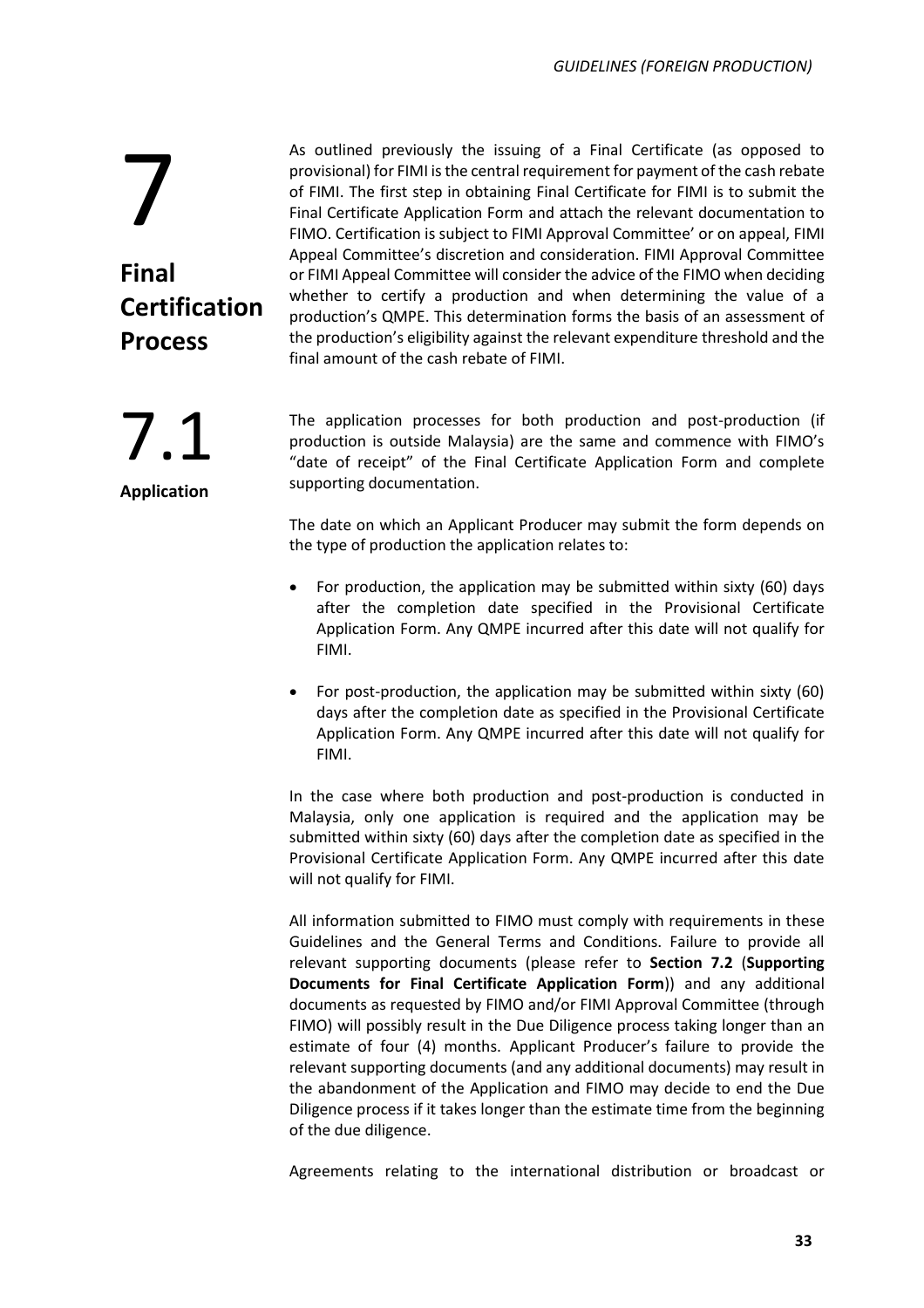transmission will be required for all Projects at final certification. You must also attach relevant agreements, Daily Production Reports (DPRs), call sheets and the Production schedule to your Final Application Form.

7.2 **Supporting** 

**Documents for Final Certificate Application Form** Any QMPE incurred must be substantiated with relevant supporting documents. Documents required include, but not limited to the following:

- (a) All relevant agreements, stamped with the Malaysian Stamp Office, which comes under the purview of the Inland Revenue Board
- (b) Daily Production Reports
- (c) Call-sheets
- (d) Production schedule(s)
- (e) Invoices by suppliers
- (f) Official receipts
- (g) Individual audited expenditure statement (prepared by the Applicant Producers appointed auditors)
- (h) Production General Ledger (electronic)
- (i) Travel spreadsheets
- (j) Contracts of key personnel, cast and crew

Where necessary, invoices from any supplier used should be broken down to show Malaysian and non- Malaysian activity with computerized accounts formatted to accept the information in this form. This will also facilitate the independent audit of the expenditure statements.

Please refer to **Appendix A** - **Checklist prior to submitting your application** of these Guidelines for further information.

All application for FIMI will undergo a due diligence process on interim basis or final basis (whichever is applicable, based on the sole discretion of FIMO)). During the due diligence process, FIMO will assess and evaluate whether the application satisfies the requirements for the issuance of a certificate and will provide a written report of its assessment to FIMI Approval Committee or on appeal, FIMI Appeal Committee. FIMO may request for further information from the Applicant Producer to assist FIMO in the assessment and report of an application. The due diligence process may take between two (2) to four (4) months to complete and it will be undertaken on a strictly commercial-inconfidence basis.

In due process and if necessitates, FIMO will seek the advice of FIMO's Auditor to assist FIMO in assessing and evaluating the Application. All audits will be conducted in accordance to all applicable accounting standards, including any standards relating to the individual auditors.

7.3 **Due Diligence Process**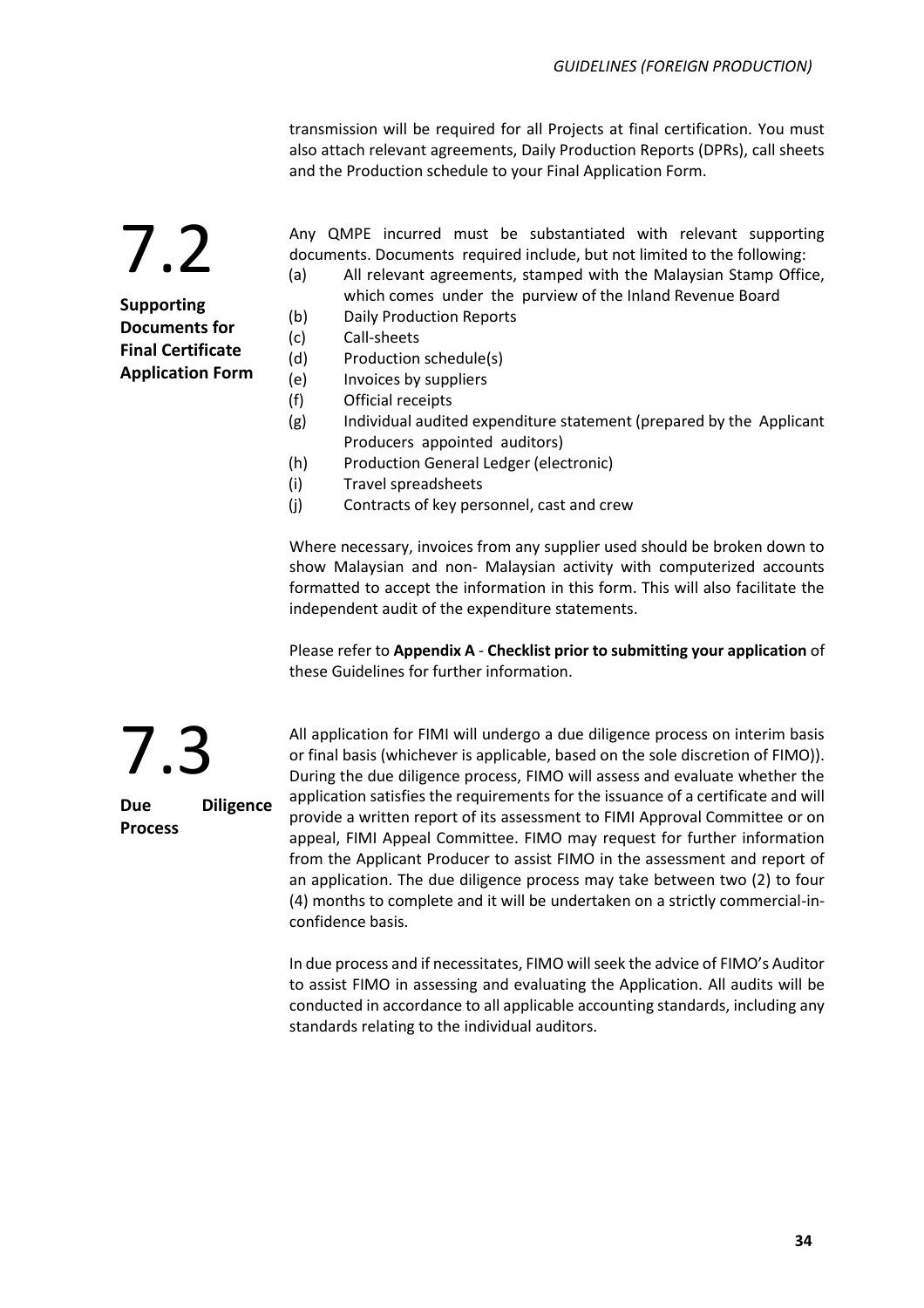All relevant professional fee and out of pocket expenses undertaken by FIMO as part of the due diligence process (including fee for FIMO's Auditor), shall be borne by the Applicant Producer. Payment shall be deducted from the amount of the cash rebate of FIMI due to be paid by FINAS. The deducted amount shall be specified in the Final Certificate (as 'Less Audit Fees').

Once an application has been received by FIMO, it will be processed and provided to the FIMI Approval Committee for consideration and approval or refusal.

FIMI Approval Committee will consider all relevant reports provided by FIMO and FIMI Approval Committee will make determinations on whether or not to accept the Final Certificate Application and determine the level of QMPE.

Where FIMI Approval Committee accepts the Final Certificate Application and subsequently, certifies a production for FIMI, the Applicant Producer company will be notified in writing of FIMI Approval Committee's decision, including the determination of QMPE and amount of the cash rebate of FIMI provided.

Where FIMI Approval Committee refuses the Final Certificate Application, the Applicant Producer company will be notified in writing of this decision (which may include reasons for such decision).

FIMI Approval Committee's decision shall be issued in writing, within four (4) weeks from the verification of compliance with these Guidelines.

If FIMI Approval Committee refuses to issue the Final Certificate or FIMI Approval Committee refuses the Application because the Applicant Producer fails to meet the minimum QMPE threshold, on case to case basis, subject to the FIMO's discretion, the Applicant Producer may within fourteen (14) days from the receipt of FIMI Approval Committee's written notice, submit a written appeal to FIMI Appeal Committee (through FIMO), as particularly provided under **Paragraph 7.10** below.

The Applicant Producer and its board of directors are responsible for ensuring that all content, documents and information submitted in its application is true, accurate, reliable and complete and shall confirm that the same via a statutory declaration.

FIMI Approval Committee may revoke a certificate where the Project is not in line with FIMI's objective or any part of the information and/or documentation was obtained by fraud, material inaccuracies or misrepresentation or such revocation is necessitated by any directive or regulation from any governmental or statutory authority having jurisdiction

**Payment for Due Diligence**

7.4

7.5

**Consideration by the FIMI Approval Committee**

7.6 **Notification by FIMI Approval** 

**Committee**

7.7

**Revocation of a certificate**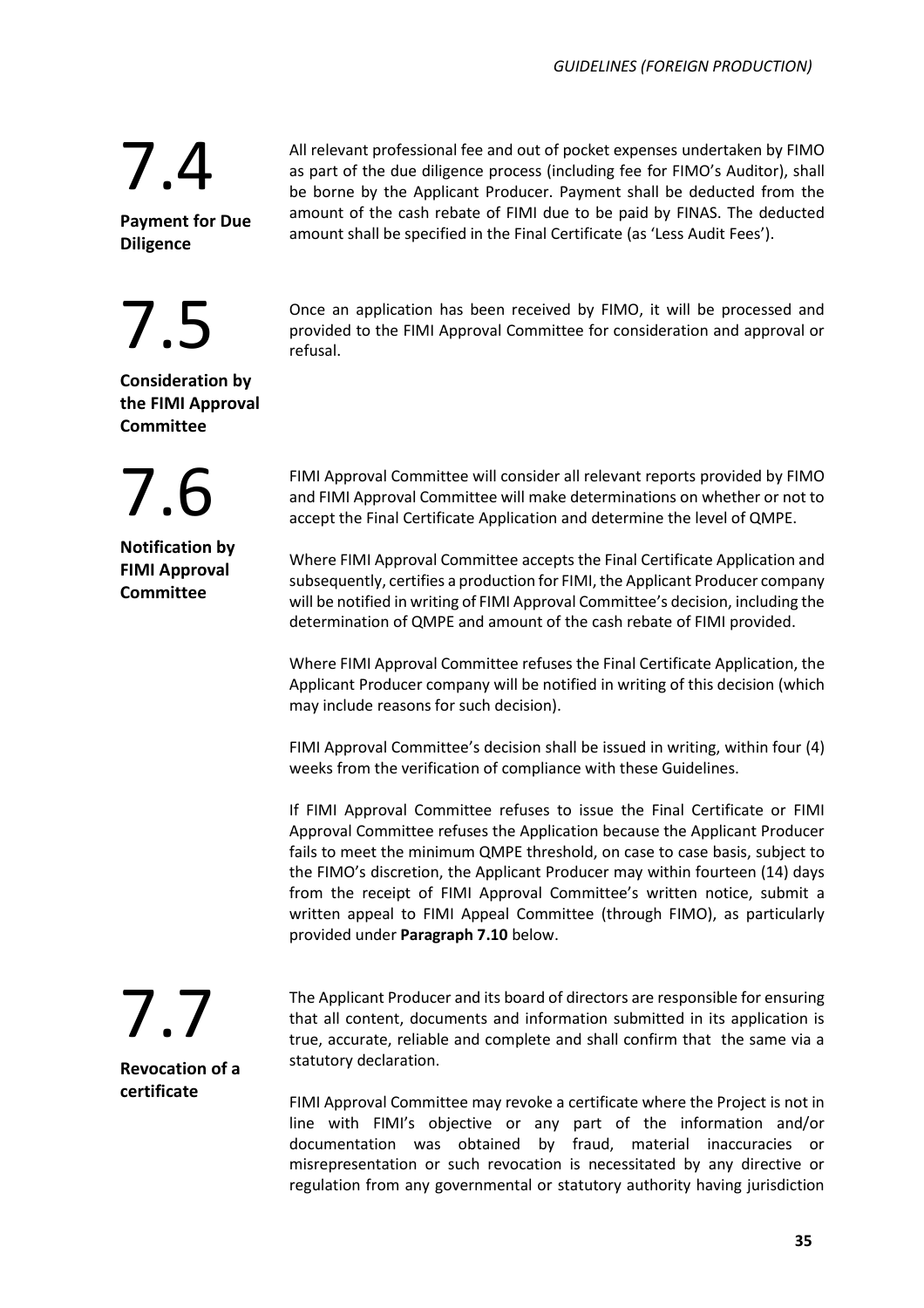over the matters herein, in which case FIMO Approval Committee will notify the Applicant Producer in writing of the decision of such revocation (which may include reasons for such decision).

A certificate may also be revoked if the Applicant Producer fails to provide FIMO with a copy of the completed production (outlined below in **Section 7.8 (Copy of the Project)).**

FIMI Approval Committee reserves the right at any time, in its sole and absolute discretion, to revoke the Final Certificate, regardless whether or not FINAS has make disbursement of the cash rebate of FIMI to the Applicant Producer.

In the event where FINAS has make such disbursement, FINAS has the right to commence recovery of the amount paid as a debt due and owing and FINAS reserves the right to include the directors of the Applicant Producer company in such action or proceedings.



Within thirty (30) days of a certified production's completion, meaning that the production material is in a state where it could reasonably be regarded as ready to be distributed, broadcast or exhibited to the general public, **the Applicant Producer must submit a soft copy of the Project or other proof/evidence acceptable to FIMO.**

The copy of the production is proof of completed production. It verifies that the production is ready for distribution or exhibition to the general public and it also confirms other details of the production.

If an Applicant Producer fails to provide this, the Applicant Producer risks having the certificate revoked by FIMI Approval Committee. Should the final production version vary significantly from the submitted documentation in a manner that contains content which damages the image of Malaysia and FIMI has already been paid, FIMI Approval Committee has the right to revoke the Final Certificate and FINAS has the right to commence recovery of the amount paid as a debt due and owing and FINAS reserves the right to include the directors of the Applicant Producer company in such action or proceedings.

It is not anticipated that FIMI Approval Committee will revoke a certificate on this ground without first contacting the Applicant Producer (although FIMI Approval Committee is empowered to do so). Should an Applicant Producer have any concerns regarding either provision of an expected date of completion or a soft copy of the Project, they should relate these concerns to FIMO when making their application. FIMO, acting as an agent for FINAS, will consider such concerns on a case-by-case basis.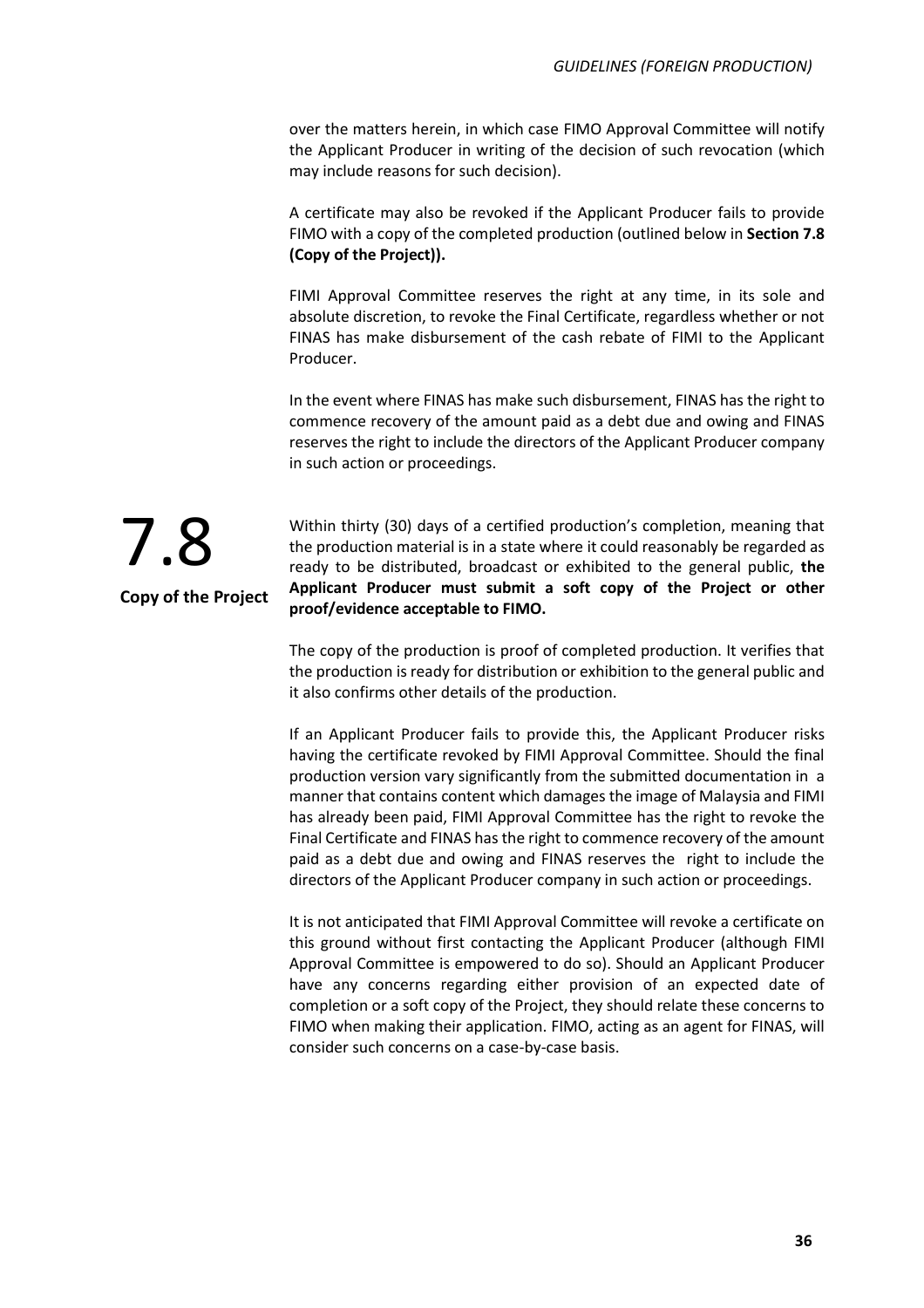If you are found to qualify for FIMI, you shall ensure that the following statement is included at the credit title of the Project:-



**"Produced with Financial Assistance of Film in Malaysia Incentive (FIMI) cash rebate from the National Film Development Corporation Malaysia (FINAS)"**

Applicant Producer may submit a written appeal to FIMI Appeal Committee (through FIMO) in case where:

(a) FIMI Approval Committee refuses to issue the Provisional Certificate;

- (b) FIMI Approval Committee revokes the Provisional Certificate;
- (c) FIMI Approval Committee refuses to issue the Final Certificate;
- (d) FIMI Approval Committee refuses the Application because the Applicant Producer fails to meet the minimum QMPE threshold as determined in the Guidelines. This ground of appeal is only on allowed on a case to case basis, as may be determined by FIMO at its absolute discretion;
- (e) Applicant Producer is not satisfied with the decision of FIMI Approval Committee on the determination of percentage for the Additional Cash Rebate for passing the Cultural Test;
- (f) FIMI Approval Committee rejects the application on the cost overruns of the approved production costs indicated in the Provisional Certificate; or
- (g) FIMI Approval Committee revokes the Final Certificate,

such written appeal shall be submitted within fourteen (14) days from the date of the refusal or revocation notice by FIMI Approval Committee.

FIMI Appeal Committee's decision shall be issued in writing by FIMO to the Applicant Producer, within four (4) weeks from the date of the FIMI Appeal Committee's decision.

An appeal to FIMI Appeal Committee can only be submitted once and any decision made by FIMI Appeal Committee shall be final and conclusive. There shall be no further appeal in respect of FIMI Appeal Committee's decision.

7.10 **Appeal to FIMI Appeal Committee**

7.9

**Credit Title**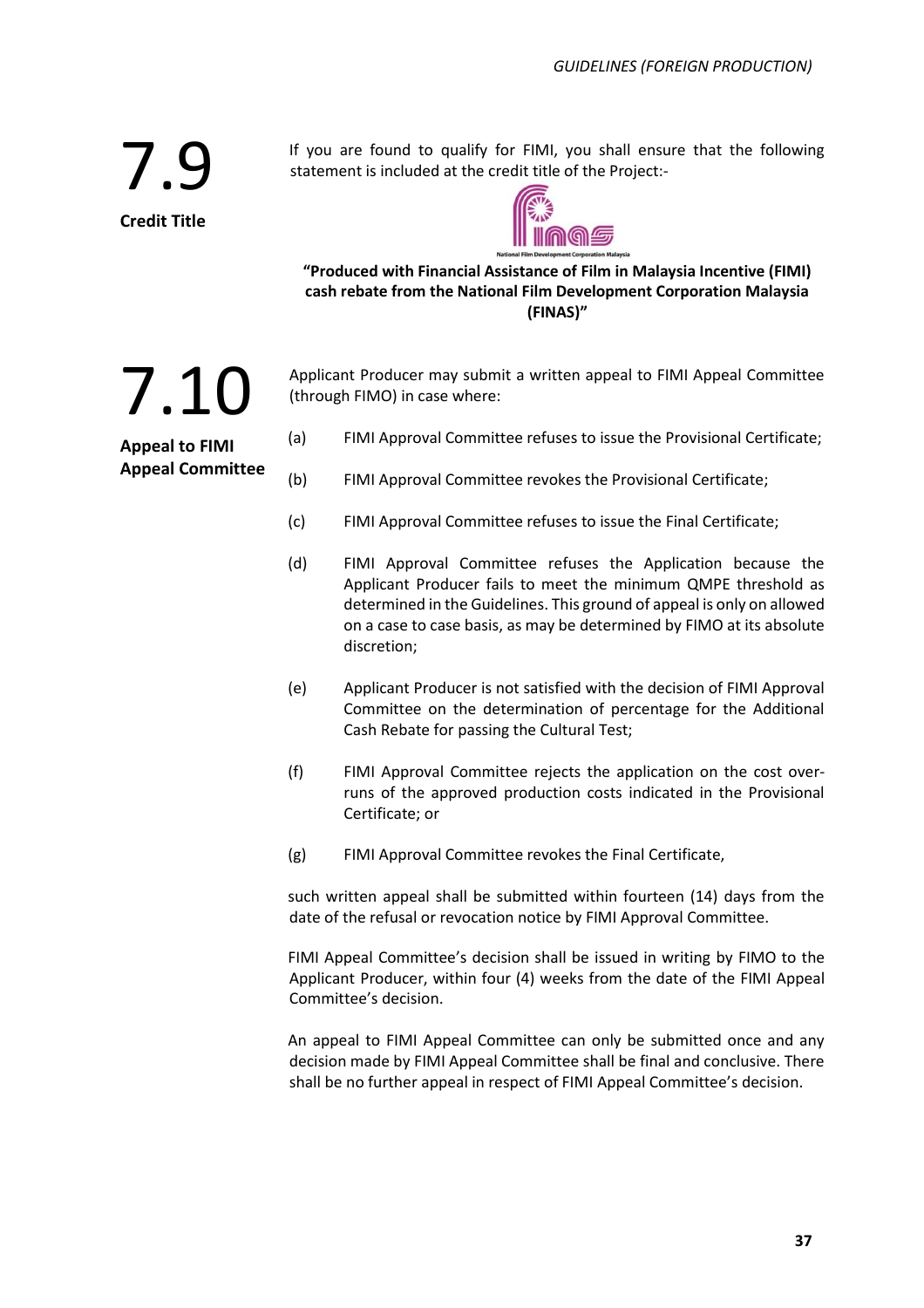There are a number of considerations to be taken into account when completing your application for Provisional Certificate and Final Certificate for FIMI. Applicant Producer should locate the relevant Application Form from [http://www.filminmalaysia.com.](http://www.filminmalaysia.com./) It is vital that all sections of the form are completed as per these Guidelines.

**Your Application**

8.1

**Timing of applications**

8

Should you have trouble downloading the form or these Guidelines, please contact FIMO and we will mail you the forms in hardcopy. Contact details are available on **Section 8.11 (Further information and contacts)** of these Guidelines and can also be found on FIMO's website: [www.filminmalaysia.com.](http://www.filminmalaysia.com/)

You should bear in mind the following:

- The Provisional Certificate Application Form must be submitted two (2) months prior to the commencement of the production.
- The process of assessing the Provisional Certificate Application Form by FIMO, including consideration by the FIMI Approval Committee, may take up to four (4) weeks if all relevant documents are in order.
- Application for the Final Certificate can only be made when QMPE has ceased being incurred in Malaysia.
- The process of assessing the Final Certificate Application Form, including consideration by both FIMO and the FIMI Approval Committee, may take up to four (4) months if all relevant documents are in order.

8.2 **Auditor's statement**

With your Application Form, you may include an independent auditor's statement verifying the particulars of the production expenditure detailed in your application. The auditor's statement (if any) must be provided on a proforma attached to the Application Form. The audit must be prepared by a person who is:

- a qualified independent auditor acceptable to FINAS with a valid and existing audit license granted by the Malaysian Minister of Finance and also a member of Malaysian Institute of Accountants (MIA); and
- not an officer, partner or employee of the Applicant Producer company or a Related Corporation of the Applicant Producer company (but may be contracted by them from time-to-time on a nonpermanent basis).

The auditor's statement is provided at an Applicant Producer's expense with the name of the auditor and auditor's company or firm, qualifications and contact details provided in the relevant section of the Application Form.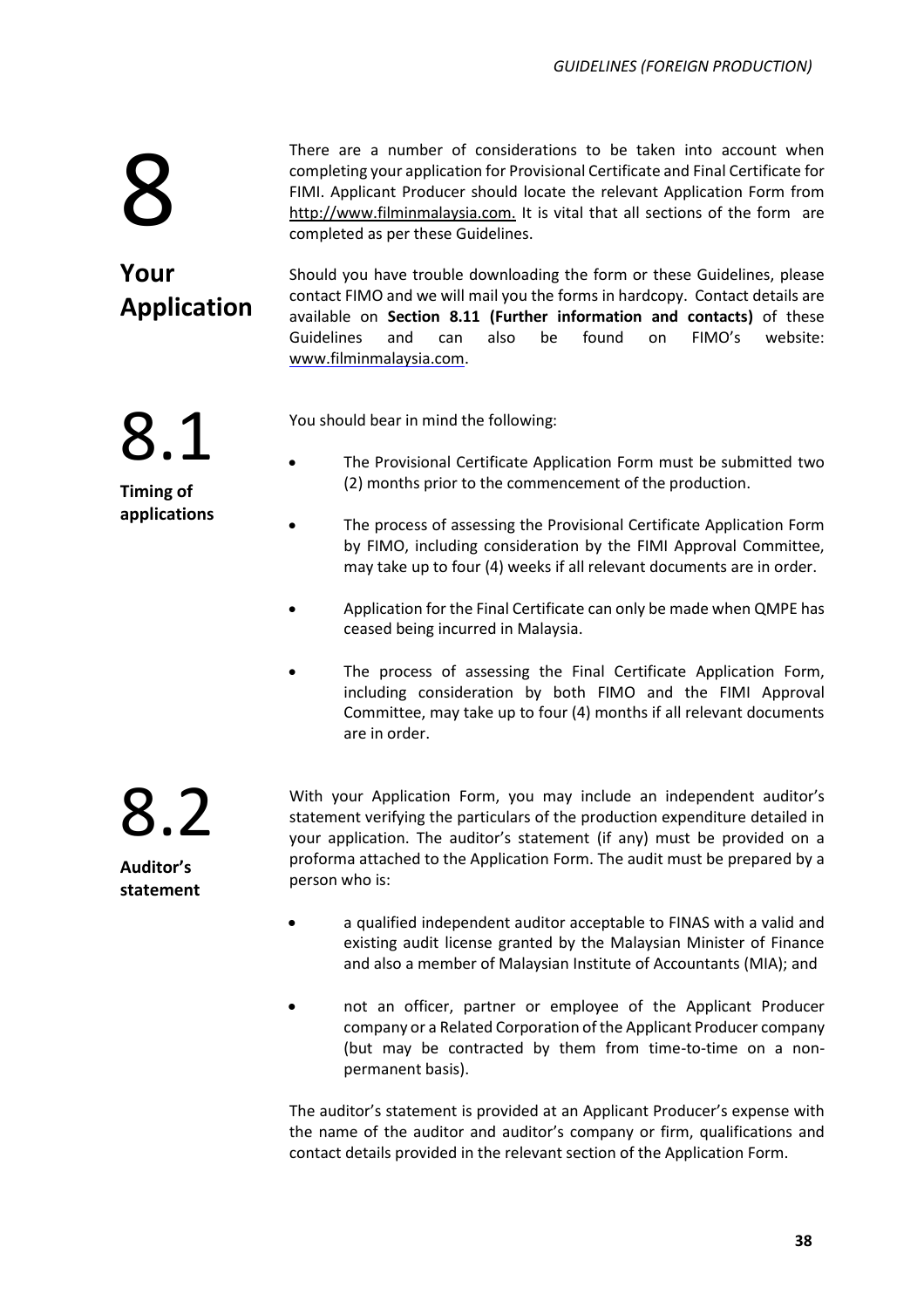Prior to submitting your application you are strongly recommended to contact FIMO to ensure that you are submitting all the necessary information. Contact information is set out under **Section 8.11 (Further information and contacts).**

Submitting your application

8.4

Documentation

8.3

You can submit an application in hardcopy on the relevant Application Form. You should send your original Application Form including all supporting documents as one (1) hardcopy set and one (1) softcopy set to FIMO.

You will be required to attach a range of documentation to support your Application including copies of legal documents relating to, for example, the establishment of the Applicant Producer company, legal agreements to verify the fact of Malaysian copyright ownership and confirmation of distribution and exhibition arrangements.

A checklist of these documents is included in **Appendix A - Checklist prior to submitting your application** of these Guidelines. All legal agreements made between any Malaysian party and the Applicant Producer is required to be stamped with the Malaysian Stamp Office, which comes under the purview of the Inland Revenue Board.

8.5

**Further information from the Applicant Producer**

FIMO, FIMI Approval Committee and/or FIMI Appeal Committee (through FIMO) reserves the right to require any additional information it deems necessary in order to issue a certificate. For instance, where an application is incomplete FIMO may require the Applicant Producer, at the Applicant Producer's expense, to provide further information.

This information must be provided within twenty-eight (28) days of the request, failing of which the Application shall be deemed abandoned. Nevertheless, the Applicant Producer may write to FIMO seeking an extension of time within twenty-eight (28) days of FIMO's request and such extension shall be given at FIMO's discretion.

The information and documentation provided in your Application must be certified in a statutory declaration in accordance with the Malaysian Statutory Declaration Act 1960 by an authorized person from the Applicant Producer company – either the Producer or the Chief Executive Officer. The statutory declaration must be signed before a commissioner of oath (if affirmed in Malaysia) or a notary public (if affirmed outside Malaysia).

FIMI Approval Committee or on appeal, FIMI Appeal Committee reserves the right at any time, in its sole and absolute discretion, to refuse an application that FIMI Approval Committee or FIMI Appeal Committee believes, in its sole and absolute discretion, is not in compliance with these Guidelines, or which has made a false or misleading statement on the application or otherwise, and reserves the right to pursue all other rights and remedies available at law in the event of such refusal.

8.6

**Statutory declaration**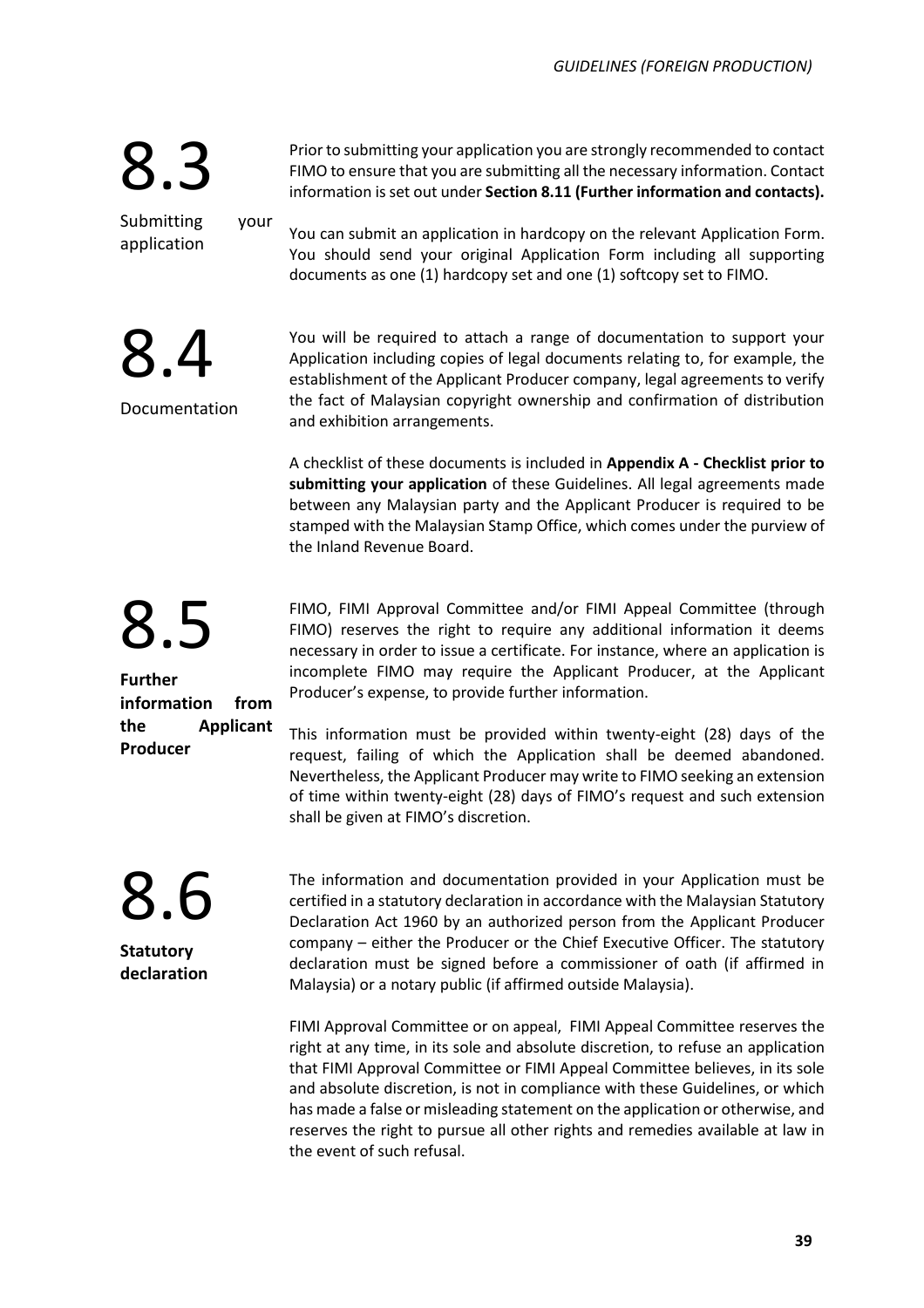8.8

**Confidentiality**

**Malaysian Cultural, Social and Religious Sensitivity Declaration**

Applicant Producer will be held responsible for the acts and omissions of all cast and crew members (including interns) of the production of the Project throughout their stay in Malaysia and the producers are to ensure that the acts and behavior of the cast and crew members (including interns) during the production of the Project are in no way considered to infringe on the sensitivity of the Malaysian cultural, social and religious practices.

Please note that all information provided by the Applicant Producer will be held by FIMO, FIMI Approval Committee and/or FIMI Appeal Committee on a strictly commercial-in-confidence basis. Information will only be provided by FIMO to the FIMI Approval Committee, FIMI Appeal Committee in instances of appeal and FIMO's Auditor if necessary.

All bodies that are privy to confidential information will be bound by Malaysian Government confidentiality provisions which treat all such information as commercial-in-confidence and, where appropriate, will be subject to contractual duties of confidentiality.

These Guidelines shall be governed by and construed in accordance with the laws of Malaysia.

8.9

**Governing Law** 

### 8.10

**Liability**

FINAS reserves the right in its discretion to modify the terms of these Guidelines as may be necessary from time-to-time.

Neither FINAS, FIMO nor any of the FIMI Approval Committee or FIMI Appeal Committee members, its agents and representatives will be liable for any injury, loss or damage of any nature whatsoever (including but not limited to indirect or consequential loss) which is suffered or sustained as a result of or in connection with the Applicant Producer's application for FIMI.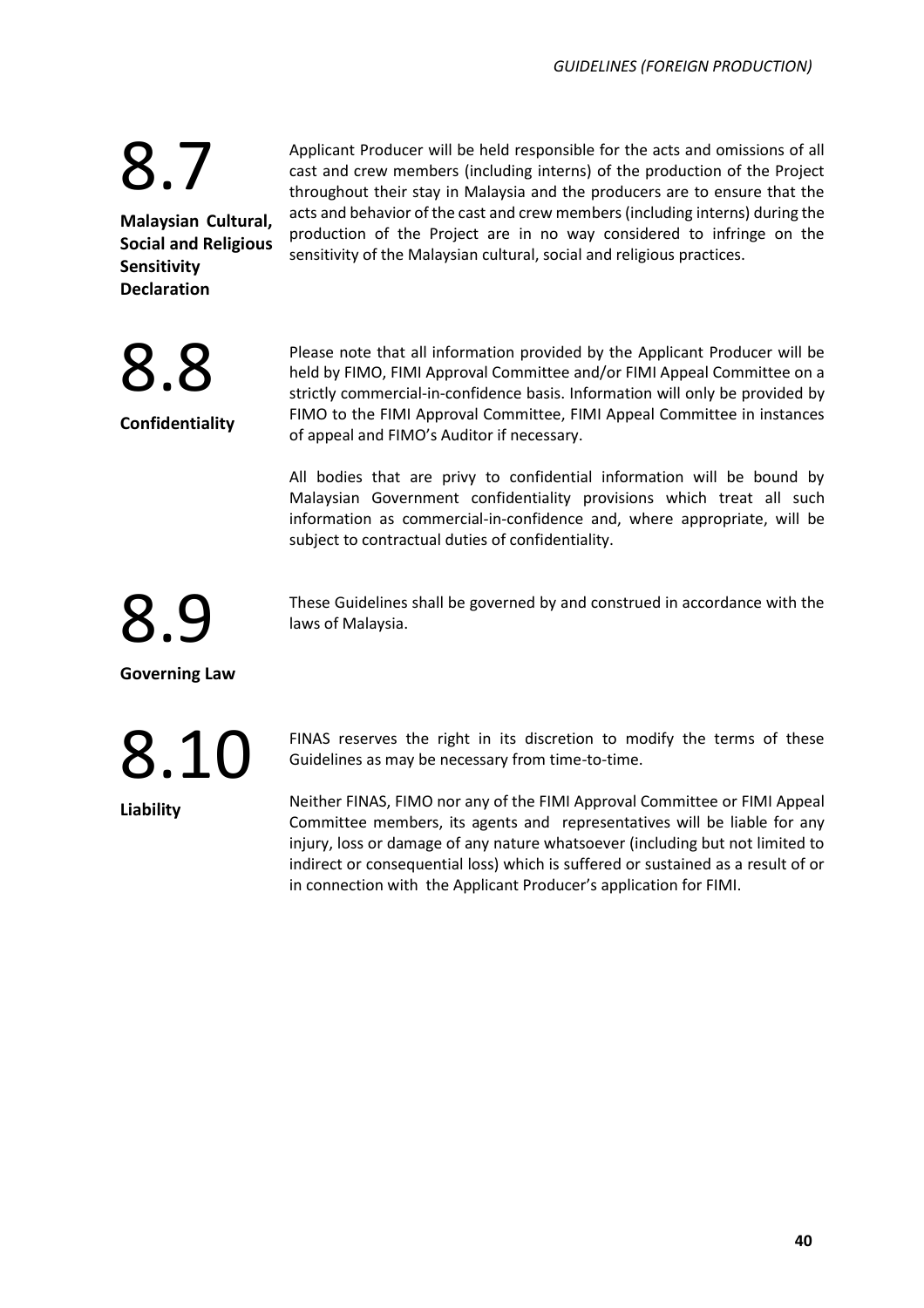**Further information and contacts** 

Prior to applying for FIMI, Applicant Producer is advised to read these Guidelines and the General Terms and Conditions carefully. It is also recommended that Applicant Producer make contact with FIMO to discuss any issues regarding their application before preparing it.

For pre-application advice or access to the Guidelines and Application Forms, you should contact FIMO via:

| Address:   | Film In Malaysia Office (FIMO)                         |
|------------|--------------------------------------------------------|
|            | National Film Development Corporation Malaysia (FINAS) |
|            | Kompleks Studio Merdeka,                               |
|            | Jalan Hulu Kelang,                                     |
|            | 68000, Ampang,                                         |
|            | Selangor Darul Ehsan, Malaysia.                        |
| Telephone: | +603-41041300                                          |
| Website:   | www.filminmalaysia.com                                 |
|            | Contact emails: shikin@finas.my; or                    |
|            | a.azhar@finas.my;or                                    |
|            | azrina@finas.my; or                                    |
|            | kubadlisyah@finas.my                                   |

*For other than FIMI - specific matters pertaining to commencing business in Malaysia, filing business activity statements and taxes please seek independent and professional advice from qualified professionals including accountants, auditors, company secretaries, lawyers and tax advisors. Please note that tax deductions are not under the purview of FIMI. Please refer to and seek guidance from PUSPAL for tax relief.*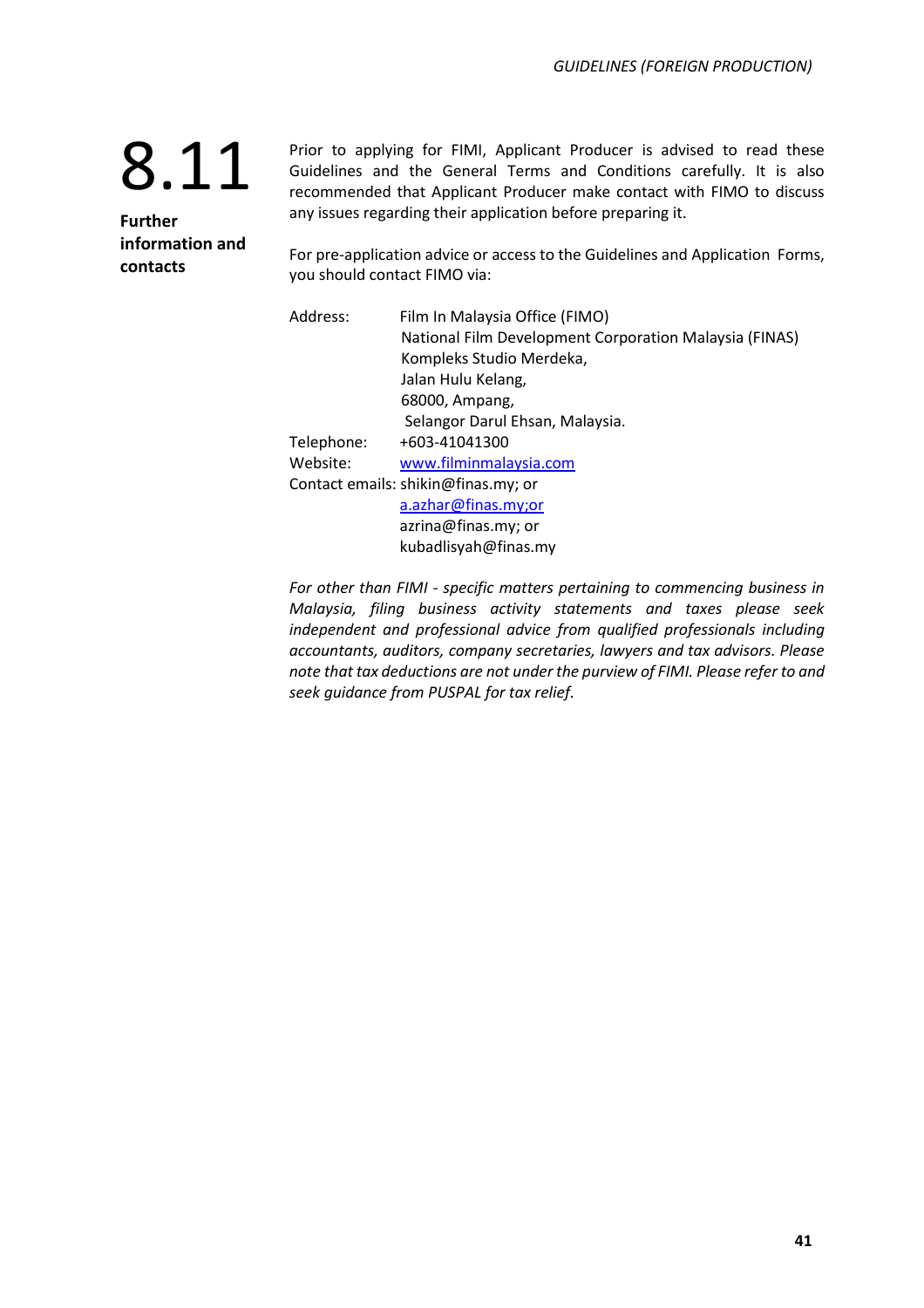### **Appendix A: Checklist prior to submitting your application**

### **APPLICATION FOR PROVISIONAL CERTIFICATE**

| NO. | <b>DOCUMENT</b>                                                                                                                                                                                                                                                                                                                                                                                                                                                                                                                                                                                                                                                             |
|-----|-----------------------------------------------------------------------------------------------------------------------------------------------------------------------------------------------------------------------------------------------------------------------------------------------------------------------------------------------------------------------------------------------------------------------------------------------------------------------------------------------------------------------------------------------------------------------------------------------------------------------------------------------------------------------------|
| 1.  | Copy of FINAS production license.                                                                                                                                                                                                                                                                                                                                                                                                                                                                                                                                                                                                                                           |
| 2.  | Evidence of Malaysian residency company or a foreign resident with a permanent<br>establishment: including Malaysian Company Registration Number, registered address,<br>names and addresses of directors, and details of any period in which the company was not<br>a permanent resident.                                                                                                                                                                                                                                                                                                                                                                                  |
| 3.  | Constitution (Memorandum & Article of Association (M&A)) / Written confirmation<br>(a)<br>duly signed by a director confirming that the Company does not have Constitution;<br>Form 9 (Certificate of Incorporation) OR Companies Act 2016 Section 14 & 15;<br>(b)<br>Form 24 (Complete Return Of Allotment of Shares Form) / Annual Return OR<br>(c)<br>Companies Act 2016 - Section 46;<br>Form 49 (Notification of Change in the Register of Directors, Managers and Secretaries<br>(d)<br>Form) OR Companies Act 2016 - Section 58 & 236(2);<br>CCM Search of not more than three (3) months; and<br>(e)<br>Winding Up Search of not more than three (3) months.<br>(f) |
| 4.  | Document verifying the status of the Applicant Producer company-that is, the legal<br>agreement with a parent/associate company and/or establishing the applicant producer<br>company.                                                                                                                                                                                                                                                                                                                                                                                                                                                                                      |
| 5.  | If the project is a co-production, copy of the co-production agreement.                                                                                                                                                                                                                                                                                                                                                                                                                                                                                                                                                                                                     |
| 6.  | Documents confirming the Applicant Producer's responsibility for all the activities required<br>to make the production OR post production in Malaysia (including responsibility for costs<br>incurred by non-Malaysian companies for activities in Malaysia)                                                                                                                                                                                                                                                                                                                                                                                                                |
| 7.  | A copy of all of the documents relating to the "Chain of Title" and underlying rights.                                                                                                                                                                                                                                                                                                                                                                                                                                                                                                                                                                                      |
| 8.  | Relevant document indicating creative contributions, recoupment and returns.                                                                                                                                                                                                                                                                                                                                                                                                                                                                                                                                                                                                |
| 9.  | If applicable, copy of agreements verifying the transfer of ownership in copyright, which<br>identifies the copyright owner at the time of the application? Note, this is only relevant<br>where purchase or licensing of Malaysian copyright is being claimed as QMPE including<br>copyright in promotional material.                                                                                                                                                                                                                                                                                                                                                      |
| 10. | Copy of PUSPAL approval for filming in Malaysia                                                                                                                                                                                                                                                                                                                                                                                                                                                                                                                                                                                                                             |
| 11. | Synopsis of the project.                                                                                                                                                                                                                                                                                                                                                                                                                                                                                                                                                                                                                                                    |
| 12. | Copy of the script and its source material OR previous script if it is a rewritten work                                                                                                                                                                                                                                                                                                                                                                                                                                                                                                                                                                                     |
| 13. | If applicable, evidence of expenditure on development of the project, script and company's<br>trustee status.                                                                                                                                                                                                                                                                                                                                                                                                                                                                                                                                                               |
| 14. | If part of a series, indicate relevancy and significant creative similarities & differences<br>between the project and previous season's concept, characters, settings, production<br>locations and crew. Please supply a soft copy of the previous season for comparative<br>purposes.                                                                                                                                                                                                                                                                                                                                                                                     |
| 15. | A 'travel spreadsheet' for travel within into and out of Malaysia?                                                                                                                                                                                                                                                                                                                                                                                                                                                                                                                                                                                                          |
| 16. | <b>Estimated Project Budget?</b>                                                                                                                                                                                                                                                                                                                                                                                                                                                                                                                                                                                                                                            |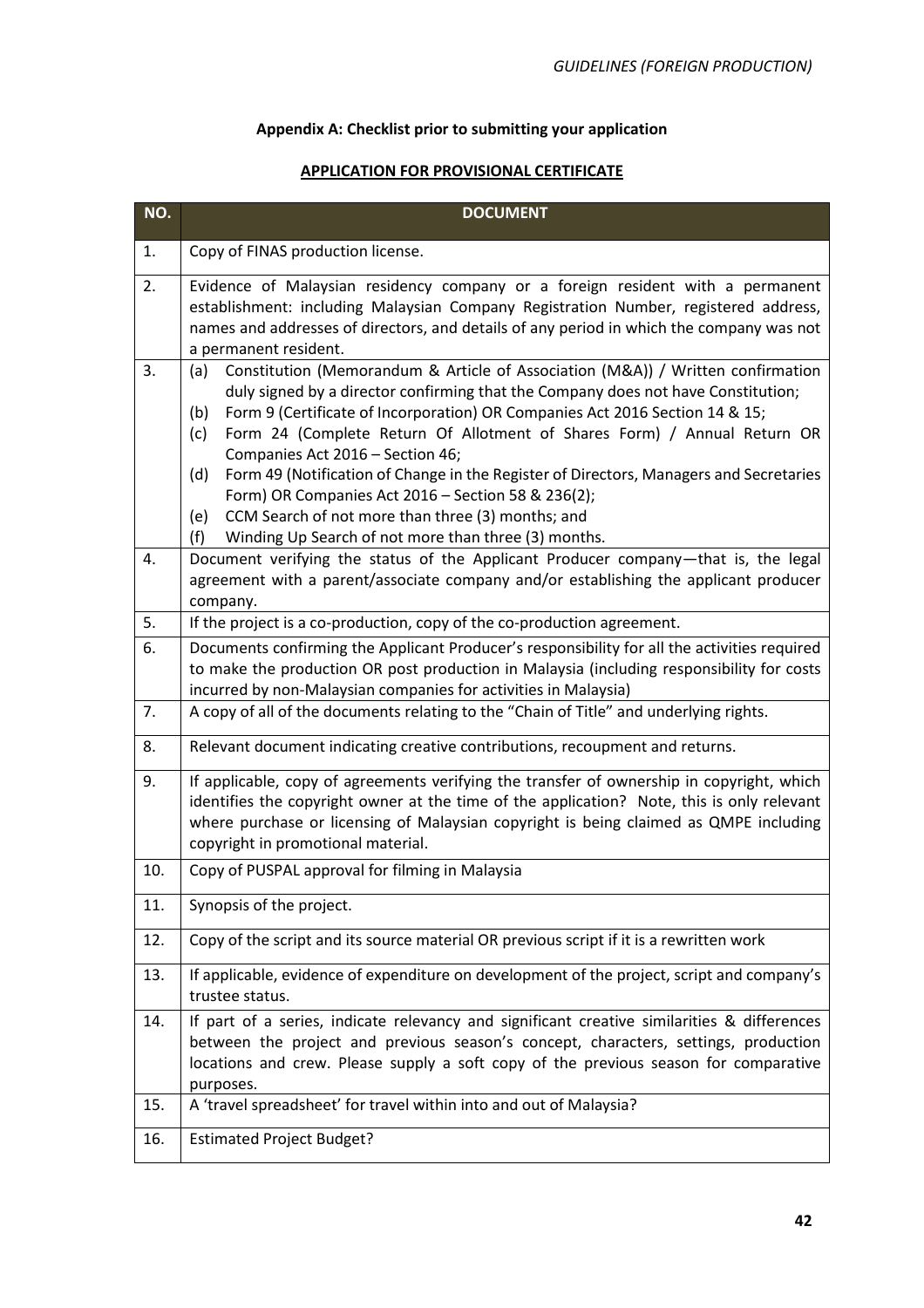| 17. | Documented evidence and terms of financial resources?                                                                                                                                       |
|-----|---------------------------------------------------------------------------------------------------------------------------------------------------------------------------------------------|
| 18. | Relevant documentation to indicate distribution or exhibition of the project? A letter of<br>confirmation of distribution/exhibition deals on an official letterhead will demonstrate this. |
| 19. | Evidence of Malaysian and foreign sales agent.                                                                                                                                              |
| 20. | Statutory declaration made by an authorised signatory.                                                                                                                                      |
| 21. | List of total cost/crew, local cost/crew, Bumiputera cost/crew.                                                                                                                             |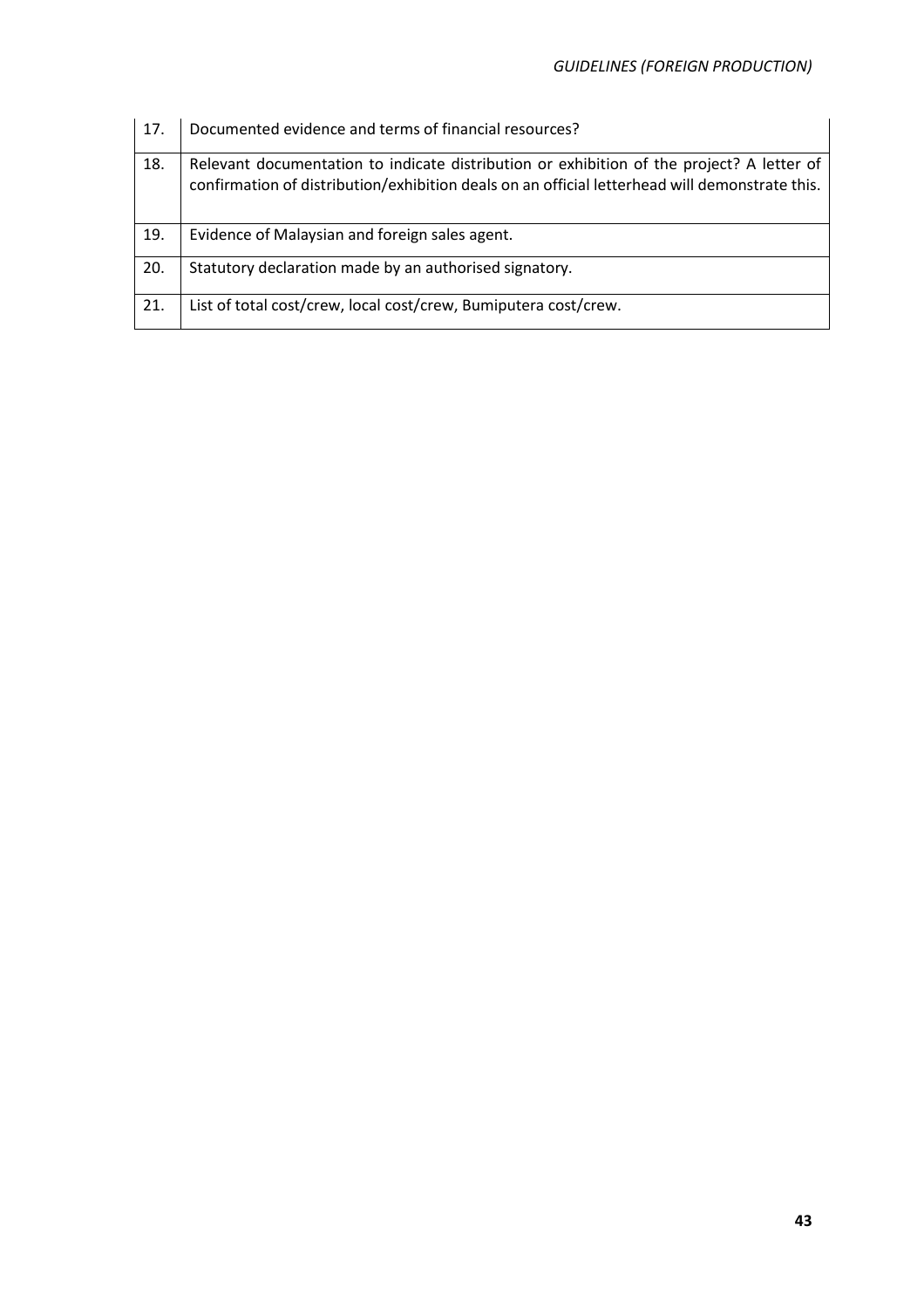### **APPLICATION FOR FINAL CERTIFICATE**

| NO. | <b>DOCUMENT</b>                                                                                                                                                                                                                                                                                                                                                   |
|-----|-------------------------------------------------------------------------------------------------------------------------------------------------------------------------------------------------------------------------------------------------------------------------------------------------------------------------------------------------------------------|
| 1.  | Copy of FINAS production license.                                                                                                                                                                                                                                                                                                                                 |
| 2.  | Evidence of Malaysian residency company or a foreign resident with a permanent<br>establishment: including Malaysian Company Registration Number, registered address,<br>names and addresses of directors.                                                                                                                                                        |
| 3.  | If the project is a co-production, a copy of the co-production agreement.                                                                                                                                                                                                                                                                                         |
| 4.  | Documents confirming the applicant producer's responsibility for all the activities required<br>to make the production OR post production in Malaysia (including responsibility for costs<br>incurred by non-Malaysian companies for activities in Malaysia).                                                                                                     |
| 5.  | Copy of PUPSAL approval for filming in Malaysia.                                                                                                                                                                                                                                                                                                                  |
| 6.  | Synopsis of the project.                                                                                                                                                                                                                                                                                                                                          |
| 7.  | Copy of the script and its source material OR previous script if it is a rewritten work.                                                                                                                                                                                                                                                                          |
| 8.  | If part of a series, indicate relevancy and significant creative similarities & differences<br>between the project and previous season's concept, characters, settings, production<br>locations and crew. Please supply a soft copy of the previous season for comparative<br>purposes.                                                                           |
| 9.  | A copy of all of the documents relating to the "Chain of Title" and underlying rights.                                                                                                                                                                                                                                                                            |
| 10. | Evidence of expenditure on development of the project, script and company's trustee<br>status.                                                                                                                                                                                                                                                                    |
| 11. | Relevant document indicating creative contributions, recoupment and returns.                                                                                                                                                                                                                                                                                      |
| 12. | A 'travel spreadsheet' for travel into and out of Malaysia.                                                                                                                                                                                                                                                                                                       |
| 13. | Call-sheets, Monthly Production Reports (MPRs) and the Production Schedule (preferably<br>electronically).                                                                                                                                                                                                                                                        |
| 14. | Details list of foreign & local cast/crew. If applicable, copy of agreements verifying the<br>transfer of ownership in copyright, which identifies the copyright owner at the time of the<br>application. Note, this is only relevant where purchase or licensing of Malaysian copyright<br>is being claimed as QMPE including copyright in promotional material. |
| 15. | Audited Malaysian Expenditures and relevent receipts/documents.                                                                                                                                                                                                                                                                                                   |
| 16. | Documented evidence and terms of financial resources.                                                                                                                                                                                                                                                                                                             |
| 17. | The production's general ledger (electronically).                                                                                                                                                                                                                                                                                                                 |
| 18. | Fully executed contracts for key personnel, cast, crew and a Malaysian Production Services<br>Company/Local Sponsor.                                                                                                                                                                                                                                              |
| 19. | Fully executed contracts for key personnel, cast, crew detailing work conducted in and<br>outside Malaysia and for any person remunerated other than by salary (e.g. where travel<br>for a partner is part of remuneration).                                                                                                                                      |
| 20. | Statutory declaration made by an authorised signatory.                                                                                                                                                                                                                                                                                                            |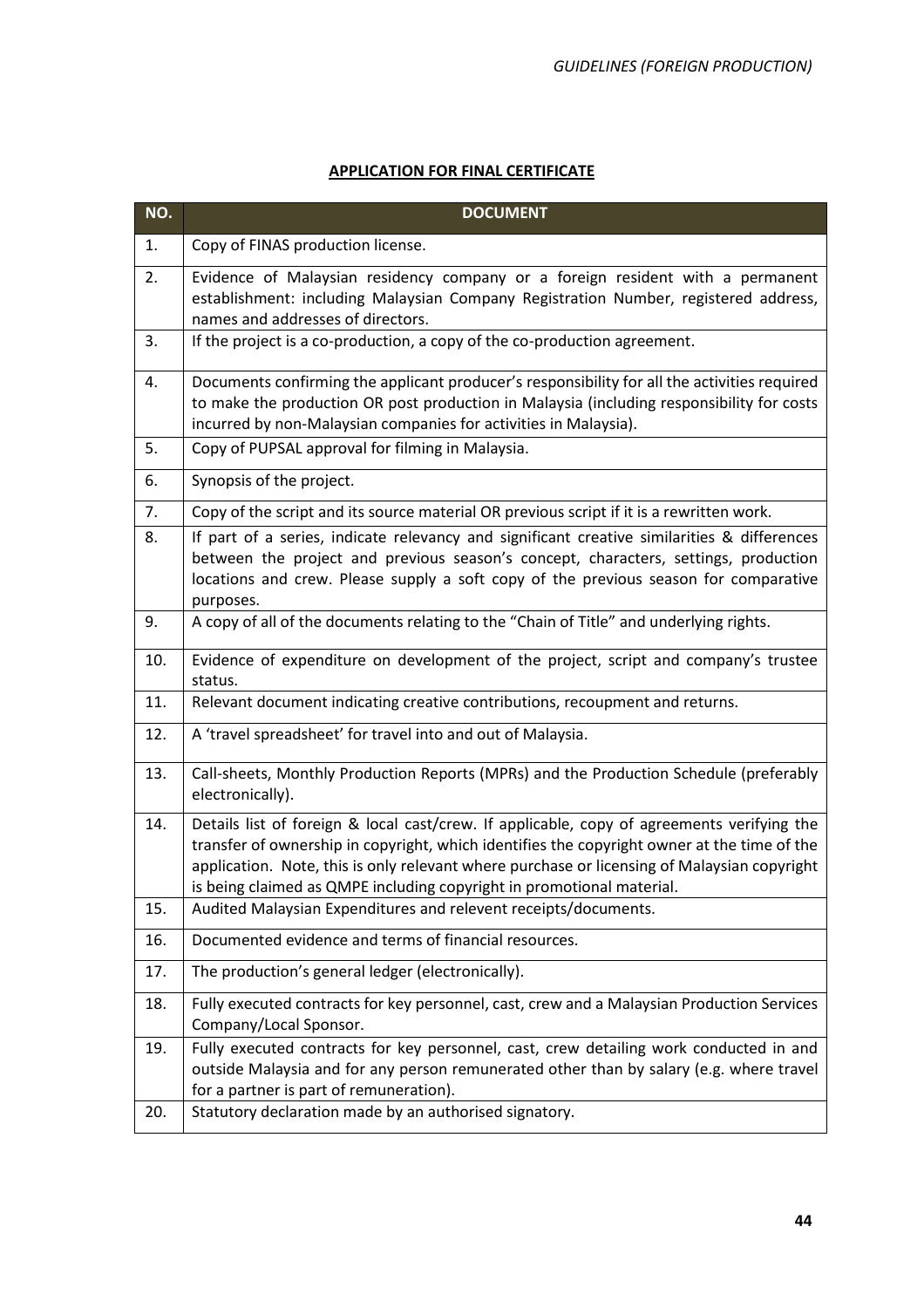| NON QUALIFYING SPEND                      |                                                   | QUALIFYING SPEND                                 |                                           | QUALIFYING - IF DONE IN MALAYSIA                                                                                                         |
|-------------------------------------------|---------------------------------------------------|--------------------------------------------------|-------------------------------------------|------------------------------------------------------------------------------------------------------------------------------------------|
| Development                               |                                                   | PRODUCTION PERIOD                                |                                           | Post Production                                                                                                                          |
| <b>TYPICALLY INCLUDES</b>                 | YPICALLY<br><b>INCLUDES</b><br><b>PREP-T</b>      | SHOOT - TYPICALLY<br><b>NCLUDES</b>              | <b>WRAP</b> - TYPICALLY<br><b>NCLUDES</b> | <b>TYPICALLY INCLUDES</b>                                                                                                                |
|                                           |                                                   |                                                  |                                           | 2D compositing, including matte compositing<br>2D to 3D conversion                                                                       |
| <b>SCRIPT WRITING</b>                     | HIRE PRODUCTION                                   | START OF PRINCIPLE                               | WRAP OF FINANCES                          | 3D digital compositing, including composites                                                                                             |
| PROJECT DEVELOPMENT                       | SERVICE COMPANY                                   | PHOTOGRAPHY                                      | <b>WRAP OF SETS</b>                       | involving live-action and blue/green screen,<br>ng removal and rotoscoping                                                               |
| "SCRIPT APPROVAL                          | <b>OFFICES</b><br>PRODUCTION<br><b>OPENING OF</b> | CATERING                                         | DECONTRACTION                             | Acquisition or recording of elements<br>3D scanning, including LIDAR                                                                     |
| <b>BUDGETING AND</b><br><b>SCHEDULING</b> | BEGIN LOCATION<br>SCOUTING                        | <b>TRANSPORTATION AT</b><br><b>MAXIMUM LEVEL</b> | <b>SHIPPING</b>                           | Archiving, by which is meant digital archiving of<br>post-production elements, rather than the<br>Animatronics                           |
| FIMI APPLICATION<br>SUBMISSION            | "BEGIN CASTING /<br>HIRING OF CAST                | FULL TECHNICAL TEAM AT<br>FULL CAPACITY          | DEPARTURE OF INTL.<br>TEAM                | archiving of the final film<br>Atmospherics                                                                                              |
| NCENTIVE APPLICATION<br>"APPROVALS OF     | BEGIN HIRING OF CREW                              | PERIOD WHEN OVERTIME<br>CAN BE INCURRED          | RETURN OF SET<br><b>DRESSING</b>          | Additional Dialogue Recording (ADR)<br>Audio special effects<br>Audio/sound mixing                                                       |
| <b>APPOINTING OF</b>                      | HIRING OF EQUIPMENT                               | MATERIALS DIGITISED<br>AND SENT TO POST          | RETURN OF PROPS                           | Background, including, but not limited to plate<br>acquisition                                                                           |
| <b>DIRECTOR</b>                           | <b>DESIGN</b><br>PRODUCTION<br>BEGINS             | CASTING FOR MISSING<br>ROLES CONTINUES           | RETURN OF TECHNICAL<br>EQUIP              | Colour correction and grading, including digital<br>colour grading and digital intermediates (DI)                                        |
| INITIAL LOCATION<br>RESEARCH              | <b>TECHNICAL SCOUTING</b>                         | CREW INSURANCE                                   | TECHNICAL TEAM<br><b>COMPLETED</b>        | Clearances (library and sound), where copyright<br>Computer generated imagery (CGI), including<br>character animation and 3D CG modeling |
|                                           | SET DESIGN AND SET<br>CONSTRUCTION                | CONTINUED                                        | PRODUCTION WRAP-<br>APPROX. 1 MONTH       | Digital and visual effects, including CG effects<br>creation and animation, the acquisition of<br>is held by a Malaysian.                |
|                                           | CHECKING AND LOADING<br>EQUIPMENT                 |                                                  | CREW INSURANCE                            | visual effects elements and digital lighting<br>Digital make-up fixes                                                                    |
|                                           | AND CALL<br>SCHEDULING<br>SHEETS                  |                                                  | CONTINUED UNTIL FINAL<br>WRAP DAY         | Digital rig and wire removal and digital wire<br>Duplication (until delivery, but excluding<br>effects                                   |
|                                           | <b>TRANSPORTATION</b><br>BEGINS                   |                                                  |                                           | distribution copies), including deliverables<br>Editing, including on-line and off-line                                                  |
|                                           |                                                   |                                                  |                                           | Film laboratory services (production and post-<br>Encoding                                                                               |

# FILM PRODUCTION - TYPICAL PROCEDURES

**Appendix B: Procedures of Film Production**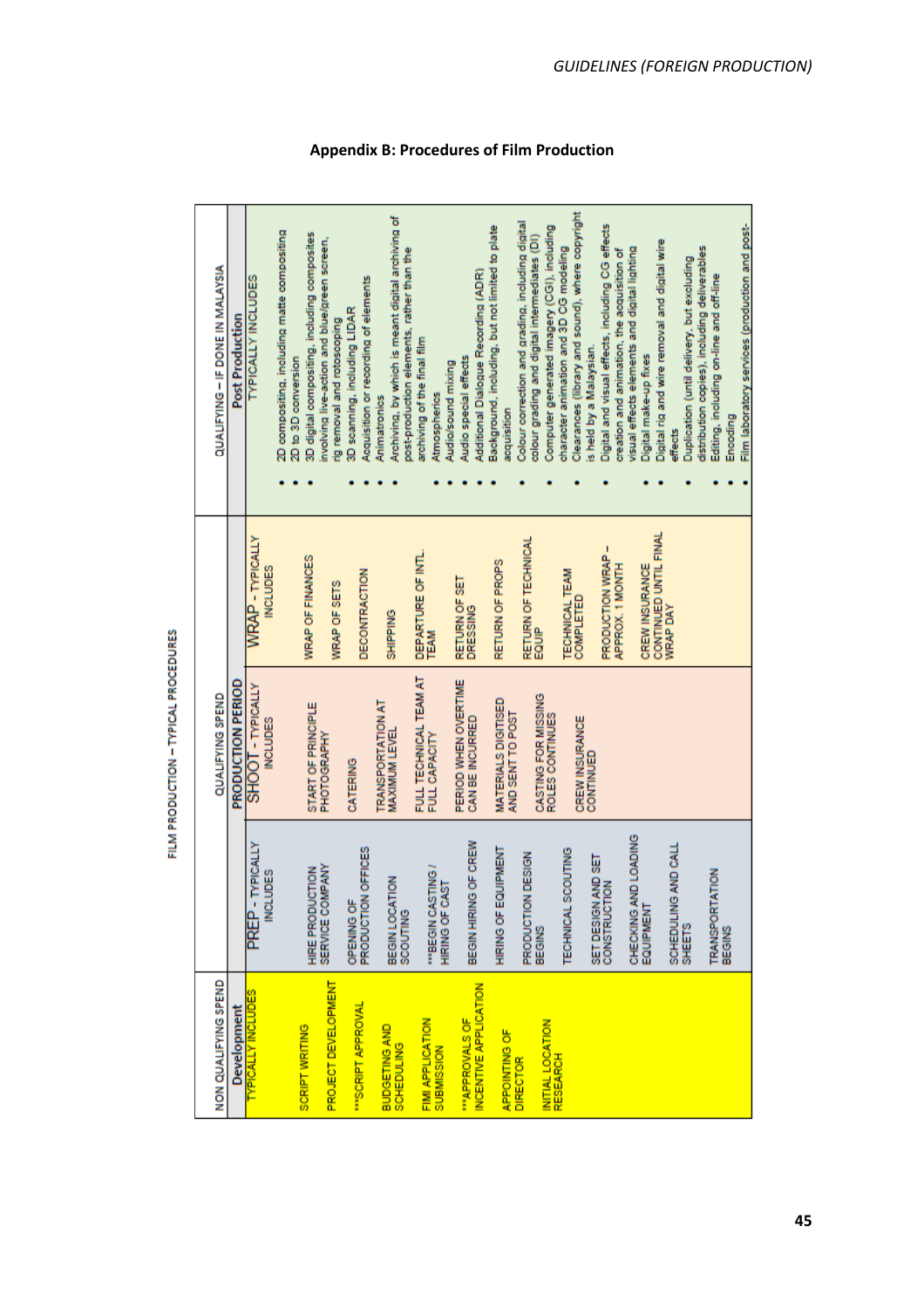| including digital film scanning and recording<br>Film scanning, treatment and restoration,<br>production) | Foley effects<br>Graphics             | Green/blue screen photography<br>dents | Matte painting and photography, including<br>Match moving | digital matte creation and 2D matte painting | Models, miniatures and miniature<br>photography | Motion capture          | Music and effects<br>Motion control    | Music composition and recording | <b>Opticals</b> | Pre-visualization | Rendering | Restoration | Soundtrack | Spot effects | Stills manipulation, including photogrammetry | Streaming and file transfer of elements and | approval copies and footage | Telecine | Tests that are typically included in the process | of visual effects and post-production | <b>Titles and credits</b> | Virtual studio/sets | Visual effects design, planning, supervision, | management and integration into production | Voice post synching |
|-----------------------------------------------------------------------------------------------------------|---------------------------------------|----------------------------------------|-----------------------------------------------------------|----------------------------------------------|-------------------------------------------------|-------------------------|----------------------------------------|---------------------------------|-----------------|-------------------|-----------|-------------|------------|--------------|-----------------------------------------------|---------------------------------------------|-----------------------------|----------|--------------------------------------------------|---------------------------------------|---------------------------|---------------------|-----------------------------------------------|--------------------------------------------|---------------------|
|                                                                                                           |                                       |                                        |                                                           |                                              |                                                 |                         |                                        |                                 |                 |                   |           |             |            |              |                                               |                                             |                             |          |                                                  |                                       |                           |                     |                                               |                                            |                     |
|                                                                                                           |                                       |                                        |                                                           |                                              |                                                 |                         |                                        |                                 |                 |                   |           |             |            |              |                                               |                                             |                             |          |                                                  |                                       |                           |                     |                                               |                                            |                     |
| PURCHASE & RENTALS OF<br>WARDROBE                                                                         | PURCHASE & RENTALS OF<br><b>PROPS</b> |                                        | ACCOMMODATION<br>HOTELS                                   | LOCATION CONTRACTS                           | <b>CONFIRMED</b>                                | <b>SCHEDULING &amp;</b> | <b>ADJUSTMENTS</b><br><b>BUDGETING</b> |                                 | CREW INSURANCE  | BEGINS            |           |             |            |              |                                               |                                             |                             |          |                                                  |                                       |                           |                     |                                               |                                            |                     |
|                                                                                                           |                                       |                                        |                                                           |                                              |                                                 |                         |                                        |                                 |                 |                   |           |             |            |              |                                               |                                             |                             |          |                                                  |                                       |                           |                     |                                               |                                            |                     |